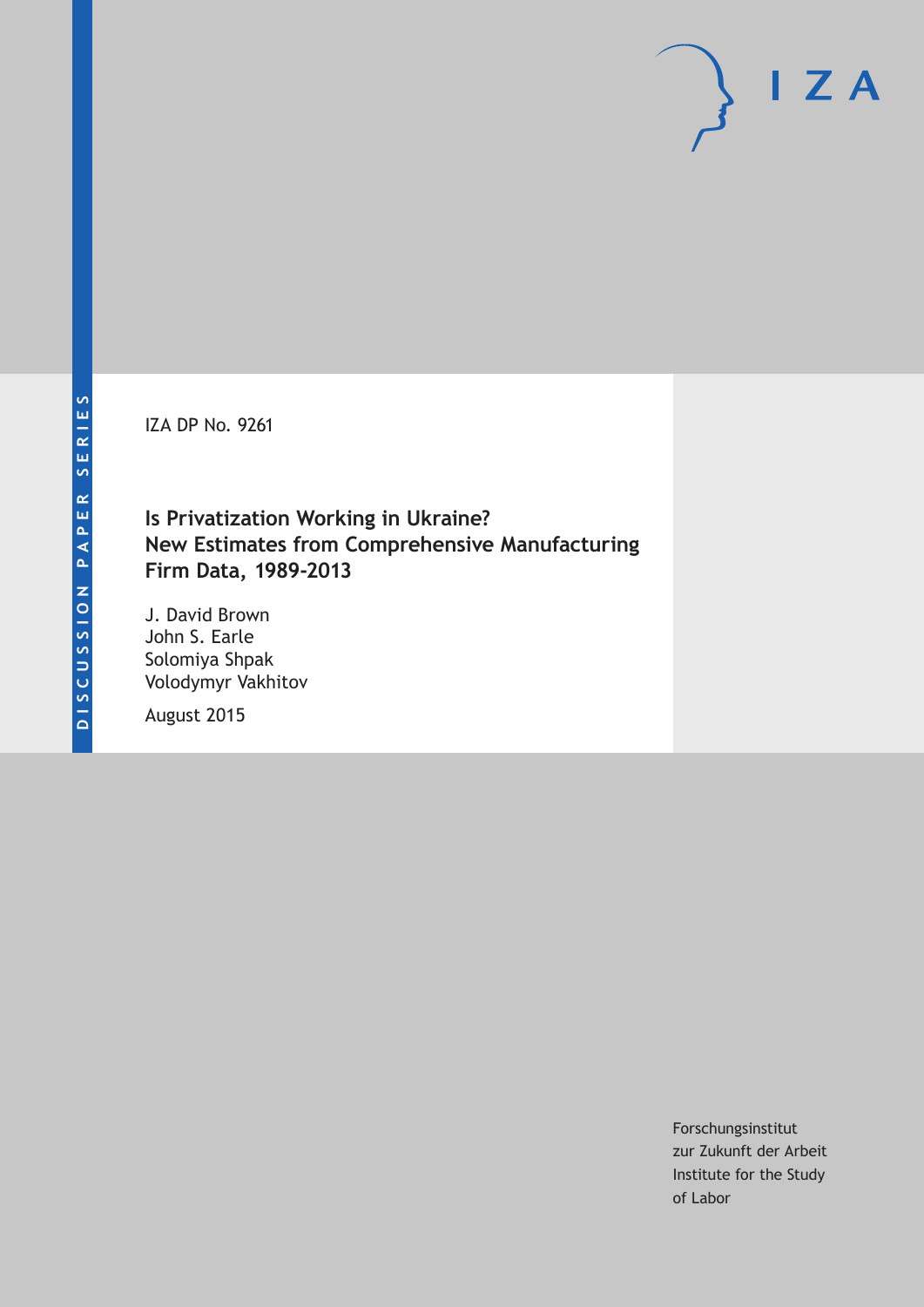# **Is Privatization Working in Ukraine? New Estimates from Comprehensive Manufacturing Firm Data, 1989-2013**

# **J. David Brown**

*U.S. Census Bureau and IZA* 

# **John S. Earle**

*George Mason University, IZA and Central European University* 

# **Solomiya Shpak**

*George Mason University*

# **Volodymyr Vakhitov**

*Kyiv School of Economics* 

Discussion Paper No. 9261 August 2015

IZA

P.O. Box 7240 53072 Bonn **Germany** 

Phone: +49-228-3894-0 Fax: +49-228-3894-180 E-mail: iza@iza.org

Any opinions expressed here are those of the author(s) and not those of IZA. Research published in this series may include views on policy, but the institute itself takes no institutional policy positions. The IZA research network is committed to the IZA Guiding Principles of Research Integrity.

The Institute for the Study of Labor (IZA) in Bonn is a local and virtual international research center and a place of communication between science, politics and business. IZA is an independent nonprofit organization supported by Deutsche Post Foundation. The center is associated with the University of Bonn and offers a stimulating research environment through its international network, workshops and conferences, data service, project support, research visits and doctoral program. IZA engages in (i) original and internationally competitive research in all fields of labor economics, (ii) development of policy concepts, and (iii) dissemination of research results and concepts to the interested public.

IZA Discussion Papers often represent preliminary work and are circulated to encourage discussion. Citation of such a paper should account for its provisional character. A revised version may be available directly from the author.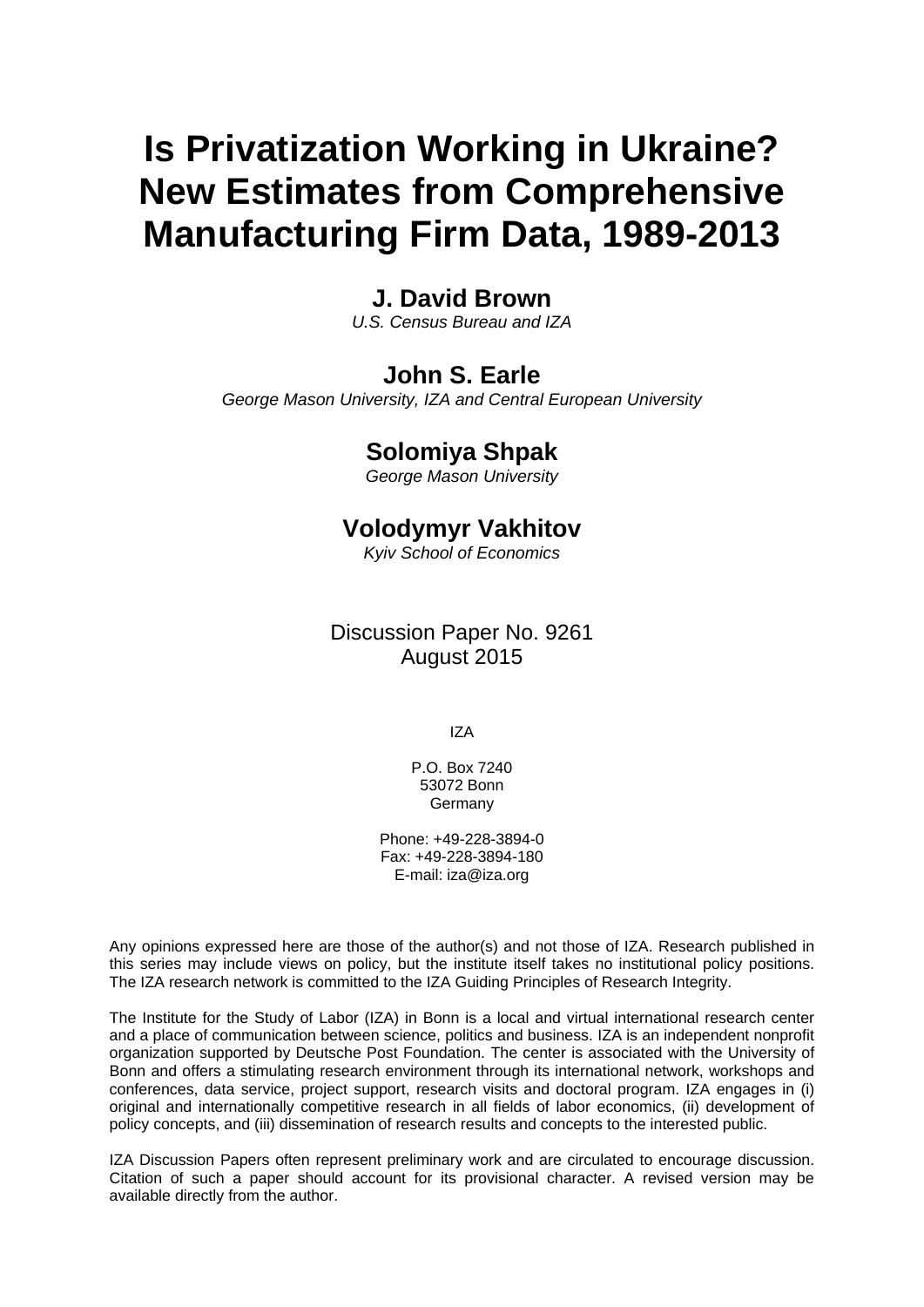IZA Discussion Paper No. 9261 August 2015

# **ABSTRACT**

# **Is Privatization Working in Ukraine? New Estimates from Comprehensive Manufacturing Firm Data, 1989-2013\***

This paper estimates the relative multi-factor productivity (MFP) of privatized and stateowned enterprises using a long panel on all initially state-owned manufacturing firms in Ukraine. The large size and length of the time series in the data permit us to track the privatization process and to estimate the impact of privatization within industry-year cells and with controls for firm fixed effects and trends. Results with these methods imply an average 5-10% relative MFP for majority privatized versus state-owned firms. The gap increases with time since privatization, reaching about 15-17% five years after privatization. It also increases with calendar time although recent privatizations are associated with smaller relative MFP. We find no evidence of "sequencing" of privatization based on 1992 relative MFP, but the data suggest a higher survival rate for privatized versus state firms and one that is more closely linked to 1992 MFP. The results also imply that MFP gains from privatization are decreasing in pre-privatization MFP. The relatively few cases in which foreign investors take control result in much higher relative MFP, 22-40% on average, compared to domestic private ownership, but the gap is much lower when the foreign source country is "offshore" – an indirect channel for Ukrainian nationals – and it is also lower when the source is Russia. Privatization of 100% ownership has much larger effects than partial privatization of either minority or majority stakes, ownership structures that have largely disappeared since the early 2000s, as Ukraine has sold off remaining shares. Nevertheless, our database contains more than 1000 majority state-owned manufacturing firms as of 2013 that could be considered for privatization in the future.

JEL Classification: D24, G34, L33, P31

Keywords: productivity, privatization, selection bias, foreign ownership, Ukraine

Corresponding author:

John S. Earle School of Public Policy George Mason University 3351 Fairfax Drive, MS 3B1 Arlington, VA 22201 USA E-mail: earle@gmu.edu

 $\overline{a}$ 

<sup>\*</sup> We thank Aleksandr Talavera for helpful comments, Scott Gehlbach and Almos Telegdy for collaboration on related research, and Natalia Akhmina, Tatiana Andreyeva, Serhiy Biletsky, Larisa Leshchenko, Ivan Maryanchyk, Alexander Scherbakov for help with collecting and cleaning the Ukrainian data. Part of the data collection for this research has been supported by grants from the National Council for Eurasian and East European Research and EROC (Economic Research and Outreach Center at the Kyiv School of Economics). All errors are our own.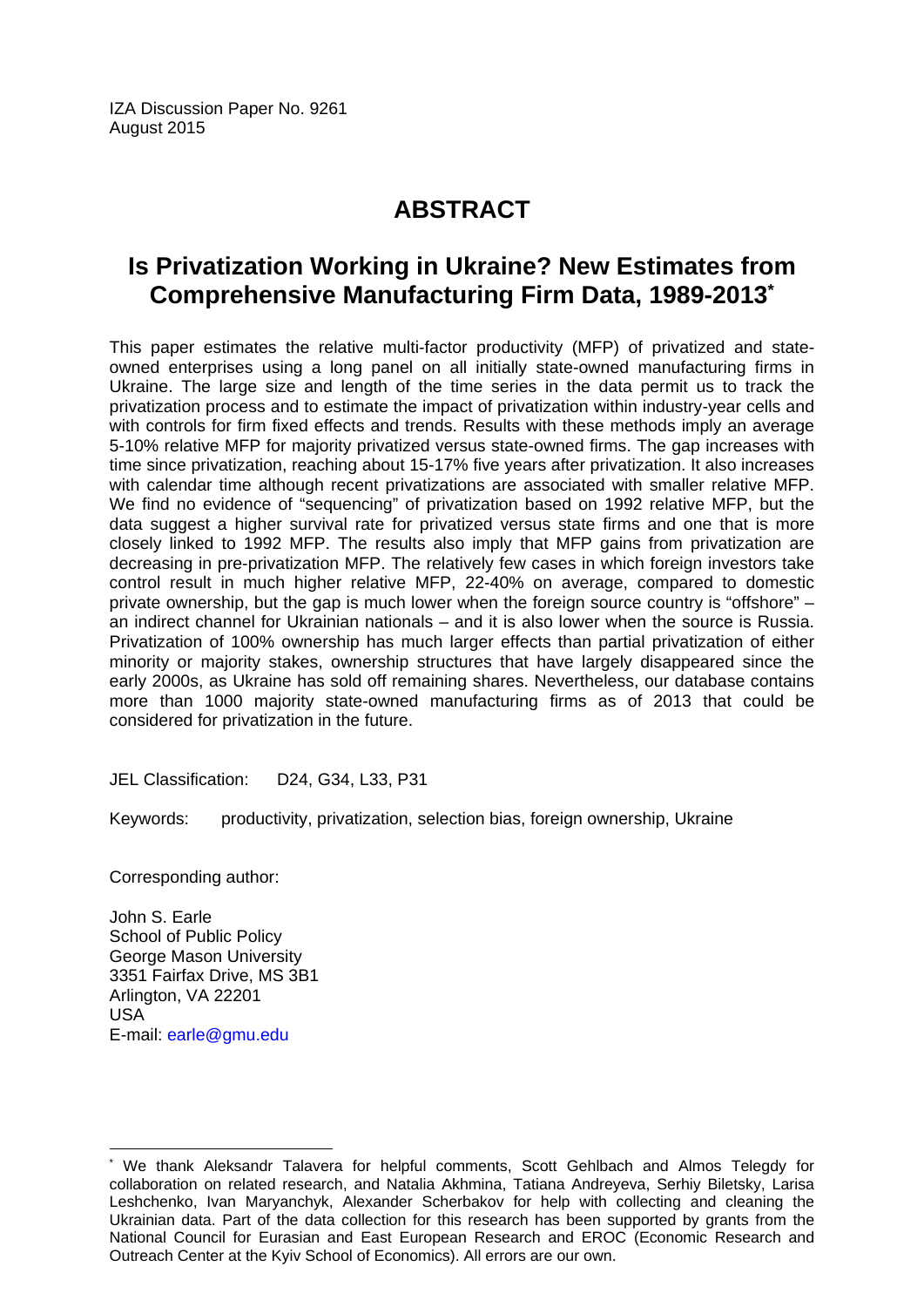#### **1. Introduction**

 $\overline{a}$ 

Privatization is again a priority for the Ukrainian government, with plans for a big push as a part of the general revival of the reform process since the new government and parliament came to power in 2014. It is therefore of more than historical and academic interest to inquire how privatization has proceeded over the 25-odd years of the Ukrainian transition, and what effects it has had on firm performance. In this paper we use panel data on all initially stateowned manufacturing firms to produce evidence on the privatization process and on the evolution of productivity differentials between privatized and state-owned enterprises. Our analysis of the privatization process includes the size of residual state ownership within and across firms, the degree of foreign involvement, and the relative quality of firms privatized early and late in the process. Our estimation of private-state firm-level productivity differentials considers variation associated with domestic versus foreign ownership, percentage privatized, calendar time, privatization year, and region.

The data in our analysis include a remarkably long time series, running from 1989, when Ukraine was still part of the Soviet Union's centrally planned economic system, through 2013, the most recent year available. Not only is this time series longer than in any previous paper on privatization, it also encompasses several turbulent phases in Ukraine's development, such as separation from the Soviet Union, the 1998-1999 financial crisis, and the Orange Revolution. It does not yet include the 2014 "Euromaidan" Revolution and its aftermath, including the ongoing war, although we plan to update our analysis as data become available. However, our analysis of regional variation in productivity differentials provides some initial evidence, which we plan to expand, on the role of differences in the local business environment in conditioning the effects of privatization as well as on differences between Eastern and Western Ukraine that may be important for understanding the current political divisions.

The paper builds on a large previous literature on privatization in many countries as well the small number of previous papers that exist for Ukraine.<sup>1</sup> In some ways, the paper takes

<sup>&</sup>lt;sup>1</sup> The extensive literature consists primarily of studies of either single countries or small samples from many countries; excellent surveys can be found in Megginson and Netter (2001), Djankov and Murrell (2002), and Estrin et al. (2009). Previous research on privatization and firm performance in Ukraine includes Estrin and Rosevear (1999), who study data from 150 firms in a 1997 survey; Andreyeva (2003) with 1,211 firms observed in 1996- 2000; Akhimova and Schwodiauer (2003) with 202 firms during 1998-2000; and Brown, Earle, and Telegdy (2006) using data similar to those in this paper but running only through 2002. Other related papers on Ukraine include Brown and Earle (2006), Brown, Earle, and Vakhitov (2006), Brown, Earle, and Telegdy (2010), which focus on employment and wage outcomes, Earle and Gehlbach (2015) on productivity and political turnover, and Gorodnichenko and Grygorenko (2008) on oligarch ownership.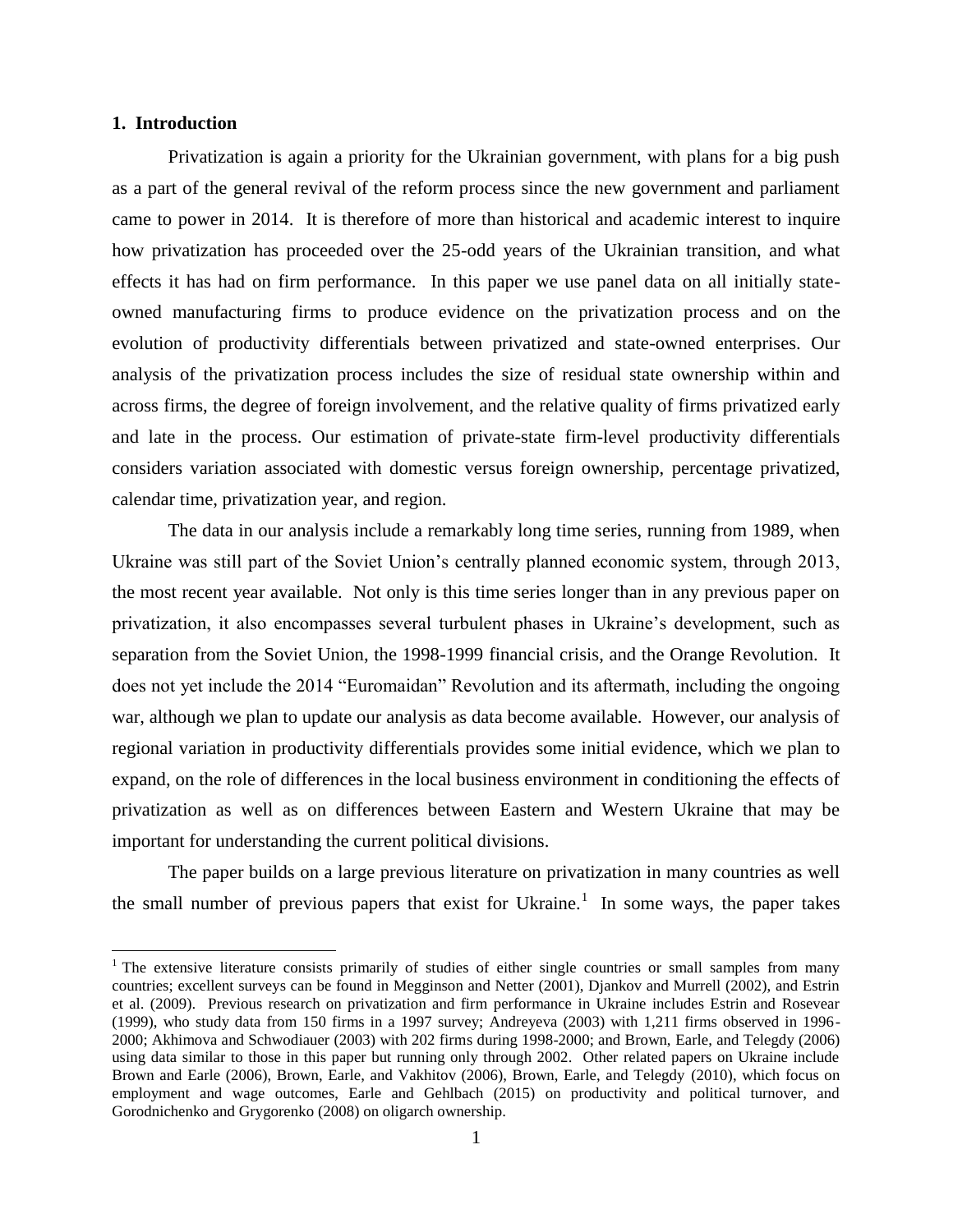Brown, Earle, and Telegdy (2006, henceforth BET) as a starting point in terms of types of data and methods. BET's analysis was also limited to manufacturing firms, but the data ran only through 2002. We nearly double the length of the time series, which allows analysis of the extent of privatization and its effects over a longer window. As we show, a significant number of firms were privatized in the late 1990s, and even after 2000. The longer time series also permits us to examine changes in the relative productivity of privatized firms over time, and the association of these changes with other economic and political changes in the country. In addition, BET was forced to rely on crude indicators of ownership, particularly for foreign investor participation, while this paper uses improved data on shareholdings, especially foreign investors.

The estimation approach in the paper examines the productivity-privatization relationship within industry-year cells to control for aggregate and sector-specific shocks as well as mismeasurement of deflators across industries. The analysis permits differences in estimated production functions across industries to avoid biases associated with technology mismeasurement, and it takes into account selection bias associated not only with fixed differences among firms but also differing trend productivity growth rates. Either of these factors – level and trend differences – may affect the probability of privatization and whether the new owners are domestic or foreign investors. The availability of several years of preprivatization data is also useful for evaluating anticipatory effects and for comparing possible selection bias across specifications. The several years of post-privatization data help shed light on how quickly any benefits from privatization are realized and whether they are sustained or tend to diminish over time.

The paper also examines the heterogeneity of estimated relative productivity effects by event time (centered on privatization year), calendar time, and privatization period (corresponding to dominant method of privatization), and examines possible selection bias in choice of firms for privatization, in sequencing, and in survival. It distinguishes the effects of different types of new private ownership structures – partial privatizations (minority and majority), domestic versus foreign, and the foreign country of origin – whether an "offshore" country (a channel for Ukrainian nationals to hide their ownership), Russia, or other foreign. Finally, it provides estimates separately by oblast, motivated by the long-standing political divides and current civil war in the country.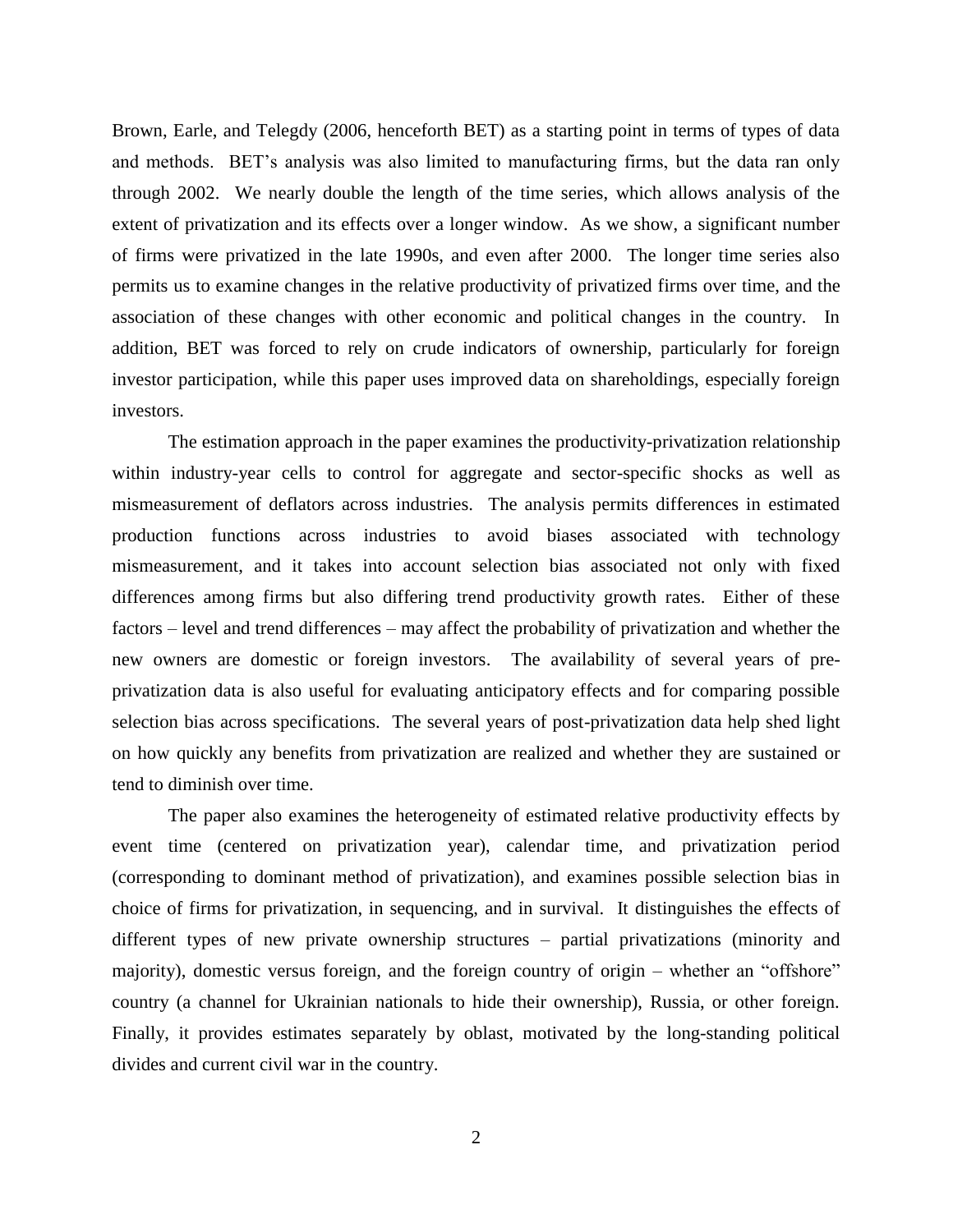Section 2 describes the basic data, while Section 3 describes the ownership measures, evolution of ownership, and privatization policies. Section 4 describes the estimation procedures, and Section 5 presents results. Conclusions are summarized in Section 6.

#### **2. Data Sources, Variables, and Sample**

The main data source for the firm-level data used to compute productivity is the national statistical office (*Derzhkomstat* in Ukrainian), which supplies annual industrial enterprise registries for 1989 and 1992-1998 and the enterprise performance statement, balance sheet statement, financial results statement, and the annual foreign direct investment statement for firms in all sectors for 1999-2013. The industrial registries are supposed to include all industrial firms with more than 100 employees plus those that are more than 25 percent owned by the state and/or by legal entities that are themselves included in the registry. In fact, the practice seems to be that once firms enter the registries, they continue to report even if the original conditions for inclusion are no longer satisfied. The data may therefore be taken as corresponding to the "old" sector of firms (and their successors) inherited from the Soviet system. Certainly with respect to this set of firms, the databases are quite comprehensive. At the beginning of the transition process in 1992, the firms in the industrial registry accounted for 94 percent of officially reported total industrial employment. Most of the firms in the sample are tracked from the registry into the other data sets from 1999 onwards, but a small number of new state-owned firms appear throughout (possibly the result of split-ups of previous enterprises), and they are included in the sample as also potentially subject to privatization.

The data contain multiple sources for some of the variables. We use the industrial registry's average capital stock. Capital stock for 1999-2013 comes from the balance sheet statement, where we construct an annual average as the mean of the start-of-year and end-of-year values of tangible assets. In all years we deflate capital stock by removing revaluations; most of these are firm-specific, detected from changes in value of tangible assets from the end of one year to the start of the next, but where there are missing values we substitute industry average changes. Employment and output data for 1999-2013 come from the enterprise performance statement. Employment is defined as the average number of enlisted employees in the year, while output is net sales after indirect taxes. For firm-year observations missing output data in the enterprise performance statement, we use net sales after indirect taxes from the financial results statement. Material costs are unavailable before 1999, so we cannot include them (most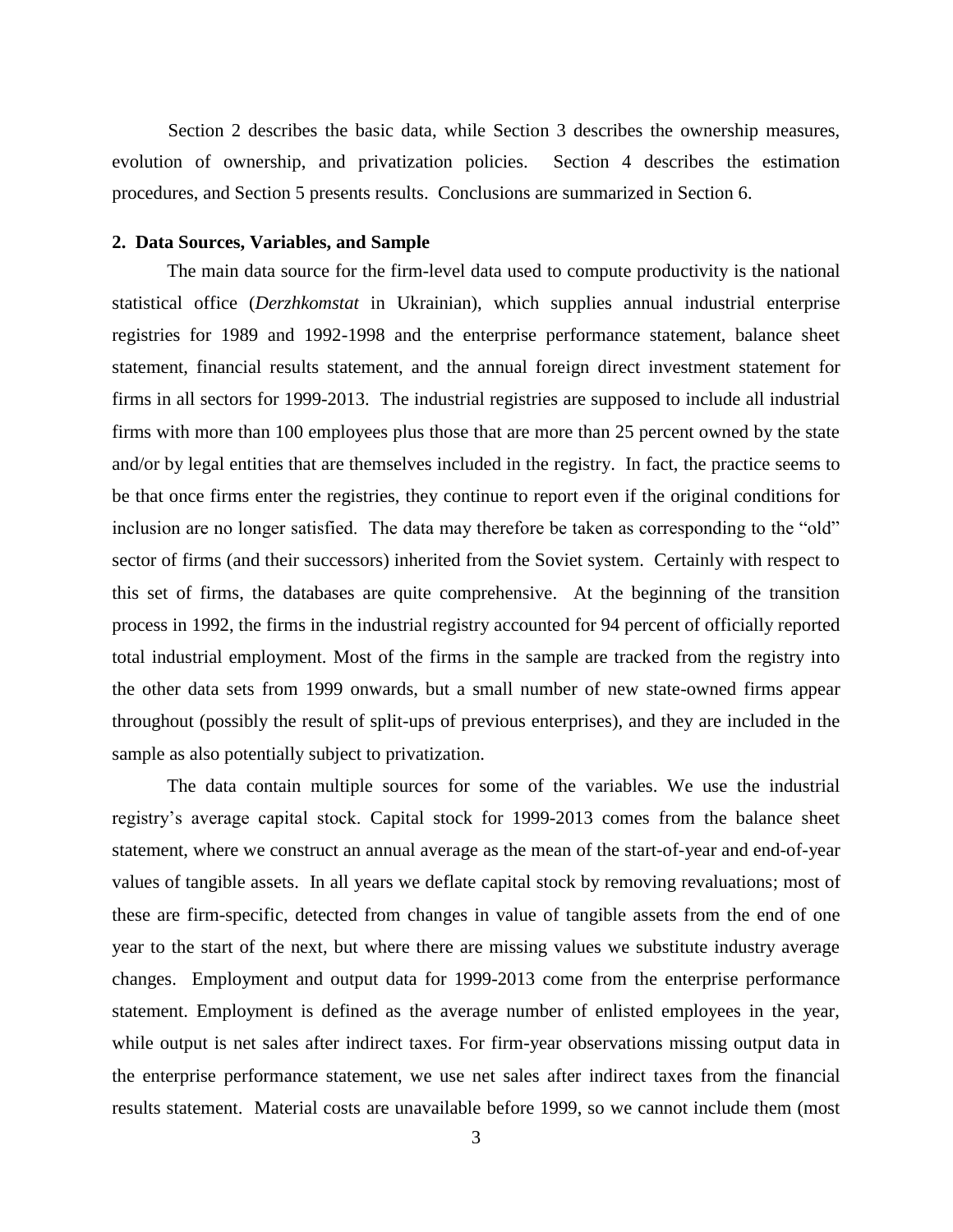privatizations occurred before then), but our measurement of multi-factor productivity within industry-year cells accounts for inter-industry variation in material cost usage.

The sample is restricted to manufacturing, which has 22 2-digit industries in the NACE 1.0 classification (Section 'D'). Firms are classified by modal industry, the 2-digit industry they report most often during our period of observation. Only firms that are majority state at first observation are included. Firm-years are retained in the sample only when they contain complete information (nonmissing values for ownership, employment, output, and capital). With these restrictions, the sample consists of 9,221 firms and a total of 117,702 firm-year observations, implying an average of nearly 13 years per firm.

#### **3. Ownership Data and Privatization Policies**

The main source data for distinguishing private from state ownership is the State Property Fund Registry (SPFR), containing state shares of firm ownership in 1991-2013. For most of the paper, we classify firms as state-owned if the state share in the SPFR is 50 percent or greater. In part of the analysis, we consider the distinction between three types of firms that have undergone some privatization: partially privatized firms with a minority private share, majority-privatized but less than 100 percent private, and 100 percent privatized. For firms first entering the SPFR database with a 100 percent state share, we classify them as state owned in all prior years.

To construct the foreign ownership share, we use information on the non-resident share in the statutory fund reported in the annual foreign direct investment (FDI) statement. The foreign share is not explicitly provided in the FDI statement in 2009-2013, so we calculate it by dividing end-of-year value of nonresident capital by the balance sheet statement's end-of-year value of the statutory fund. Among firms that are majority private, we classify them as foreign private if at least half of the private share is foreign owned, and otherwise they are classified as domestic private.

Firms absent from the SPFR and FDI statements that have a state legal form code are classified as state owned. They are omitted from the analysis of minority privatizations, as we do not know if they have a minority private share or not. After 2007, the legal form code no longer provides a clean distinction between ownership types, and therefore we have consulted the 10 percent owner listings in an additional database, Stezha, to clarify subsequent changes of ownership.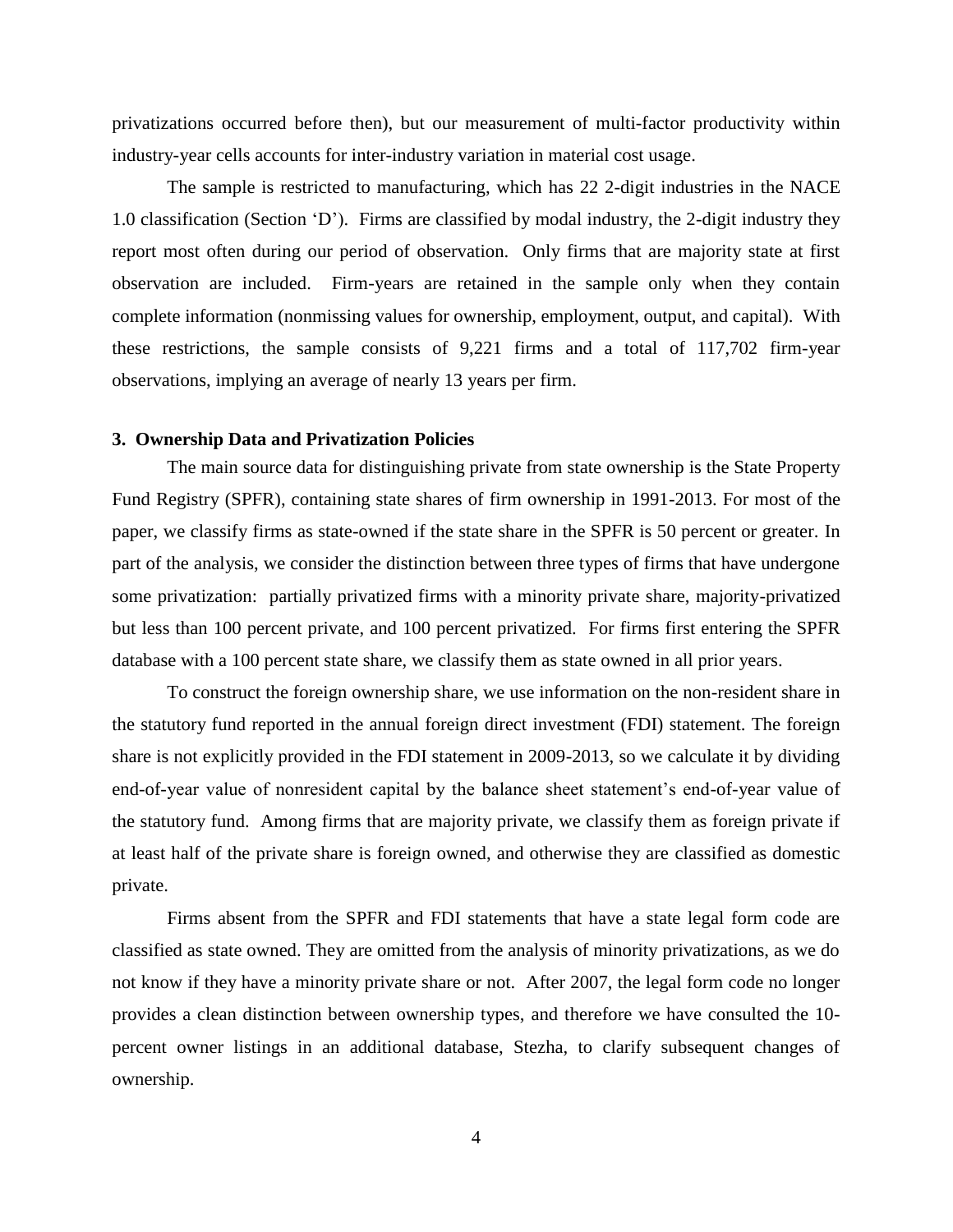Using the regression sample and dividing private ownership into domestic and foreign, Figure 1 and Table 1 show how ownership shares evolve between 1989 and 2013. Starting from zero, the private share rises rapidly between 1995 and 1998, reaching 69 percent majority private in 1998. The private share gradually increases over the rest of the time period, attaining 68 percent in 2012. The state-owned firm sample remains large enough throughout the period to allow a comparison of their performance to privatized firms. In 2013, the state share is 32 percent. The small increases in state share in some years results from sample changes, not renationalizations. Foreign privatization accounts for a small although steadily increasing share, rising to 5 percent by the end of the period. Foreign firms tend to be relatively large and by 2013 account for 25 percent of manufacturing employment among these initially state-owned companies.

The bottom panel of Table 1 contains numbers of observations in the regression sample, which includes only firms that are majority state at first observation and have complete information (in at least one year) for all variables in the basic regressions. The number of firmyear observations refer to all firm-years for the particular ownership type, while number of firms refers to firms that ever have the ownership type. Of the total sample of 9,221 firms ever appearing in the regression sample, 5,642 become majority private at some point, of which 5,620 become domestic and 322 become foreign. According to our sample rules, all firms had to be state-owned at some point (initially), so the number of firms ever state-owned is the same as the total number of firms in the sample. Firms may also have been domestic private and foreign in different years, so these categories are not mutually exclusive at the firm level.

Because most of our estimation methods rely on ownership changes to identify effects, Table 2 reports the number of switches in the regression sample. The table includes only switches for which the exact year of switch is observed; for some firms missing values create gaps in ownership information. Switches into foreign ownership include a significant number of firms that are initially privatized to domestic owners and later are sold to foreign investors. Because of the small share of foreign-owned firms, we carry out most of the analysis for all privatized firms pooled, but later in the paper we estimate separate effects for foreign versus domestic ownership and also consider variation with the source country of the foreign investment, in particular whether the source is Russia or an "offshore" channel for domestic Ukrainian investors.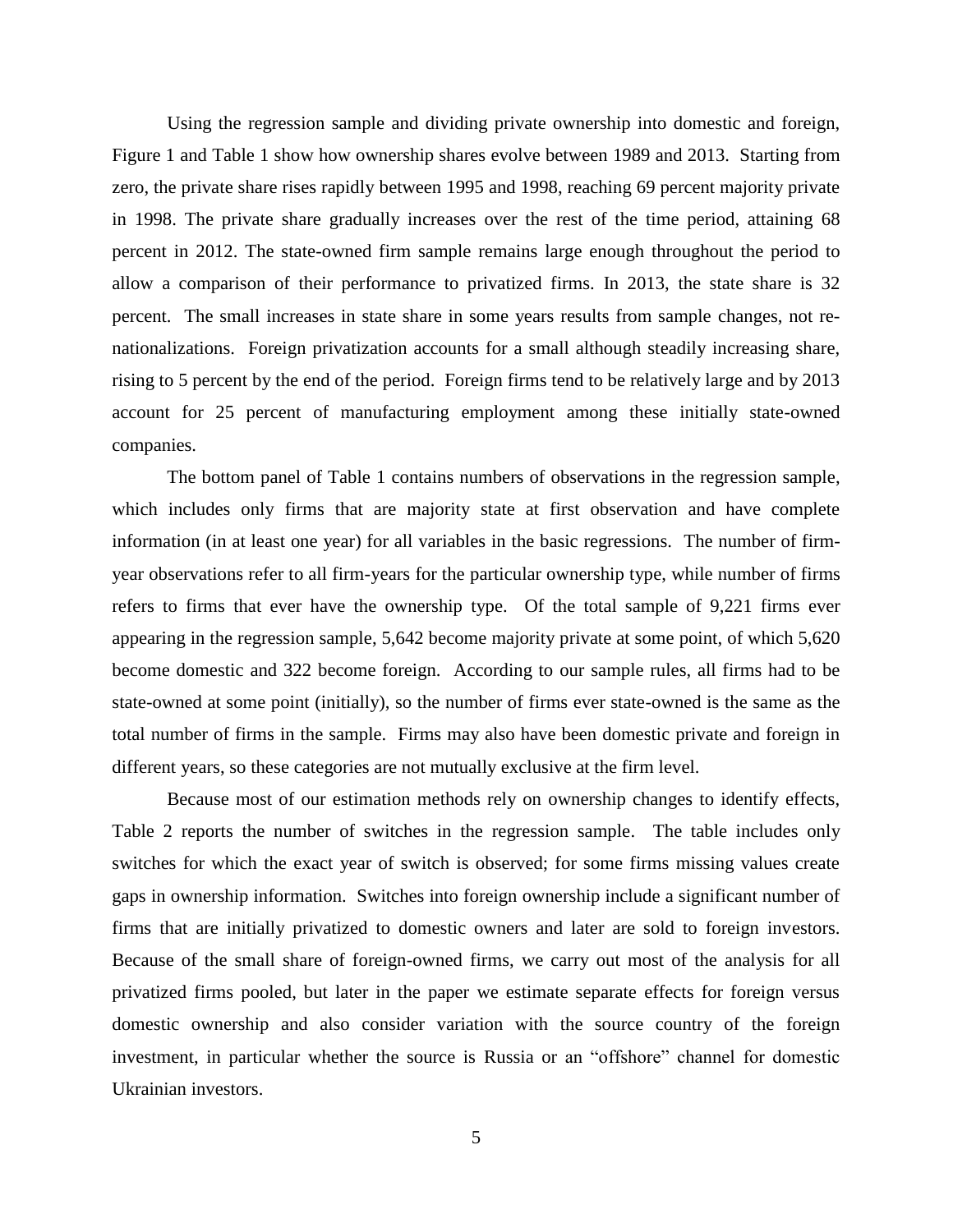Table 3 and Figure 2 distinguish firms that are completely privatized (100 percent versus majority but less than 100 percent private) and broaden the notion of privatization to include cases of minority privatization. Most privatized firms are 100 percent private throughout the period, except in the single year of 1997 when partially privatized firms account for 33 percent of all firms, 13 and 20 percent for minority and majority, respectively. These cases rapidly disappear, however, as the remaining state shares are privatized. By 2003, 64 percent of all firms are 100 percent privatized while only 5 percent are majority but less than 100 percent, and only 2 percent are minority. Our examination of the productivity consequences of these partial privatizations is perforce confined to the earlier years in the data.

The timing of the ownership variables has a bearing on the interpretation of the estimation results. Ownership is typically measured as of the reporting date, the end of the calendar year. The privatization year is thus defined as the year in which the ownership variable changes from state at the end of *t*-1 to private at the end of *t*. The actual transfer of shares could take place anytime during this year, and the transfer of effective control is even more ambiguous: for instance, it could take place even before the shares are legally conveyed, if it is quite clear who the new owners will be, and it could take place significantly afterwards, if for example it takes time to call a general shareholders' meeting to replace the board and management. These ambiguities imply that the analysis should not be confined to comparisons of the immediate period just before and after the privatization year but instead take a longer perspective on both pre- and post-privatization performance. Our data contain substantial numbers of firms with several observations before and after privatization, facilitating such an analysis.

Ukraine's earliest privatization experiences have some similarities to the "spontaneous" period in Hungary, as the central planning system dissolved at the end of the 1980s and decisionmaking power devolved to managers and work collectives (Frydman et al., 1993b). The provisions for leasing enterprise assets (with eventual buyout) represented the first organized transactions in 1990-1992, but the big impetus for most industrial enterprise privatization was the mass privatization, somewhat similar to Russia's, but at a delayed and slower pace, and the initial design provided even greater advantages to insiders acquiring shares in their companies (Frydman et al., 1993b). At first, privatization resulted in large-scale ownership by managers and workers, some block-holding by domestic entities, and continued state ownership. Subsequently, blocks formed and foreigners made partial inroads.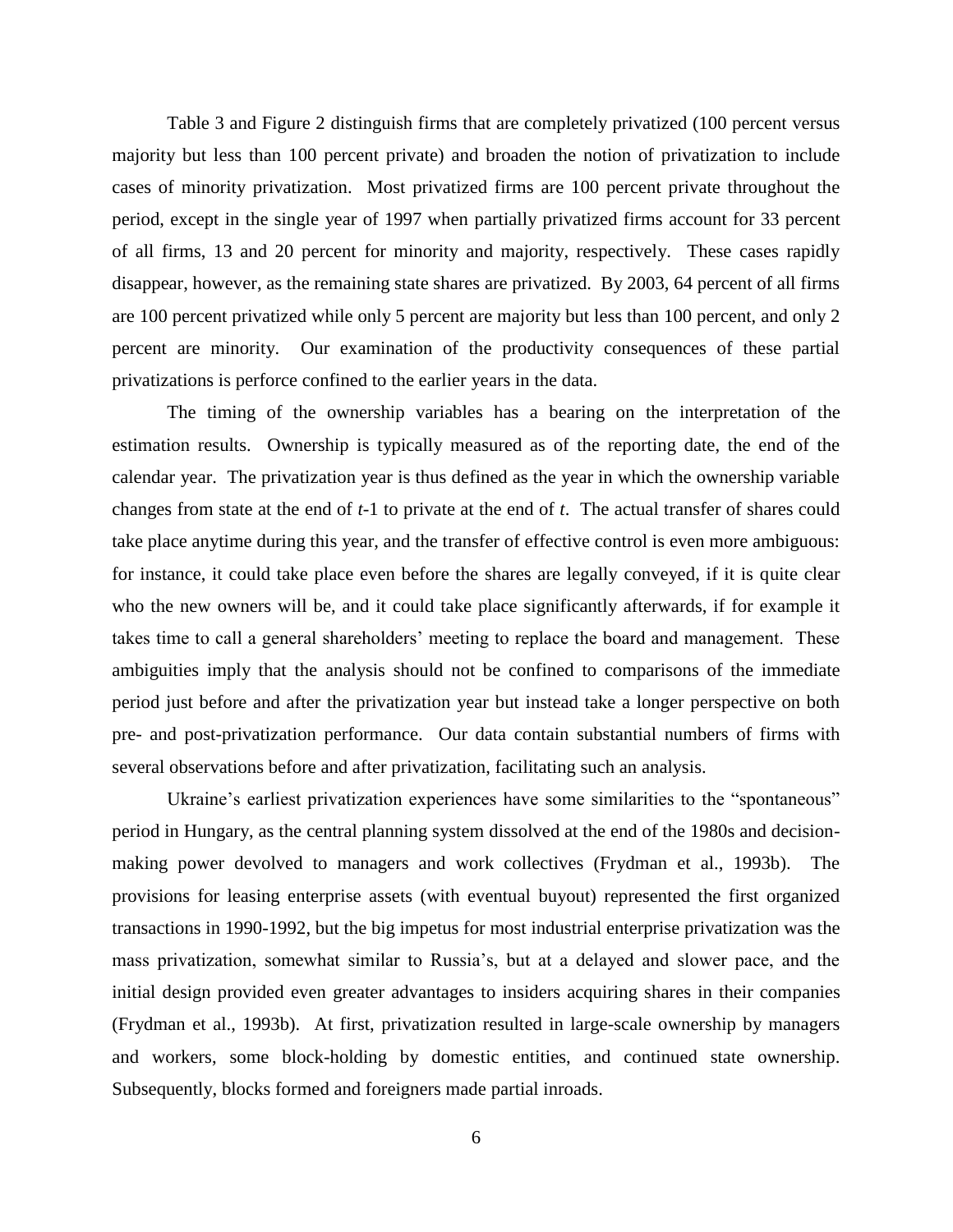This approach to privatization may affect the impact of the policy on firm productivity. Case-by-case sales of large blocks of shares is usually considered the most effective method, and productivity effects of new foreign owners seem likely to be higher than that of domestic investors, as a result of better management skills and access to finance and new technologies, but foreigners may face worse obstacles when layoff decisions are highly politicized and when local networks and knowledge of local conditions are nontransparent. Transfers to employees and mass privatization, the more common methods in Ukraine, face disadvantages. Employees may lack the necessary skills, capital, access to markets, and technologies necessary to turn their firms around, and corporate governance by employees may function particularly poorly when the firm requires difficult restructuring choices involving disparate distributional impacts within the firm.<sup>2</sup> Mass and voucher privatization programs were intended to increase the speed of privatization by overcoming the problems of insufficient demand due to low domestic savings and reluctance of foreign investors, and if possible to jump-start domestic equity markets with a rapid release of shares. But when combined with strong preferences for employees to use their vouchers in acquiring shares in their employer, as in Ukraine, with highly dispersed ownership structures, the results may be unmonitored managerial control and – according to some – unfettered asset-stripping.<sup>3</sup>

The effects of different privatization methods may also manifest themselves differently over time. For example, if concentrated private ownership is necessary to achieve restructuring, then one would expect to see more immediate effects from sales to concentrated outsiders than from voucher or insider privatization, where it takes time for concentrated blocks to form. The subsequent dynamics of the privatization effect may reflect secondary trading leading to increased concentration, however, and firms with high initial levels of inside and dispersed outside ownership may catch up so that the final impact after several years is not very different across ownership types. The paper empirically examines these possibilities below.

 $\overline{a}$ 

<sup>&</sup>lt;sup>2</sup> Frydman and Rapaczynski (1994) and Lipton and Sachs (1990), for instance, argue against privatization to employees, while Ellerman (1993), Stiglitz (1999) and Weitzman (1993) argue in favor. Earle and Estrin (1996) discuss the advantages and disadvantages of worker and manager ownership in the transition setting.

 $3$  See, e.g., Stiglitz (1999); Black, Kraakman and Tarassova (2000); Kornai (2000); and Roland (2001). Proponents of such programs include Lipton and Sachs (1990), Blanchard et al. (1993), Frydman and Rapaczynski (1994), and Boycko, Shleifer, and Vishny (1994, 1995).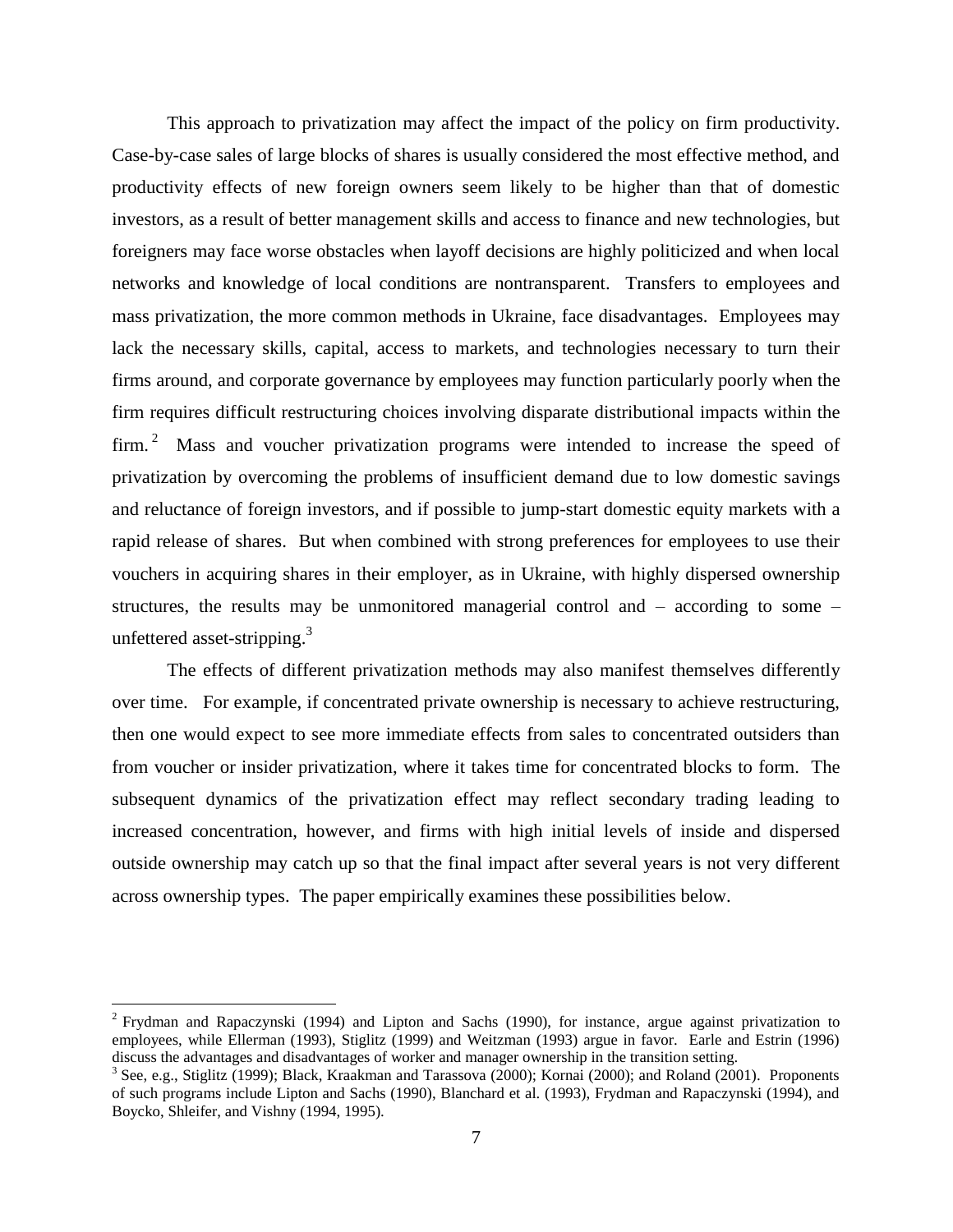#### **4. Econometric Framework**

 $\overline{a}$ 

Our basic questions are whether and under what circumstances private versus state ownership matters for firm performance. Early research on the "whether" question examined private and state firms that did not switch ownership type. The estimation therefore relied entirely on cross-sectional variation (e.g., Caves and Christensen 1980). The static comparison in this approach has the obvious drawback that unobserved factors may drive both ownership and performance so that selection bias competes strongly with causality as an interpretation of any observed ownership-performance relationship. Studying privatization (or nationalization) has the advantage of introducing additional identifying information from firm switchers and permitting controls for unobserved factors. Of course, a randomized, controlled trial might overcome the selection bias more convincingly, but we know of no privatization program involving random selection.

Another important estimation issue is defining a control group that provides a baseline for the "treated," privatized firms. Early research using data exclusively on privatized firms lacked "non-treated" comparison firms, and thus had to rely on the changes in performance indicators post-privatization relative to pre-privatization; essentially the pre-privatization period becomes the control group. However, this approach cannot distinguish the measured change from aggregate or firm-specific trends from the same period. In this study, we form a control group from never-privatized SOEs together with the pre-privatization years of subsequently privatized firms. We identify the privatization effect by comparing switchers between state and private ownership with non-switchers.

Comparative equivalency is another estimation issue. Much privatization research analyzes small samples with few observations in each industry. Estimates therefore rely on cross-industry variation, comparing privatized firms in one industry (implicitly, through a regression) with state-owned firms in a different industry. Including industry fixed effects does not address differences in growth or shocks across industries that could correlate with privatization likelihoods. Moreover, available price deflators and exchange rates may not capture price changes and relative price levels perfectly. To remove such effects, our regressions control for a full set of industry-year interactions. Therefore, our estimates represent the difference between privatized firms and controls within the same industry and year.<sup>4</sup>

 $4$  We control for 2-digit industries, of which there are 22. Some industry-year cells are lightly populated, in which case they receive little weight in the regression estimates.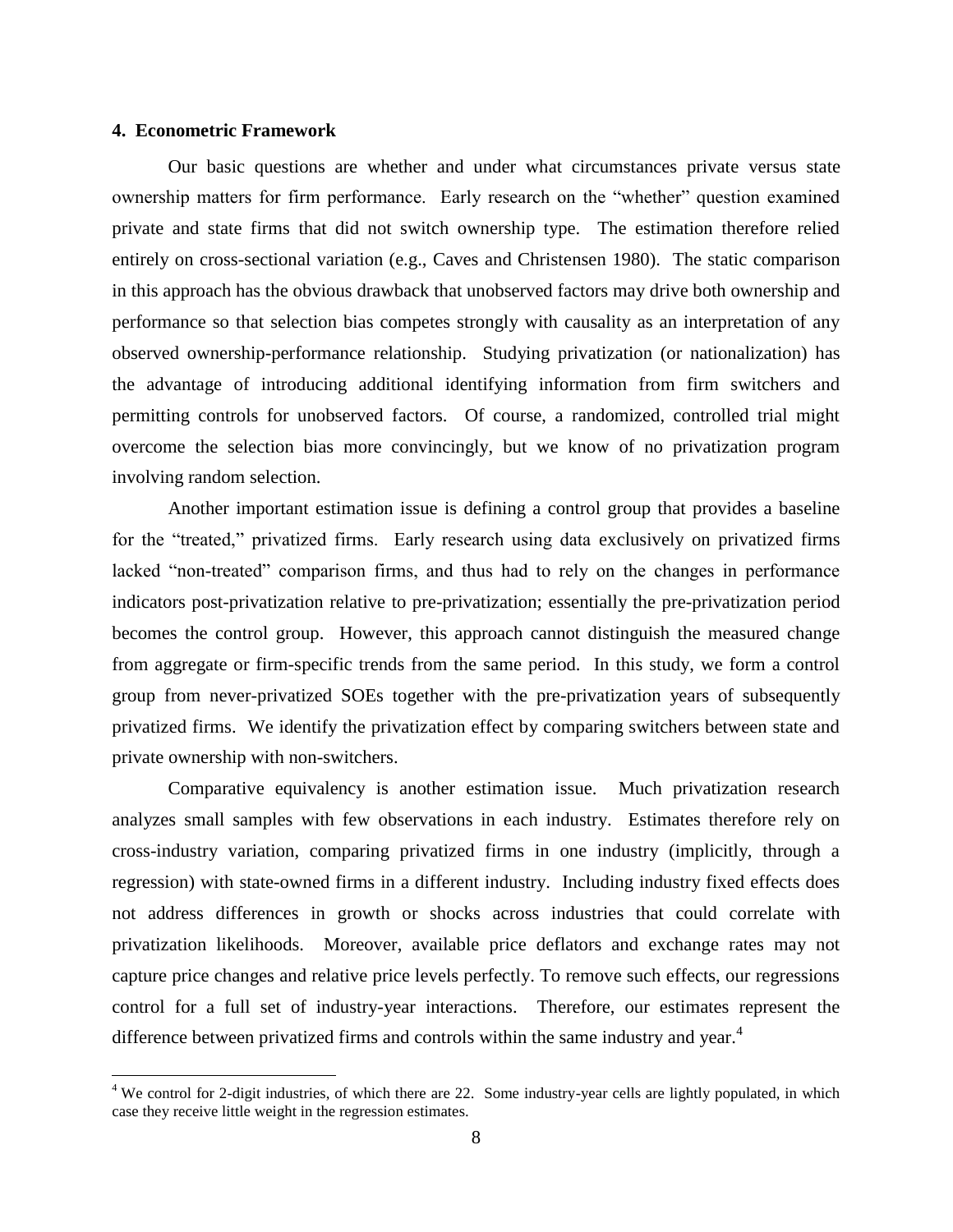Even within the narrowly-defined cells given by these interactions, selection bias remains possible. Politicians, bureaucrats, managers, employees, and investors may influence whether a firm is privatized. Politicians concerned with unemployment may prefer state ownership for firms with the worst prospects, to protect workers from layoffs and wage cuts. In such cases, employees may oppose privatization. Potential owners would likely prefer firms with better prospects. Our strategy includes firm fixed effects (FE) in the regression to control for any timeinvariant, unobservable factors that affect selection and firm performance. In some specifications, we also add firm-specific trends (a specification we label FE&FT) to control for differences in performance growth.<sup>5</sup> We also carry out specification checks to examine evidence on any residual selection bias after these procedures have been applied.

The basic specification for our panel data model, estimated on all firms initially observed as state-owned, takes the following form:

$$
y_{it} = \mathbf{f}_{j}(k_{it}, l_{it}) + \mathbf{D}_{jt}\gamma_{jt} + \mathbf{w}_{t}\alpha_{i} + \theta_{it}\delta + u_{it},
$$
\n(1)

where *i* indexes firms from 1 to *N*, *j* indexes industries from 1 to *J*, and *t* indexes time periods (years) from 1989 to 2013.  $y_{it}$  is ln(output),  $f_i$  is a 1 x *J* vector of industry-specific Cobb-Douglas production functions,  $k_{it}$  is ln(capital stock),  $l_{it}$  is ln(employment),  $\mathbf{D}_{it}$  is a vector of industry-year interaction dummies,  $\gamma_{jt}$  is the associated vector of coefficients, and  $u_{it}$  is an idiosyncratic error.<sup>6</sup>

The specifications of the other terms in the equation vary across specifications:  $w_t$  is a vector of aggregate time variables, **α<sup>i</sup>** is the vector of associated individual-specific slopes, **θit** is the vector of ownership measures, and **δ** are the ownership effects of interest in this paper. In the OLS regressions,  $w_t \equiv 0$ . In the FE regressions,  $w_t \equiv 1$  such that  $\alpha_i \equiv \alpha_i$  is the unobserved effect. The FE&FT model specifies  $\mathbf{w}_t \equiv (1, t)$ , such that  $\mathbf{a}_i \equiv (\alpha_{1i}, \alpha_{2i})$  where  $\alpha_{1i}$  is a fixed unobserved effect and  $\alpha_{2i}$  is the random trend for firm *i*. In practice, the FE&FT model is estimated in two steps, the first detrending all variables for each firm separately and the second estimating the model on the detrended data.

We investigate several alternative specifications for the ownership variables  $\theta_{it}$ . The simplest involves a dummy for private ownership. That is,  $\theta_{it} = 1$  during the post-privatization period for privatized firms and  $\theta_{it} = 0$  both for the pre-privatization period and for firms always

 $\overline{a}$ 

 $55$  The firm FE also control for the changing nature of the state sector. For instance, if more productive firms are more likely to be privatized then the average productivity in the shrinking state sector would gradually fall, but such differences are removed by the FE if they are time-invariant. If the relative productivity of state sector firms is declining at a steady trend, then these differences are removed by the firm-specific trends.

 $6$  Brown et al. (2006) report that results are very similar for a wide variety of production function specifications, and also following the suggestion of Syverson (2011), this paper limits attention to a simple Cobb-Douglas specification.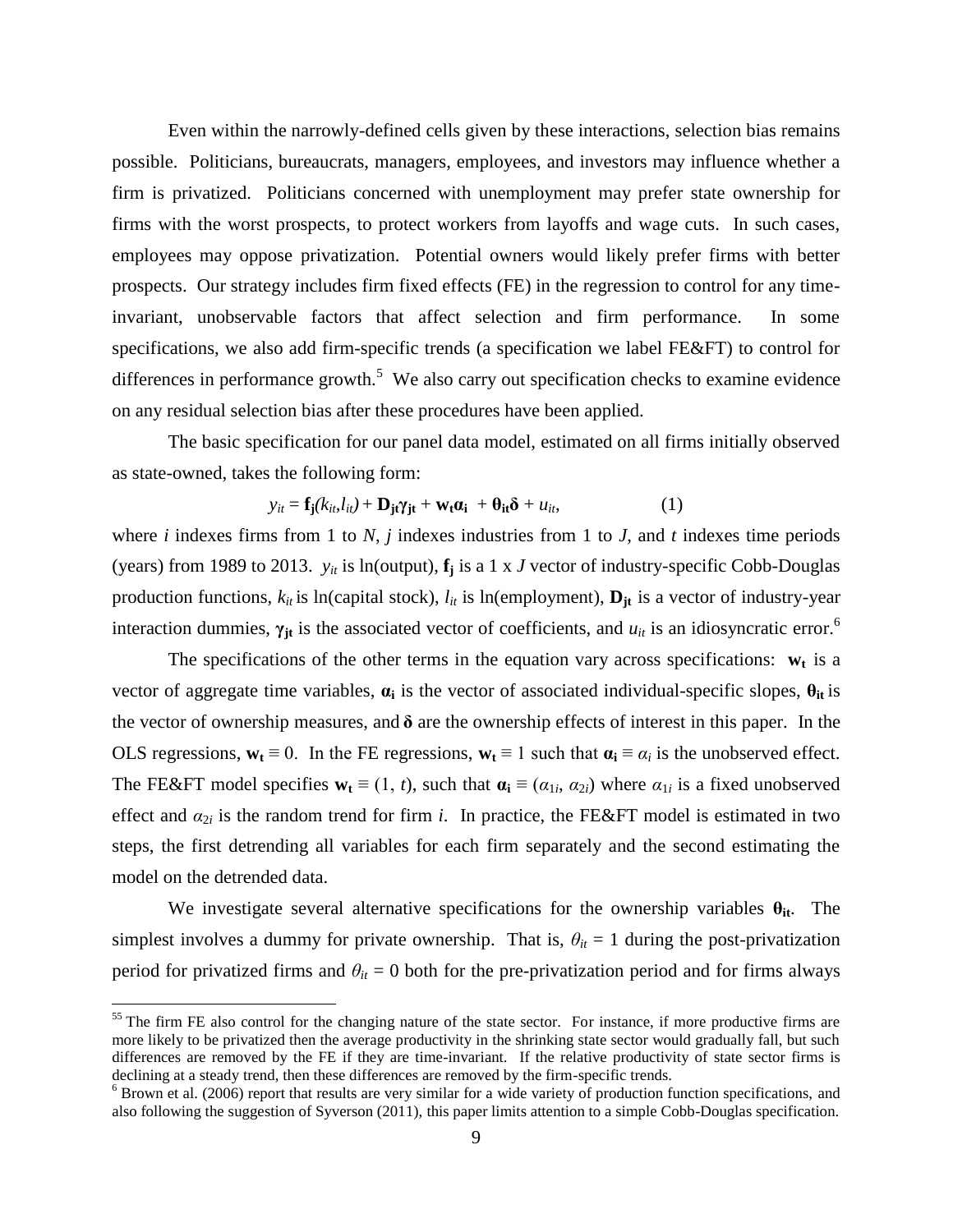remaining in state ownership. In this case, the parameter of interest,  $\delta \equiv \delta_p$  represents the mean within-industry-year difference in the dependent variable between privatized firms and majority state-owned firms.<sup>7</sup> Separate coefficients by ownership type and other cases of heterogeneity come from permitting  $\theta_{it}$  to vary so that  $\theta_{it} = \theta_{it}D_k$  where  $D_k$  is a vector of **k** types, and  $\delta$  is then a vector of type-specific privatization effects. For example, we distinguish foreign from domestic privatizations with  $\theta_{it} \equiv (Domestic_{it-1}, Foreign, Foreign_{it-1})$ , and  $\delta \equiv (\delta_d, \delta_f)$ , and effects in different time periods with  $\theta_{it} \equiv (Private_{is}, Private_{is})$ , where *s* and *s'* refer to different periods of years, and  $\delta \equiv$  $(\delta_s, \delta_{s})$ .

We also estimate dynamic specifications, where dummy variables for the years before and after privatization are interacted with indicators for whether the firm is ever domestically privatized or foreign privatized. To avoid small sample problems a long time before or after privatization, we combine in one group all years four and more prior to privatization ("-4-") and in another all years eight and more afterward  $(8+)$ . Designating  $\tau$  as the index of event time (the number of years since privatization, with the two groups of years on either end) such that  $\tau < 0$  in the pre-privatization years,  $\tau = 0$  in the year in which ownership change occurs, and  $\tau > 0$  in the post-privatization years, we have  $\tau = -4$ -, -3, -2, -1, 0, 1, 2,..., 8+. Then  $\theta_{it} \equiv (\text{Private}_{it\tau})$ ,  $\delta \equiv$ (**δτ**). Our regression specification uses the privatization year (*τ* = 0) as the reference category.

The motivation for studying these "dynamic" specifications is threefold: First, estimating pre-privatization dynamics provides information on whether firms were already improving productivity prior to the ownership change. Such behavior could be the result of some dynamic selection bias that the model does not account for, and we use the estimated effects of privatization in the period before the privatization year to evaluate the magnitude of this type of selection bias. Second, estimating dynamics just before the privatization year permits an assessment of changes in incentives in anticipation of privatization; such anticipatory effects could be positive if they reflect career concerns of managers hoping either to show new owners their skills or to acquire their companies themselves, or they could be negative if the expectation of post-privatization loss of control – or of job – leads to increased asset-stripping (Aghion, Blanchard, and Burgess, 1994; Roland and Sekkat, 2000). Privatization may be such a disruptive

 $\overline{a}$ 

<sup>&</sup>lt;sup>7</sup> We infer privatization when a firm changes from state to private status between the end of one year and the next. This implies that the date the new owners acquire formal authority (e.g., the first post-privatization shareholders' meeting) varies across firms, with some early in the final pre-privatization year. Some assumption on the first "post" year is necessary in this analysis, but as our estimates of the dynamics of the effect suggest, the results are not at all sensitive to this assumption.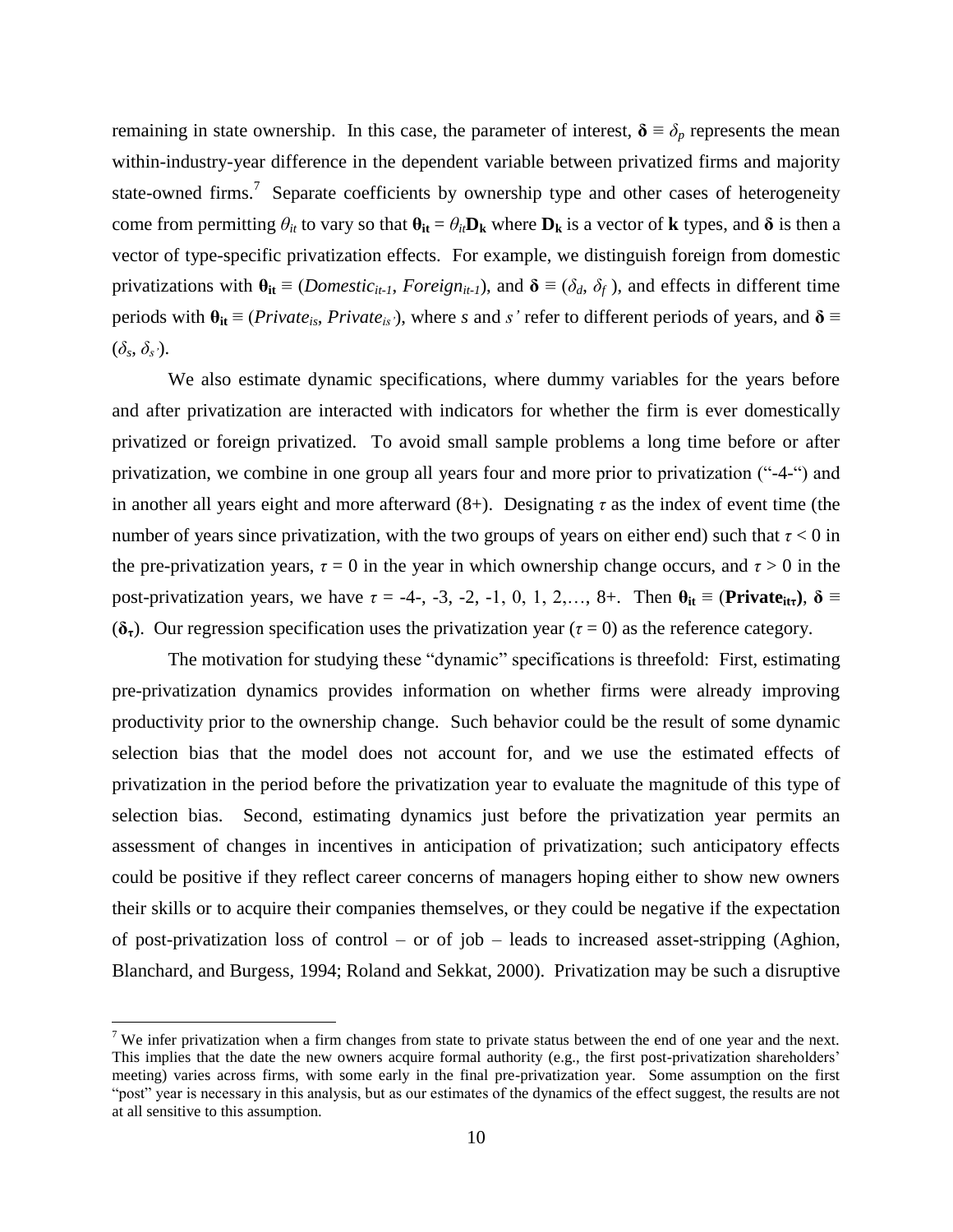process that any firm suffers a short-run decline in productivity. <sup>8</sup> Finally, examining postprivatization dynamics is useful for ascertaining the speed with which any estimated effect occurs: is the effect immediate or gradual, becoming significant only with a long lag? Does it tend to be a single jump in productivity, or is it more sustained, with a series of increases over several years? Is it only temporary, as state firms tend to catch up, or does the effect appear to be permanent?

Our method for examining pre-privatization selection bias generalizes the Heckman and Hotz (1989) "pre-program" test for equality of the conditional expectations of the outcome for the treated and control groups in a single pre-treatment period. The identification assumption is that once the test is satisfied, the treatment represents the only cause of differences between the two groups after that period. We carry out *t* tests of  $\tau = -1$ ,  $-2$ , and  $-3$  to address Heckman, LaLonde, and Smith's (1999) concern that if a shock close to the treatment date affects one group but not the other, then the results may be sensitive to the choice of pre-treatment period.

#### **5. Estimation Results**

 $\overline{a}$ 

Table 4 contains basic estimates for the simplest specification with a dummy for majority private ownership,  $\theta_{it}$ , and with the three alternative specifications of the aggregate time variables:  $\mathbf{w}_t = 0$  for OLS,  $\mathbf{w}_t \equiv 1$  such that  $\mathbf{a}_i \equiv \alpha_i$  is the unobserved effect for FE, and  $\mathbf{w}_t \equiv (1, t)$ , such that  $\mathbf{a_i} \equiv (\alpha_{1i}, \alpha_{2i})$  where  $\alpha_{1i}$  is a fixed unobserved effect and  $\alpha_{2i}$  is the random trend for firm *i* in the FE&FT specification. In all three cases, the estimated productivity differentials are positive and precisely estimated, but relative to the 0.119 estimated by OLS they are slightly smaller for FE, at 0.102, and still smaller for FE&FT, at 0.054. Although estimated over a much longer time horizon than BET (2006)'s period that ended in 2002, these results are not very different: BET reported coefficients for Ukraine of 0.161, 0.041, and 0.016 for OLS, FE, and FE&FT, respectively. But if one puts relatively little weight on the OLS estimates, then our results in this paper do imply larger privatization effects than BET inferred from their estimates. Shortly, we shall investigate the extent to which the larger estimates we report now are reflecting larger productivity differentials arising in the last dozen years or so of the period, and we shall put the results in context by comparing these results to BET's estimates for other countries.

 $8$  The dynamics just before the privatization year may show effects analogous to "Ashenfelter's dip" in training evaluations – where workers about to enroll in a training program experience a drop in earnings.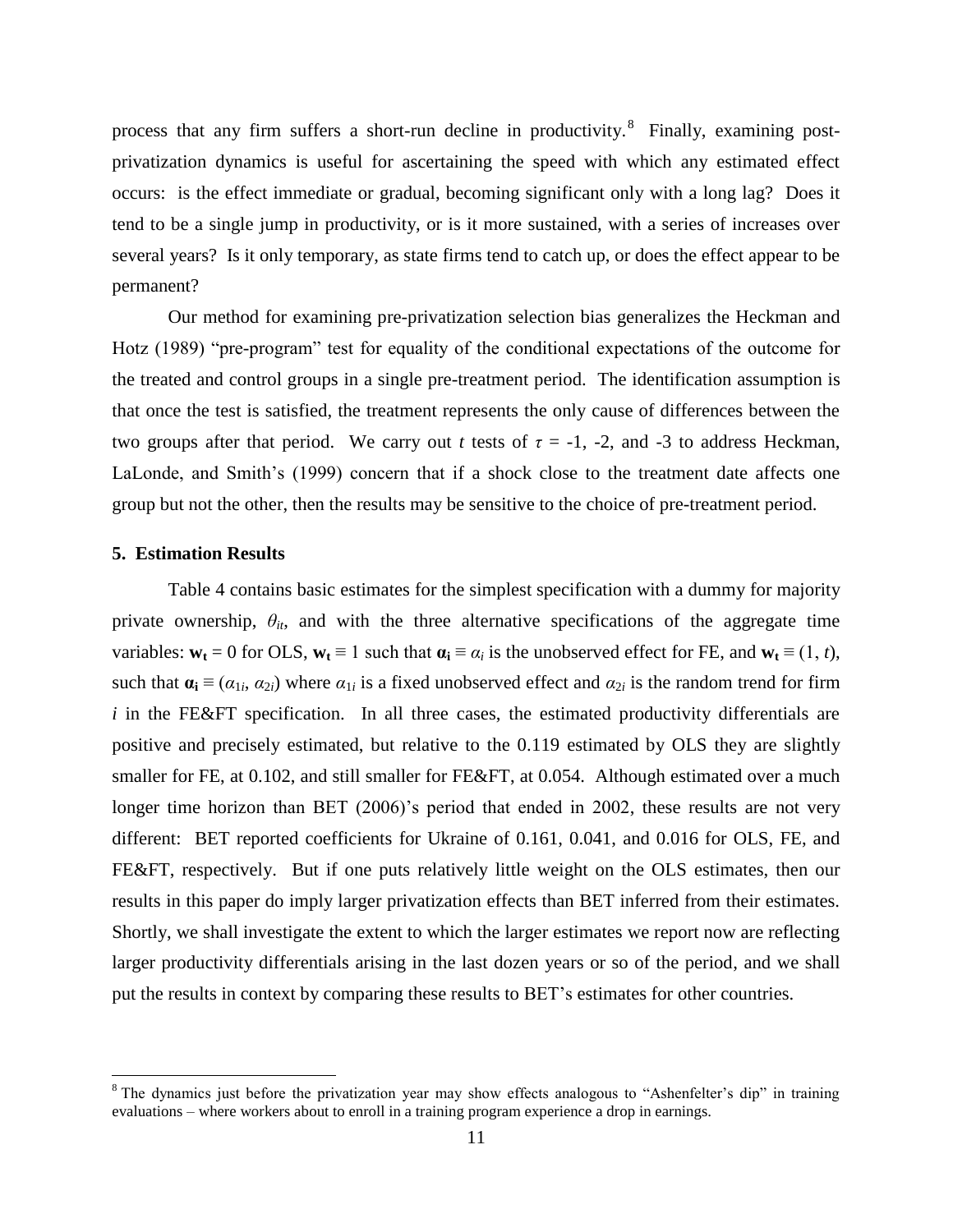First, however, in order to have a better understanding of the different estimation methods, as well as to assess the short-run versus long-run productivity differentials, Table 5 contains results for the event-time model described above, with the coefficients plot in Figure 3. For the pre-privatization period, the estimated coefficients are mostly very small and statistically insignificant, and they show no sign of a trend. The one exception is the OLS coefficient for the pre-privatization year  $\tau = -1$ , which is positive and statistically significant. Both the FE and the FE&FT specifications thus pass the pre-program test for  $\tau = -1$ , -2, and -3, implying they show no evidence of either selection bias or anticipatory behavior (restructuring or asset-stripping) prior to privatization. Indeed, the results also show no effects in the first post-privatization year *τ*  $= 1$ . Of course, these conclusions are limited to productivity, and they do not control for all possible types of selection bias. To interpret the post-privatization estimates of Tables 4 and 5 as causal requires an additional identifying assumption that there is no post-privatization shock to productivity that is coincident with but not the result of privatization. It would represent a particular threat to identification if such a shock were anticipated by the future private owners and therefore motivated their acquisition. We find this possibility somewhat implausible, but we cannot rule it out, and it should be borne in mind as a caveat to causal interpretation of our estimates.

Turning to the estimates in Table 5 and Figure 3 for the post-privatization years, the coefficients are essentially zero in all three specifications for the first post-privatization year, as already noted, and only in  $\tau = 2$  do we observe a positive jump in the FE and FE&FT specifications of about 0.04, followed by accelerating increases for several years, and then smaller increases after about 5-6 years. The OLS specification shows a productivity differential emerging more slowly but ultimately growing slightly more than in the FE&FT, although less than under FE. If we take the FE and FE&FT specifications as preferred, then the results imply a relative productivity gap of 15-17 percent opens up between privatized and state-owned firms by five years after privatization.

We next consider whether the post-2002 calendar period differs from the preceding period through 2002 (2002 was the last year covered by BET), by permitting the privatization coefficient to vary over these two periods. Results are presented in Table 6. Both FE and FE&FT show much larger productivity differentials post-2002.

How do these results compare with similar findings for other countries? The most comparable study, in terms of types of data and methods, is BET (2006), results from which are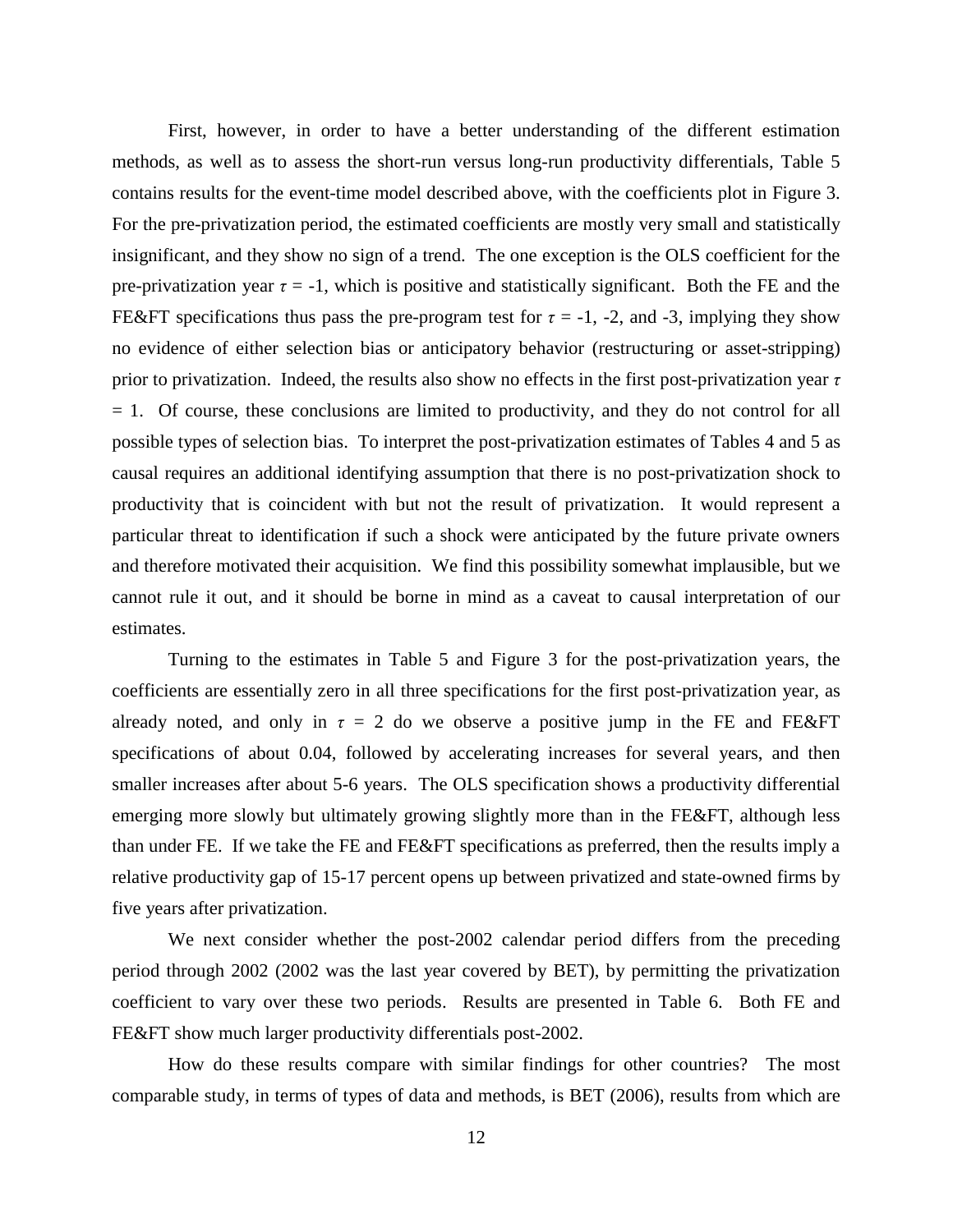shown in Figure 4. The first four sets of two bars each display BET's published FE and FE&FT estimates for Hungary, Romania, Russia, and Ukraine, respectively (BET, Table 5, P. 80). The last two sets of bars contain the results from Table 6. The results for Ukraine in the fifth group, referring to the same period BET study through 2002, confirm BET's conclusion that the productivity effect of privatization in Ukraine was substantially lower than in Hungary and Romania, but larger than in Russia. But the small upward revision in the point estimates (from 2-4 percent in BET to 5 percent in our estimates from Table 6), coupled with the similar size of standard errors here and in BET, makes these coefficients statistically significantly different from zero at the 1 percent level, while for BET they were statistically insignificant.

However, the difference in the post-2002 period is much more dramatic, with higher estimates by both FE and FE&FT than BET obtained for Hungary and Romania. Of course, relative productivity of privatized versus state-owned firms in Central Europe may also have evolved since BET's analysis of the period through 2002, so the comparison may not be entirely fair, but it does seem reasonable to conclude that the relative productivity in Ukraine in recent years has reached and even exceeded that shown by the Central European countries earlier on. The widening productivity differential of privatized relative to state firms in Ukraine is a central finding that we explore in various ways through much of the rest of this paper.

The widening productivity differential might result from lags in restructuring that take time to be realized in higher productivity, or they might result from better quality firms being privatized or better quality privatization methods in the more recent years. As discussed in Section 3, the dominant method in the mid-1990s was mass privatization using vouchers and giveaways to managers and workers, resulting in dispersed insider ownership, while most privatization since 1997 has involved sales of shares to outside investors, resulting in more outside concentrated block-holdings. Unfortunately, our data contain no firm-level information on the privatization methods employed in particular cases, but the method is highly correlated with timing. To make some progress in assessing the role of method, we therefore permit the coefficients to vary according to whether the privatization year is post-1997 or through-1997, with results shown in Table 7. The results imply a much higher impact of privatization through 1997 compared to afterward, when it is close to zero and statistically insignificant in both the FE and FE&FT specifications. The results thus appear to be inconsistent with conventional expectations on the greater efficacy of concentrated versus dispersed ownership and on outsiders versus insiders. But we caution that our evidence here is highly indirect and does not account,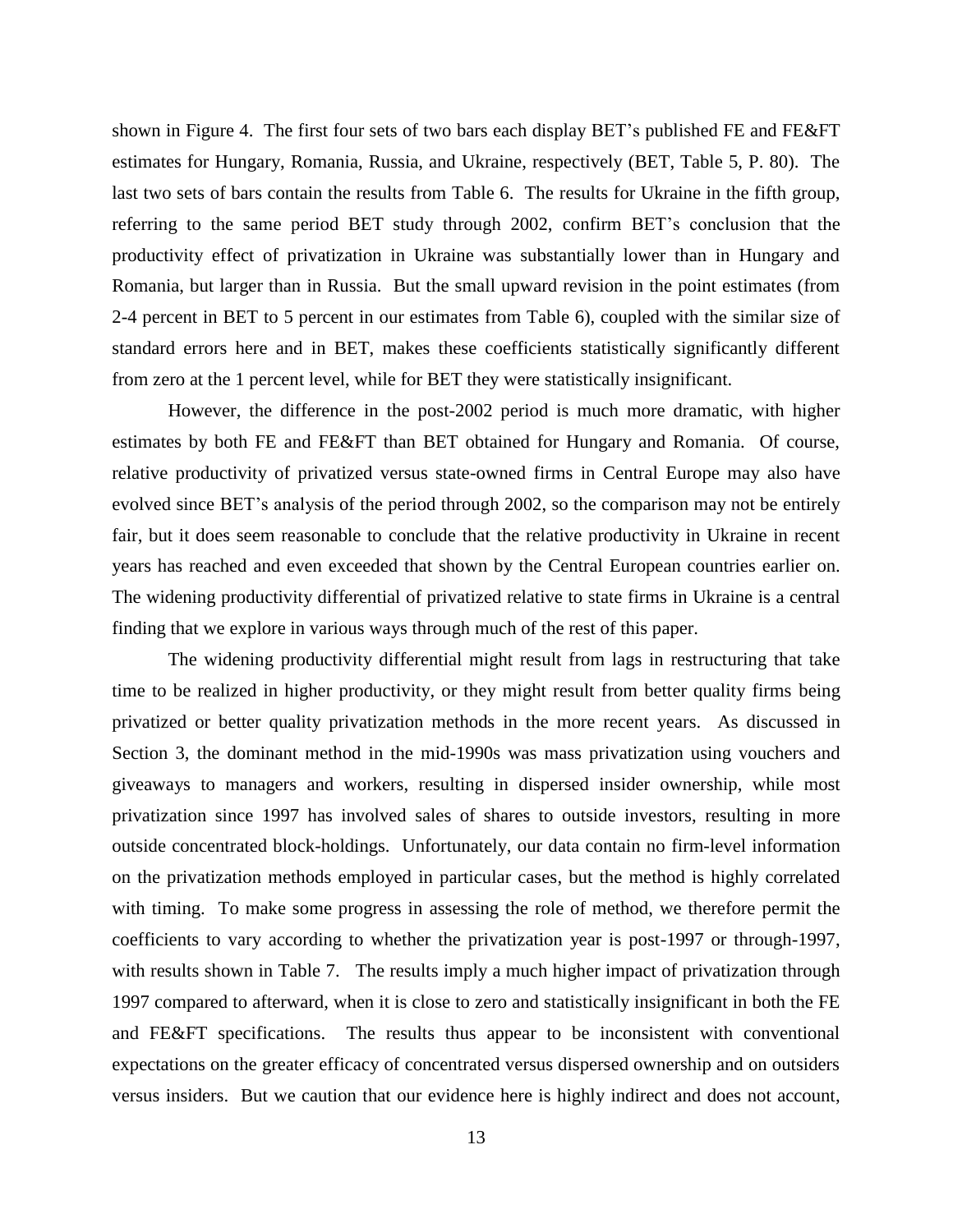for example, for cases of mixed ownership. Moreover, the early privatizations have had more time for concentration to develop as well as for restructuring and productivity-improving activities.

A related question posed in some research on privatization is whether there is systematic selection in the sequencing of firms for privatization according to firm quality. For instance, Gupta et al. (2008) report that better firms tend to be privatized earlier in the Czech Republic. We take a step towards assessing this possibility in Ukraine by estimating differentials in productivity in 1992 of firms to be privatized in the future relative to firms that were never privatized, where we permit the differential to vary by whether privatization occurred in years up to 1997, or if it occurred from 1998 onward. The coefficients (standard errors) for the earlier and later period are 0.235 (0.024) and 0.277 (0.032). These results imply no large differences in the average quality of firms privatized in the two periods, but if anything they show a rising relative productivity, implying that at least in this sense, sequencing of privatization was reversed: better quality firms were privatized later, after the mass privatization finished. Of course, this simple form of selection bias in pre-privatization level of productivity is controlled for with firm FE (just as selection bias in trend productivity is controlled with FT).

Another potential bias could arise from differential patterns of survival among privatized and state-owned firms. The counterpart to gradual privatization is the shrinking of the state sector, and exit may occur from both sectors at different rates and with different productivity levels, possibly affecting the privatized-state comparison. To study this over the entire transition period in our data, we estimate survival through 2013 for all firms in 1992 as a function of whether or not they are privatized and of their MFP in 1992. MFP is computed as the 1992 residuals from a production function as in Equation  $(1)$  – but with no ownership variables, of course. The inclusion of industry-year interactions implies that MFP is measured relative to the industry mean in 1992, and we also include industry dummies in the probit to control for differential exit rates by industry. The estimates of the marginal effects in Table 8 imply a much higher survival rate for privatized firms as the coefficient of 0.256 compared to a mean survival rate in the whole sample of 0.4. The relative MFP interactions imply a stronger sensitivity of exit behavior among privatized compared to state firms in the sense that the probability of survival is estimated to increase more with relative MFP.

While these results suggest that the composition of the residual state sector in Ukraine has indeed been changing relative to the privatized sector, note that the inclusion of firm FE and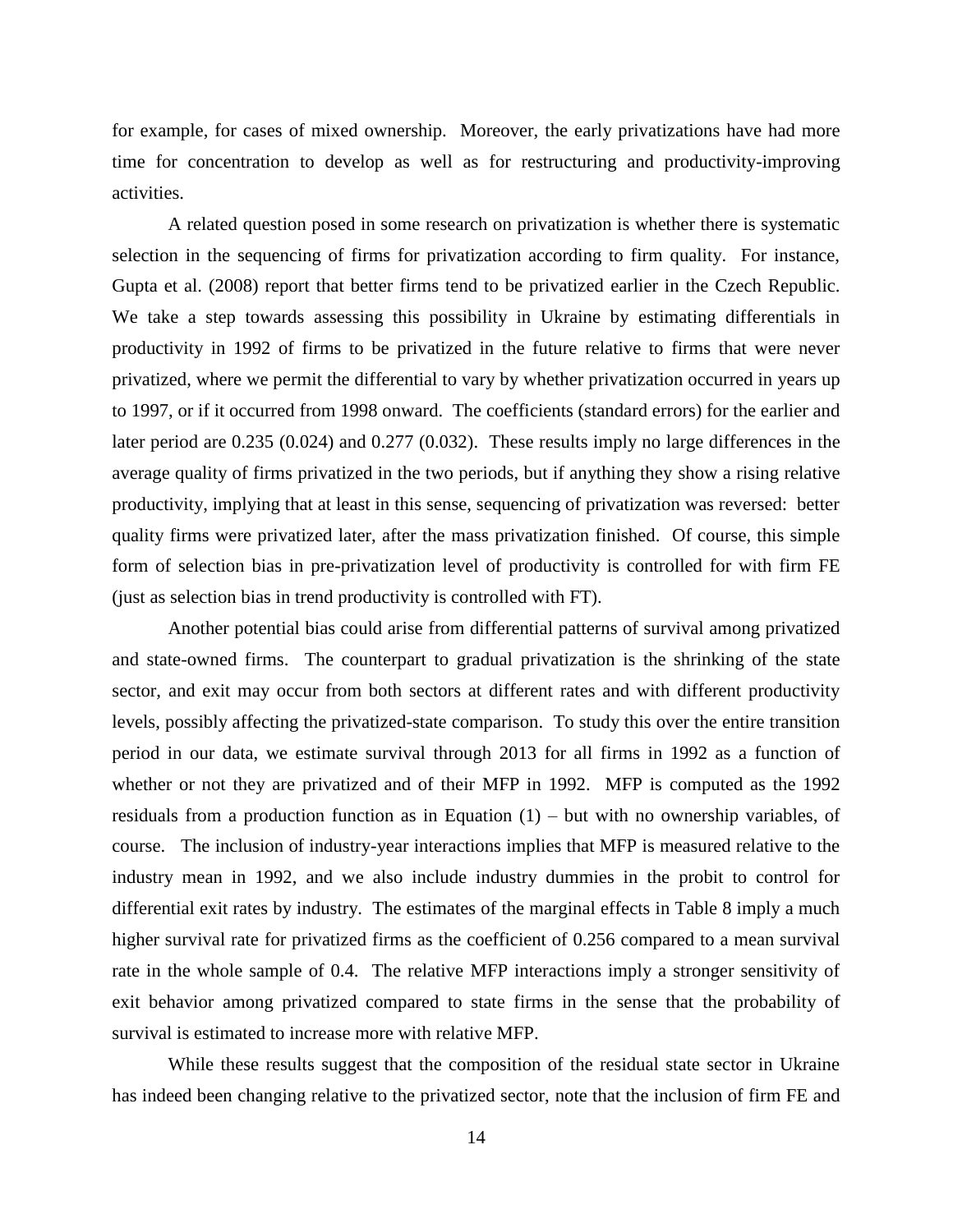FT in our estimating equation controls for the most obvious types of survival bias. Firm FE remove any time-invariant differences and firm FT remove any constant trending differences between state and private firms; if the state sector post-2002 for instance has firms with below average pre-2002 productivity, the FE would control for this difference, or if the state sector increasingly consists of firms with negative productivity trends, the FT would control for this. Our result of an increasing productivity gap between privatized and state firms suggests instead an accelerating improvement in privatized relative to state, or an accelerating deterioration in state firms relate to private; indeed these alternatives cannot be distinguished without imposing stronger assumptions because our analysis rests precisely on the relative productivity of these two groups.

Another question raised by this analysis, one that may have implications for current policy decisions, is whether the estimated impact of privatization is larger or smaller depending on the firm's pre-privatization quality. Here we measure quality as relative MFP in the year prior to privatization, again using the firm-year residuals from a production function as in Equation (1), except for the absence of ownership variables and firm fixed effects and trends (since these are intended to control for bias in the ownership estimates), and include an interaction of this relative MFP measure with privatization. The results, shown in Table 9, imply that the privatization impact decreases in pre-privatization productivity. In a quadratic specification, not shown here, the relationship is concave, suggesting that privatization is most effective for below-average productivity firms and loses its effectiveness for firms at double the mean productivity. This suggests that a residual state sector of low average productivity might benefit from privatization.

Turning to differences in ownership structure, we first consider variation with percentage privatized, which is a relatively under-studied question in the privatization literature. Table 3 showed that there were substantial numbers of partial privatizations in the mid to late 1990s, both minority and majority (but less than 100 percent), although they largely disappeared in the early 2000s. Because of this disappearance, we estimate effects only for the earlier period through 2002, distinguishing 100 percent private from majority from less than 100 percent, and 100 percent state from minority private. The results in Table 10 show that only the 100 percent privatizations during this period are associated with positive productivity differentials, of 6-7 percent for both FE and FE&FT. Majority but less than 100 percent privatizations are estimated to have small negative differentials during this period, while minority privatizations are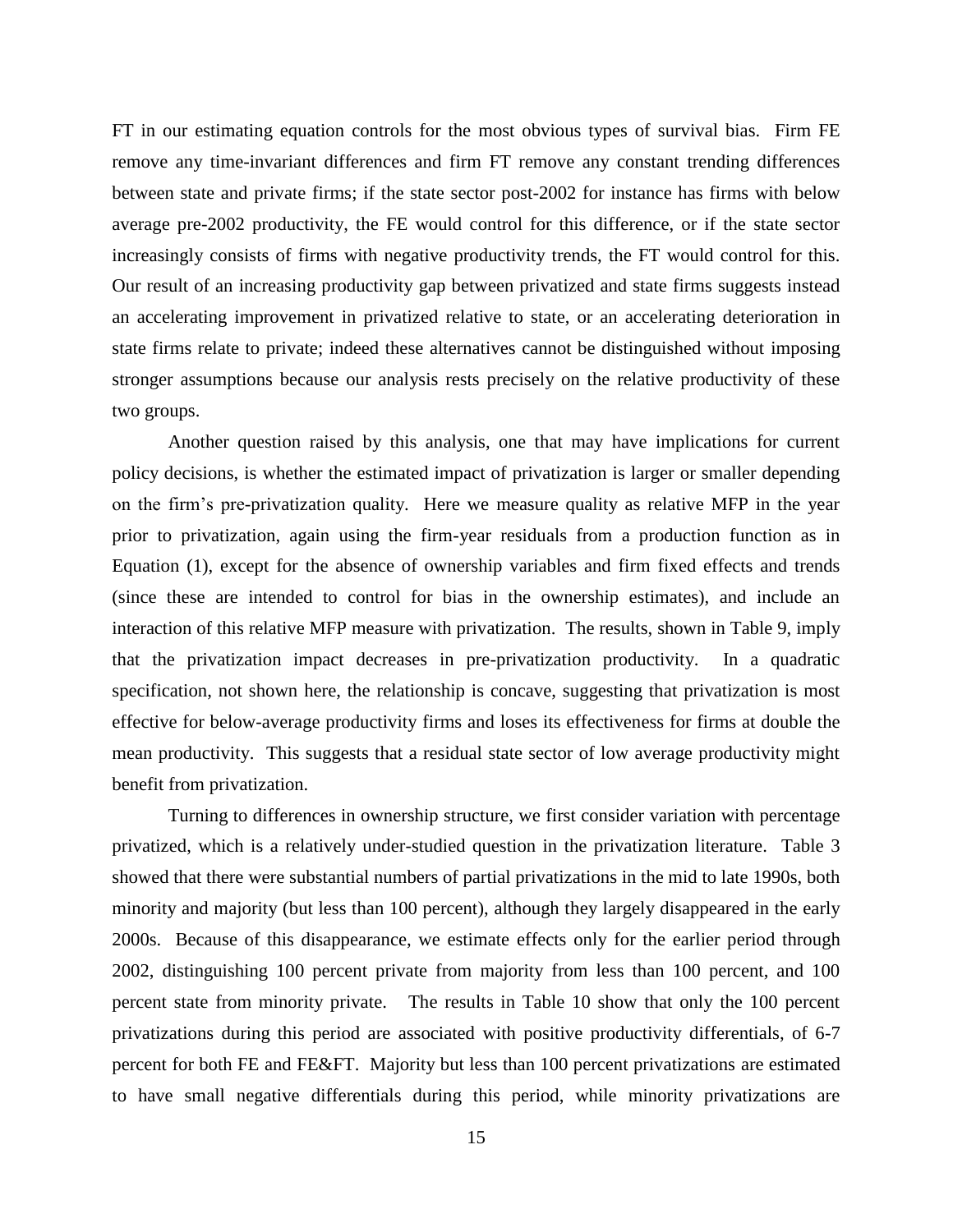associated with larger negative differentials, suggesting partial privatization may have worsened firm performance in these cases and years, possibly creating costly fights for control and separating ownership and control, leading to asset-stripping. It bears emphasis that these results pertain to the immediate post-privatization phase in the mid to late 1990s, and subsequently, as shown in Table 3, the partially privatized firms eventually became 100 percent privatized. This process may be a major factor behind the increase relative productivity of privatized firms in the second compared to the first decade of transition.

Another important dimension of private ownership type is foreign versus domestic. Results from permitting the coefficient to vary across these two types are shown in Panel A of Table 11. In all cases, the estimated foreign coefficient is 3-4 times larger than the domestic (the latter are very similar to the overall privatization coefficients because of the very small share of foreign privatizations). The much larger estimated effect of foreign ownership after privatization is consistent with BET (2006) and other studies for other countries.

A much less studied question, which our data on Ukraine permit us to pursue, is whether the source country of foreign investment matters. In the case of Ukraine, and other transition and emerging economies, a particularly interesting case is that of the so-called "offshore" countries, locations through which domestic actors may channel ownership in order to avoid taxes and hide ownership. In Ukraine's case, there have been official lists of such countries since 2000, and the list was updated as recently as May 2015. $9$  The importance of the issue is also highlighted by official statistics on foreign direct investment, which shows Cyprus as the largest source country. This is also true in our data. Naturally, the suspicion arises that if these putatively foreign investments are in fact disguised domestic, then the associated relative productivities may be closer to domestic. We do not observe the true owners, but our data do contain information on source country. In addition to distinguishing the offshores, we also separate out Russia, which is of special interest in the current political situation. Our data contain 77 privatized firms with Russian ownership, as well as 156 from offshore countries.

Results from distinguishing these three types of "foreign" ownership – offshore countries, Russia, and other countries – are shown in Table 11, Panel B. The coefficient on offshore source country is much lower than that of other countries; in the FE specification it is only about a third

 $\overline{a}$ 

<sup>&</sup>lt;sup>9</sup> See Cabinet of Ministers 2015b. The list includes more than 73 countries, of which Lichtenstein, Switzerland, Moldova, Panama, OAE, Ireland, Cyprus, British Virgin Islands, Virgin Islands, Belize, Bermuda, Bahamas, Seychelles, Saint Kitts, and Nevis are represented in our data.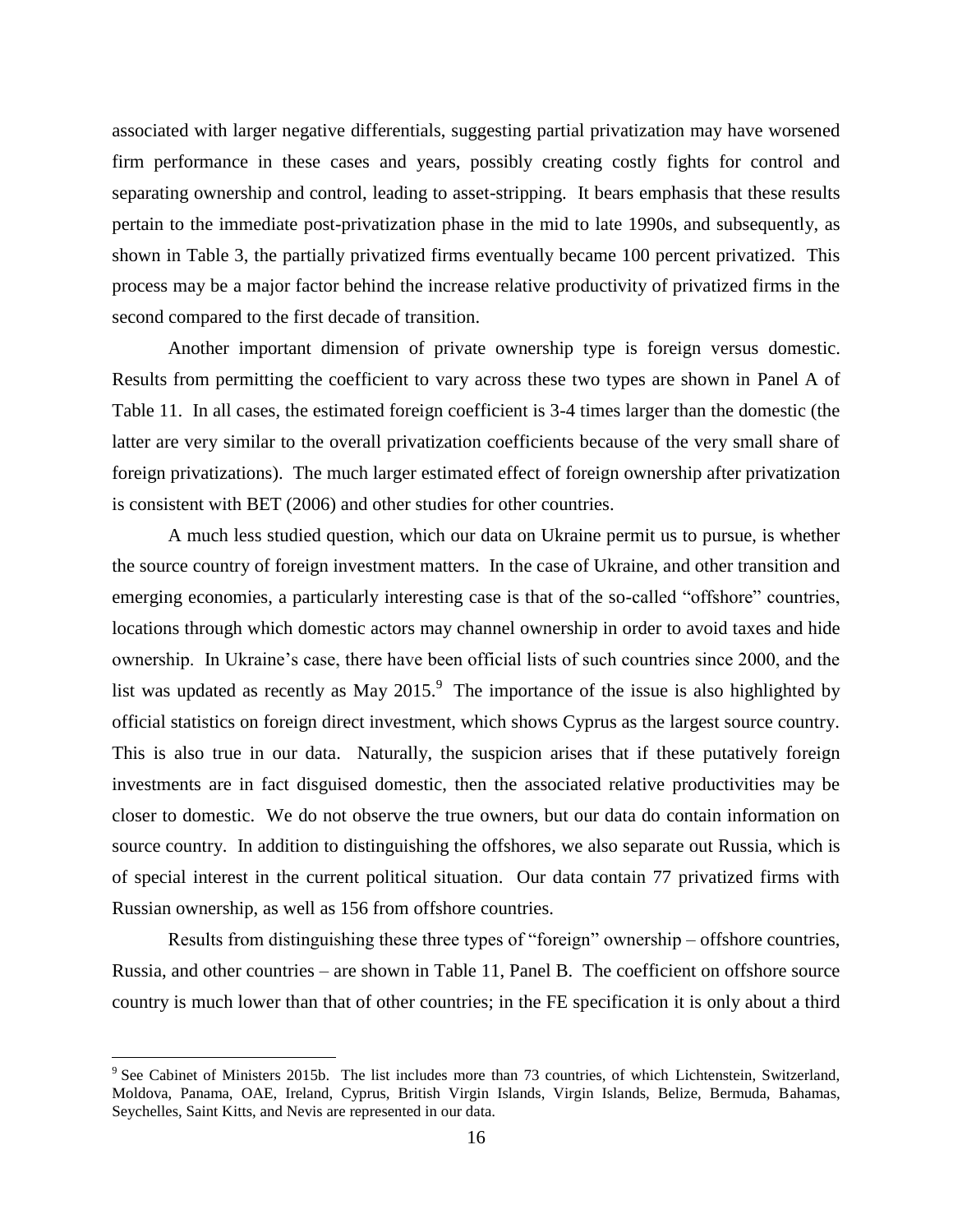(0.215 versus 0.605) while for the FE&FT it is only about a fifth (0.070 versus 0.352), and in the latter case it is scarcely higher than domestic privatization and is statistically insignificantly different from zero. The coefficient on Russian ownership is higher than for offshores but it is also much lower than for "other foreign:" in the FE&FT it is only about half (0.194 versus 0.352). Evidently, not all foreign investors are alike in their ability to raise productivity in privatized companies.

A related issue is regional variation in the productivity differential associated with privatization. In the current political situation, it could be of interest if privatization was relatively successful in some regions and less so in others. For instance, opposition to reforms in Eastern Ukraine might be fueled by unsuccessful privatization in addition to, or instead of, the ethnic conflict that usually receives attention. Brown, Earle, and Gehlbach (2009, 2013) find significant variation in the privatization effect across Russian regions, and in the 2000s the effect becomes most positive in Western regions surrounding and including Moscow. To investigate whether something similar has occurred in Ukraine, Figure 5 shows results from regressions interacting the majority private dummy with the 27 Ukrainian regions (*oblasts*) for FE and FE&FT. The estimating equation includes a set of interactions between privatization and demeaned industry dummies to control for possible compositional differences across regions. As in Russia, the estimated privatization effect varies widely across regions. Though there is some change in regional rankings across methods, Chernihiv, Crimea, Dnipropetrovsk, Kyiv, Kyiv Oblast, Odessa, Sevastopol, and Volyn stand out as having more effective privatization than average, and Ivano-Frankivsk, Luhansk, Mykolayiv, Poltava, Rivne, Ternopil, and Zhytomir are consistent underperformers. The effect does not vary systematically from East to West or by distance to Kyiv. One factor that distinguishes some of the better performers is transport links to Western markets (e.g., Crimea, Odessa, and Sevastopol are Black Sea ports and Kyiv has an international airport). Explaining the regional variation could be a useful task for future research.

### **6. Conclusion**

Following the Euromaidan events in Ukraine, a new Parliament was elected in October 2014, and a new coalition of parties was formed on the basis of a Coalition Agreement that included "reform of state property and privatization" as a major policy of the new government. The details of the Agreement provide for 1) reducing the list of state property not permitted to be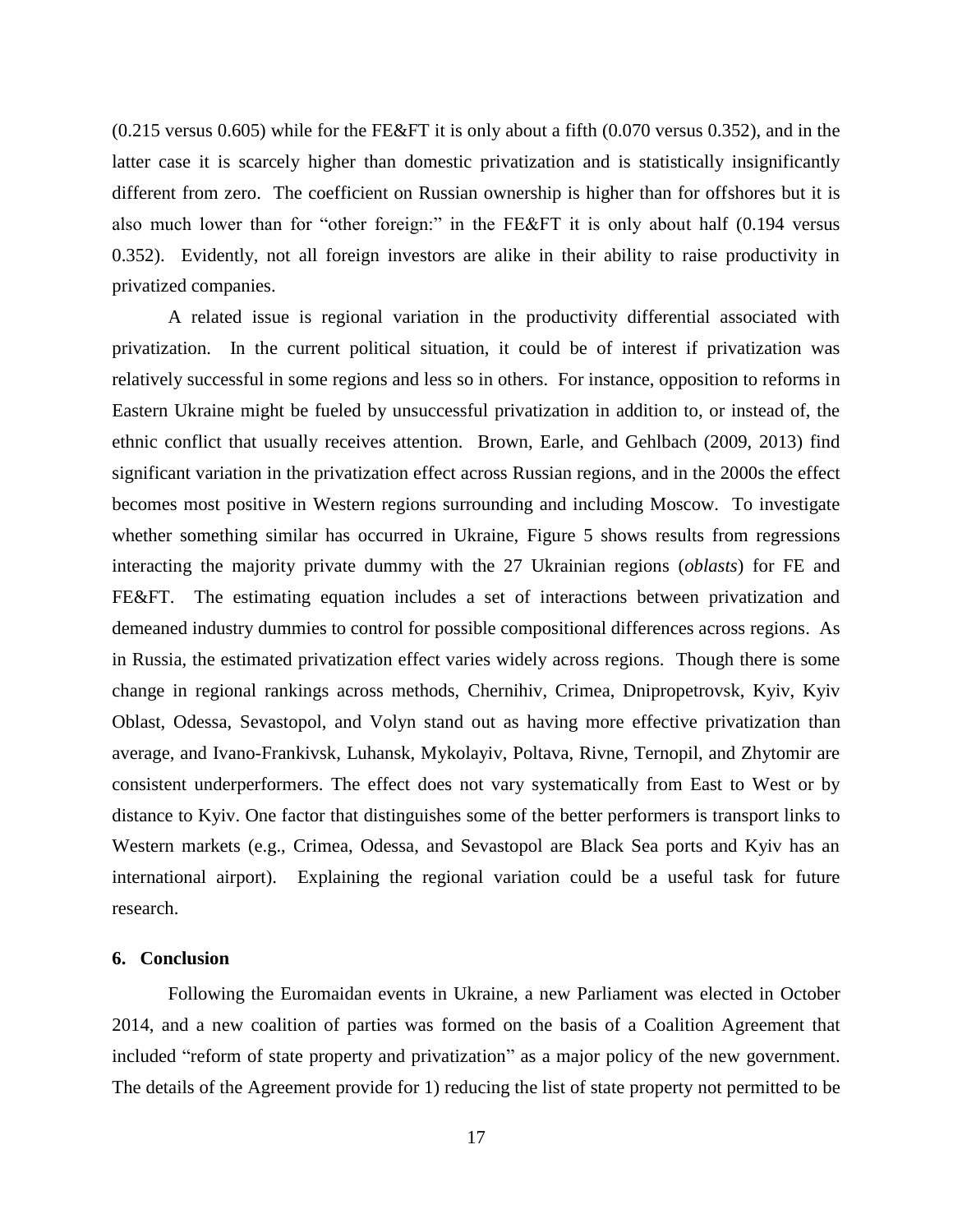privatized, 2) mandatory corporatization of all state firms, and 3) sale of investment-attractive assets and preparation for privatization according to the best international practices, among others. In May, while we were revising this paper, the Cabinet of Ministers approved a list of more than 300 state companies to be privatized this year (Cabinet of Ministers, 2015a).

The results in this paper provide some support for this policy and some analysis that may be useful to policymakers as they develop the details of the privatization programs. To start with, we find evidence of a strong contribution of privatization to aggregate manufacturing productivity growth in Ukraine during the transition period. While the possibility of selection bias in estimating the effects of privatization is an important concern in privatization studies, this paper has exploited unusually extensive data comprehensively covering manufacturing firms for a long period of time before and after privatization as well as include the state-owned comparison group. The paper employs panel data techniques that are commonly used in the evaluation of labor market programs and that permit evaluations of some important forms of potential selection bias.

The estimation results imply a substantial positive effect of privatization on productivity. While results differ in some details across specifications, they are remarkably consistent, implying a 5-10 percentage point higher productivity in privatized firms on average that results from a steadily widening gap. We estimate that by 5 years after privatization, the productivity gap has widened to 15-17 percent, in our preferred specifications. The effect also increases in calendar time: while we essentially replicate the findings in BET (2006) that through 2002 Ukrainian privatization raises productivity no more than 5 percent, placing Ukrainian results well below Hungary and Romania although above Russia for the early transition period, with our new data after 2002 we find estimated average effects of 16-27 percent. These estimates compare favorably with those from the Central European countries in the earlier period.

To understand this central finding more deeply, we also analyze privatization cohorts, finding that earlier cohorts actually out-perform later privatizations in terms of the productivity differentials generated, despite the generally higher quality of the privatization methods (sales leading to concentrated outside blockholdings) of the later privatizations. We find much higher survival rates among privatized firms, and also a much stronger link to pre-reform productivity, suggesting that privatization has aided the process of productivity-enhancing reallocation. Somewhat surprisingly to some observers, we find that privatization tends to raise productivity the most at firms with lower pre-privatization productivity, possibly because those with high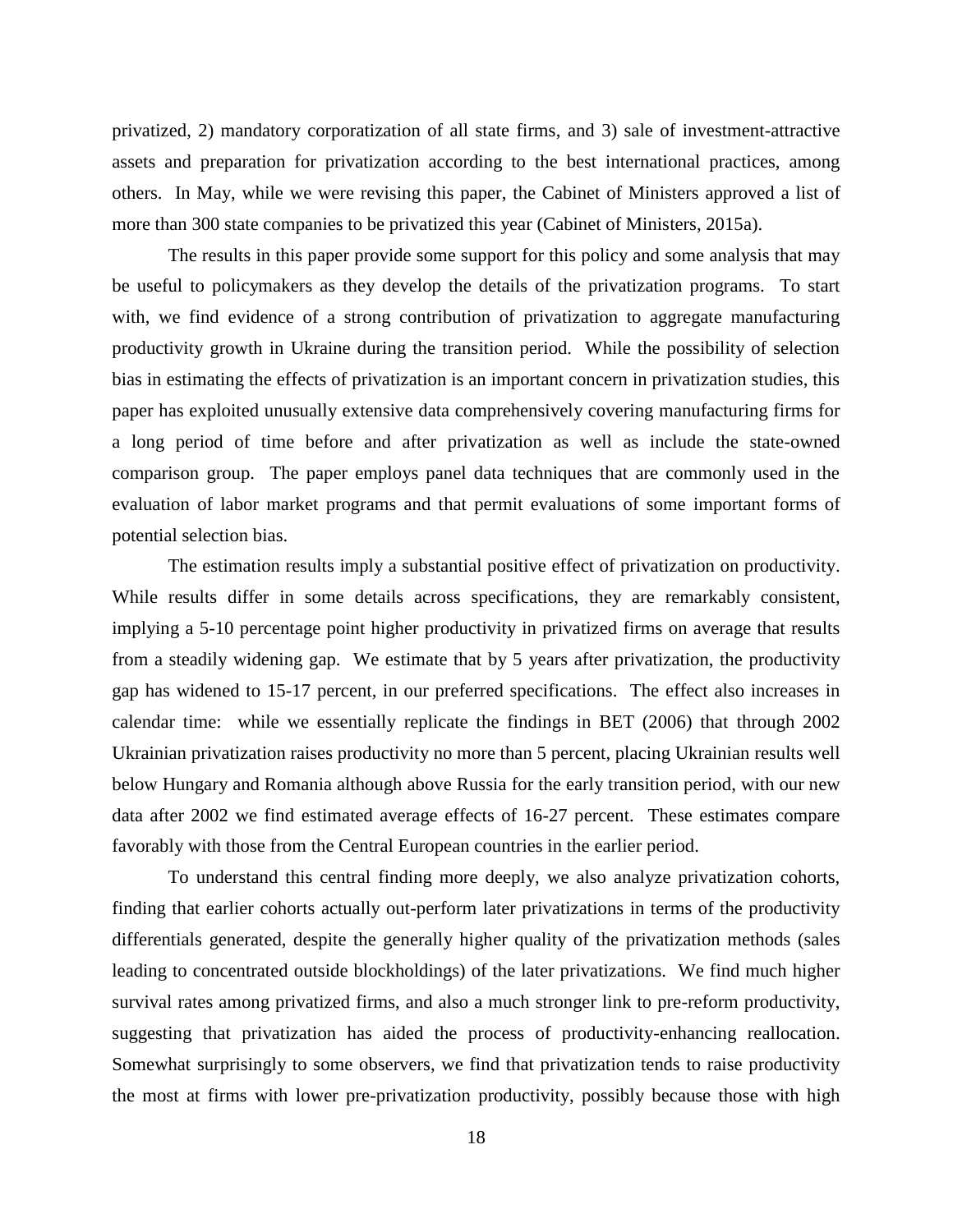productivity are already close to the frontier.

Examining different types of ownership structures, we provide results on partial privatizations for the early period when they were more prevalent than recently when they have largely disappeared. We find negative impacts of both types of partial privatization, especially for minority privatization, possibly because of conflicts among a variety of owners lacking clear control and the attendant incentives to strip assets rather than restructure.

Our results for foreign ownership confirm previous research in showing much larger productivity effects compared to domestic private ownership, but we also divide foreign investors by source country, including "offshore" countries (which may conceal ownership of Ukrainian nationals), Russia, and all other countries as separate categories. Such data are fairly unusual, but they permit us to show that "foreign" ownership from offshore countries has a much smaller productivity impact than from non-offshore countries, scarcely different from that of domestic investors, in the specification with firm fixed effects and trends. Ownership from Russia is associated with lower productivity impacts than other countries, but higher than offshore. The offshore results suggest both that the true level of foreign participation is lower than the official classification makes it appear and that the true impact of foreign participation on productivity is even much higher.

Finally, we find systematic differences in the estimated impact of privatization across Ukrainian regions, but these differences are not correlated with east/west or north/south axes. They do seem to be related to access to markets through transportation hubs.

Many questions and criticisms were raised about the nature of the privatization policies in Ukraine, especially in the early to mid-1990s before there was any significant foreign investment or sales to outside block-holders. The immediate results of these initial policies were dispersed ownership structures dominated by insiders (both managers and workers), and few observers expected that well-functioning corporate governance leading to productive restructuring would be the consequence. Indeed, the results in this paper suggest that improved productivity in privatized firms did emerge more slowly than in some well-documented Central European cases, such as Hungary and Romania (Brown et al., 2006). Although it cannot be demonstrated from available data, the insider-owners may have been slow to learn about effective ways to restructure, and ownership concentration may have taken time to develop. Yet what is clear from the data is that the privatized firms in Ukraine have steadily widened their productivity gap vis-a-vis state-owned enterprises, so that after several years the productivity effect of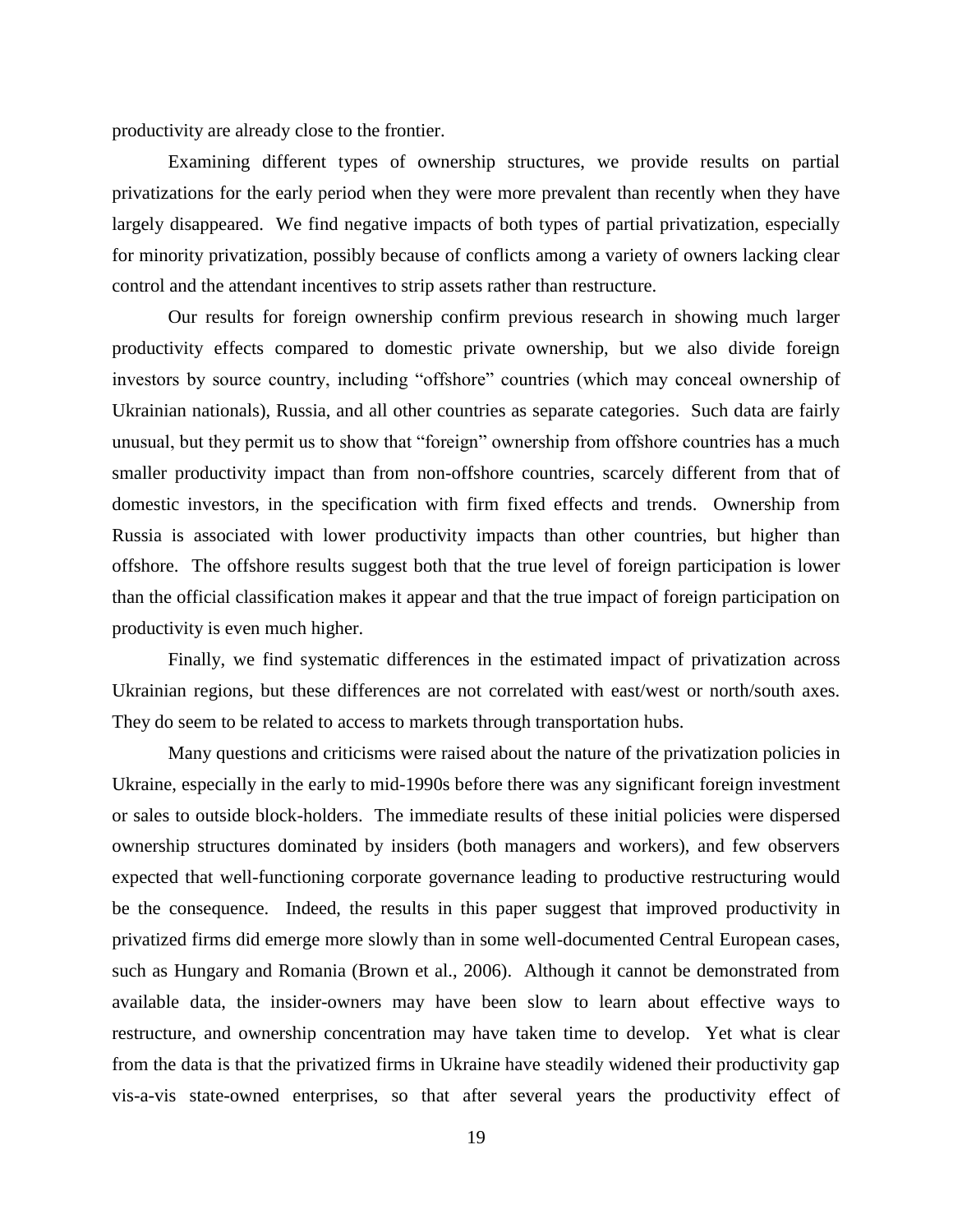privatization in Ukraine is actually quite similar to those of its Central European counterparts. These results provide further, updated evidence of the value of privatization in enhancing productivity in this particular economy.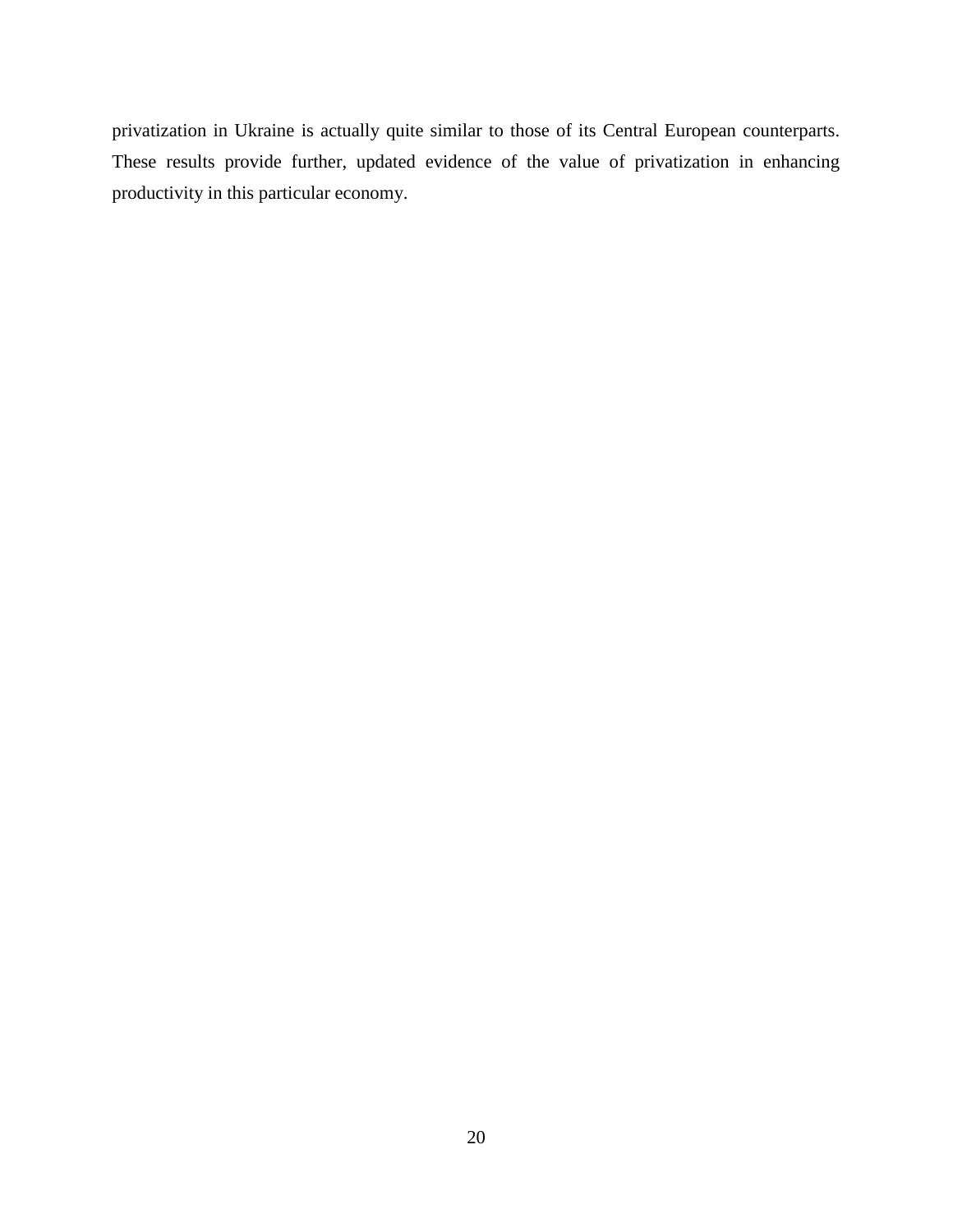### **References**

Aghion, Philippe, Olivier Blanchard, and Robin Burgess, "The Behavior of Firms in Eastern Europe, Pre-Privatization." *European Economic Review*, Vol. 38: 1327–1349, 1994.

Akhimova, Iryna, and Gerhard Schwodiauer, "Ownership Structure, Corporate Governance and Enterprise Performance: Empirical Results for Ukraine." Institute for Economic Research and Policy Consulting Working Paper No. 21, 2003.

Andreyeva, Tatiana, "Company Performance in Ukraine: What Governs its Success." Economics Education and Research Consortium Working Paper No. 03/01, 2003.

Ashenfelter, Orley, and David Card, "Using the Longitudinal Structure of Earnings to Estimate the Effect of Training Programs." *Review of Economics and Statistics*, Vol. 67(4), 648-660, November 1985.

Arellano, Manuel, "Computing Robust Standard Errors for Within-Groups Estimators." *Oxford Bulletin of Economics and Statistics*, Vol. 49(4), 431-434, November 1987.

Black, Bernard, Reiner Kraakman, and Anna Tarassova, "Russian Privatization and Corporate Governance: What Went Wrong?" *Stanford Law Review*, Vol. 52(6): 1731–1808, July 2000.

Blanchard, Olivier, Maxim Boycko, Marek Dabrowski, Rudiger Dornbusch, Richard Layard, and Andrei Shleifer, *Post-Communist Reform: Pain and Progress*. Cambridge, MA: MIT Press, 1993.

Boycko, Maxim, Andrei Shleifer, and Robert W. Vishny, "Voucher Privatization." *Journal of Financial Economics*, Vol. 35(2): 249–266, April 1994.

Boycko, Maxim, Andrei Shleifer, and Robert W. Vishny, *Privatizing Russia*. Cambridge, MA: MIT Press, 1995.

Brown, J. David, and John S. Earle, "Job Reallocation and Productivity Growth in the Ukrainian Transition." *Comparative Economic Studies*, Vol. 48(2), 229-251, June 2006.

Brown, J. David, John S. Earle, and Scott Gehlbach, "Helping Hand or Grabbing Hand? State Bureaucracy and Privatization Effectiveness." *American Political Science Review* Vol. 103: 264-283, 2009.

Brown, J. David, John S. Earle, and Scott Gehlbach, "Privatization." In Michael Alexeev and Shlomo Weber, eds: *The Oxford Handbook of the Russian Economy*. Oxford, New York: Oxford University Press, 2013.

Brown, J. David, John S. Earle, and Álmos Telegdy, "The Productivity Effects of Privatization: Longitudinal Estimates from Hungary, Romania, Russia, and Ukraine." *Journal of Political Economy*, Vol.114(1), 61-99, February 2006.

Brown, J. David, John S. Earle, and Álmos Telegdy, "Employment and Wage Effects of Privatisation: Evidence from Hungary, Romania, Russia, and Ukraine." *Economic Journal*, Vol. 120, 683-708, 2010.

Brown, J. David, John S. Earle, and Volodymyr Vakhitov, "Wages, Layoffs, and Privatization: Evidence from Ukraine." *Journal of Comparative Economics*, Vol. 34(2), 272-294, June 2006.

Cabinet of Ministers, Government of Ukraine, Resolution No. 271, "One Transparent and Competitive Privatization in 2015," May 2015a. Accessed at: [http://www.kmu.gov.ua/control/uk/cardnpd?docid=248152310.](http://www.kmu.gov.ua/control/uk/cardnpd?docid=248152310)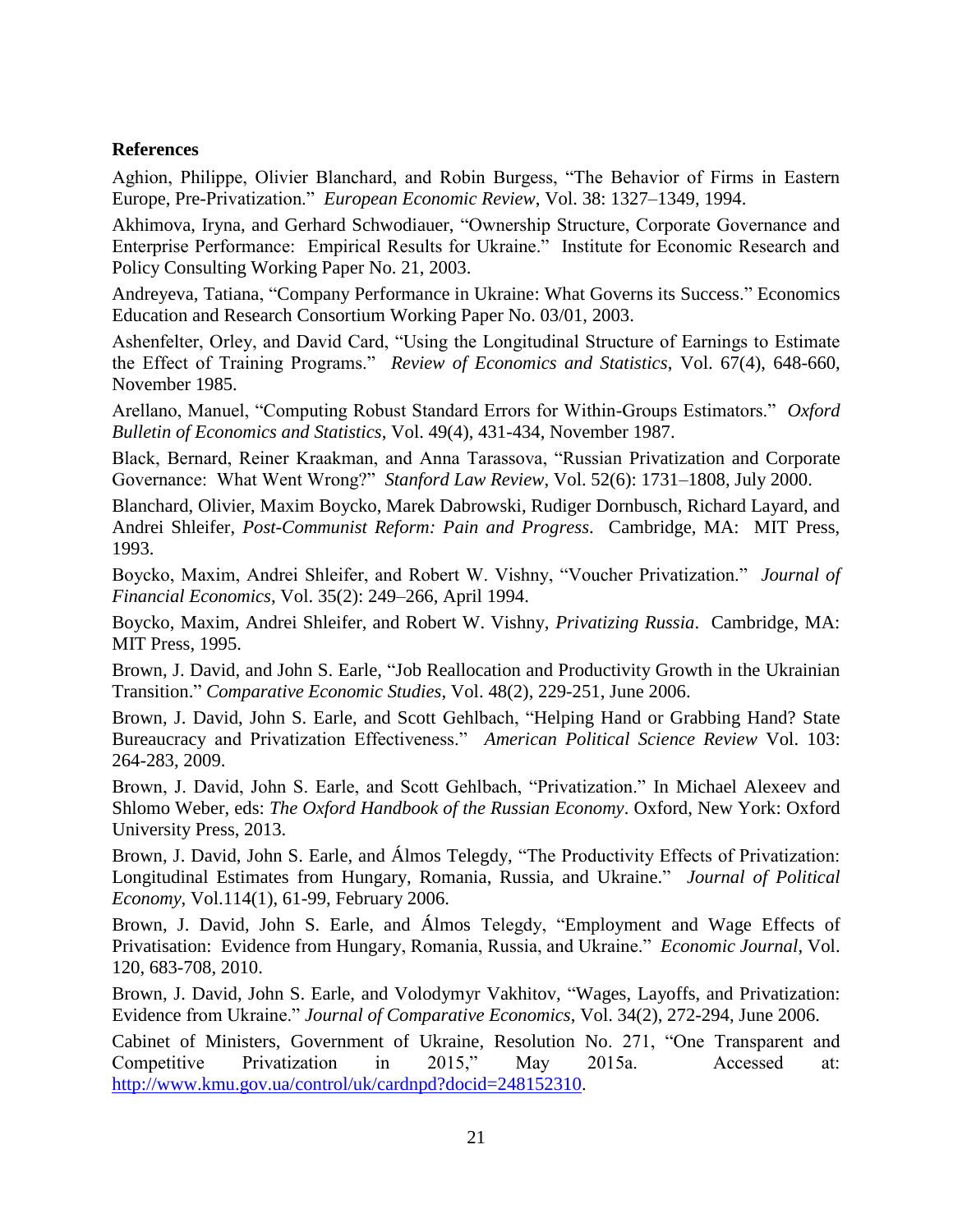Cabinet of Ministers, Government of Ukraine, Regulation No. 449-p "On approving the list of countries (territories) that meet the criteria established in subsection 39.2.1.2 subparagraph 39.2.1 paragraph 39.2 of Article 39 of the Tax Code of Ukraine," May 14, 2015b.

Caves, Douglas W., and Laurits R. Christensen, "The Relative Efficiency of Public and Private Firms in a Competitive Environment: The Case of Canadian Railroads." *Journal of Political Economy*, Vol. 88, 958-976, 1980.

Djankov, Simeon, and Peter Murrell, "Enterprise Restructuring in Transition: A Quantitative Survey." *Journal of Economic Literature*, Vol. XL(3), 739–792, September 2002.

Earle, John S., and Saul Estrin, "Employee Ownership in Transition." In Roman Frydman, Cheryl W. Gray, and Andrzej Rapaczynski, eds., *Corporate Governance in Central Europe and Russia. Insiders and the State,* pp. 1–61. Budapest: World Bank and CEU Press, 1996.

Earle, John S., and Saul Estrin, "After Voucher Privatization: The Structure of Corporate Ownership in Russian Manufacturing Industry." Discussion Paper No. 1736. London: CEPR, December 1997.

Earle, John S., and Scott G. Gehlbach, "The Productivity Consequences of Political Turnover: Firm-Level Evidence from Ukraine's Orange Revolution." *American Journal of Political Science*, Vol. 59(3), 708-723, 2015.

Earle, John S., Csaba Kucsera, and Álmos Telegdy, "Ownership Concentration and Corporate Performance on the Budapest Stock Exchange: Do Too Many Cooks Spoil the Goulash?" *Corporate Governance*, Vol. 13(2), 254-264, March 2005*.*

Earle, John S., and Álmos Telegdy, "Privatization Methods and Productivity Effects in Romanian Industrial Enterprises." *Journal of Comparative Economics*, Vol. 30: 657–682, 2002.

Ellerman, David, "Management and Employee Buy-Outs in Central and Eastern Europe: Introduction." In David Ellerman, ed., *Management and Employee Buy-Outs as a Technique of Privatization,* pp. 13–30. Ljubljana: Central and Eastern European Privatization Network, 1993.

Estrin, Saul, Jan Hanousek, Evzen Kocenda, and Jan Svejnar, "The Effects of Privatization and Ownership in Transition Economies." *Journal of Economic Literature,* Vol. 47: 699-728, 2009.European Bank for Reconstruction and Development (EBRD), *Transition Report*. London: EBRD, 2000.

Estrin, Saul and Adam Rosevear, ["Enterprise performance and corporate governance in](http://eprints.lse.ac.uk/20591/)  [Ukraine."](http://eprints.lse.ac.uk/20591/) *Journal of Comparative Economics*, Vol. 27 (3), 442-458, 1999.

Frydman, Roman, Cheryl W. Gray, Marek Hessel, and Andrzej Rapaczynski, "When Does Privatization Work? The Impact of Private Ownership on Corporate Performance in the Transition Economies." *Quarterly Journal of Economics*, Vol. 114(4): 1153–1192, November 1999.

Frydman, Roman, and Andrzej Rapaczynski, *Privatization in Eastern Europe: Is the State Withering Away?* Budapest: Central European University Press, 1994.

Frydman, Roman, Andrzej Rapaczynski, John S. Earle, et al., *The Privatization Process in Central Europe*. London: CEU Press, 1993a.

Frydman, Roman, Andrzej Rapaczynski, John S. Earle, et al., *The Privatization Process in Russia, Ukraine, and the Baltic States*. London: CEU Press, 1993b.

Gorodnichenko, Yuriy, and Yegor Grygorenko, "Are Oligarchs Productive? Theory and Evidence." *Journal of Comparative Economics*, Vol. 36(1), 17-42 March 2008.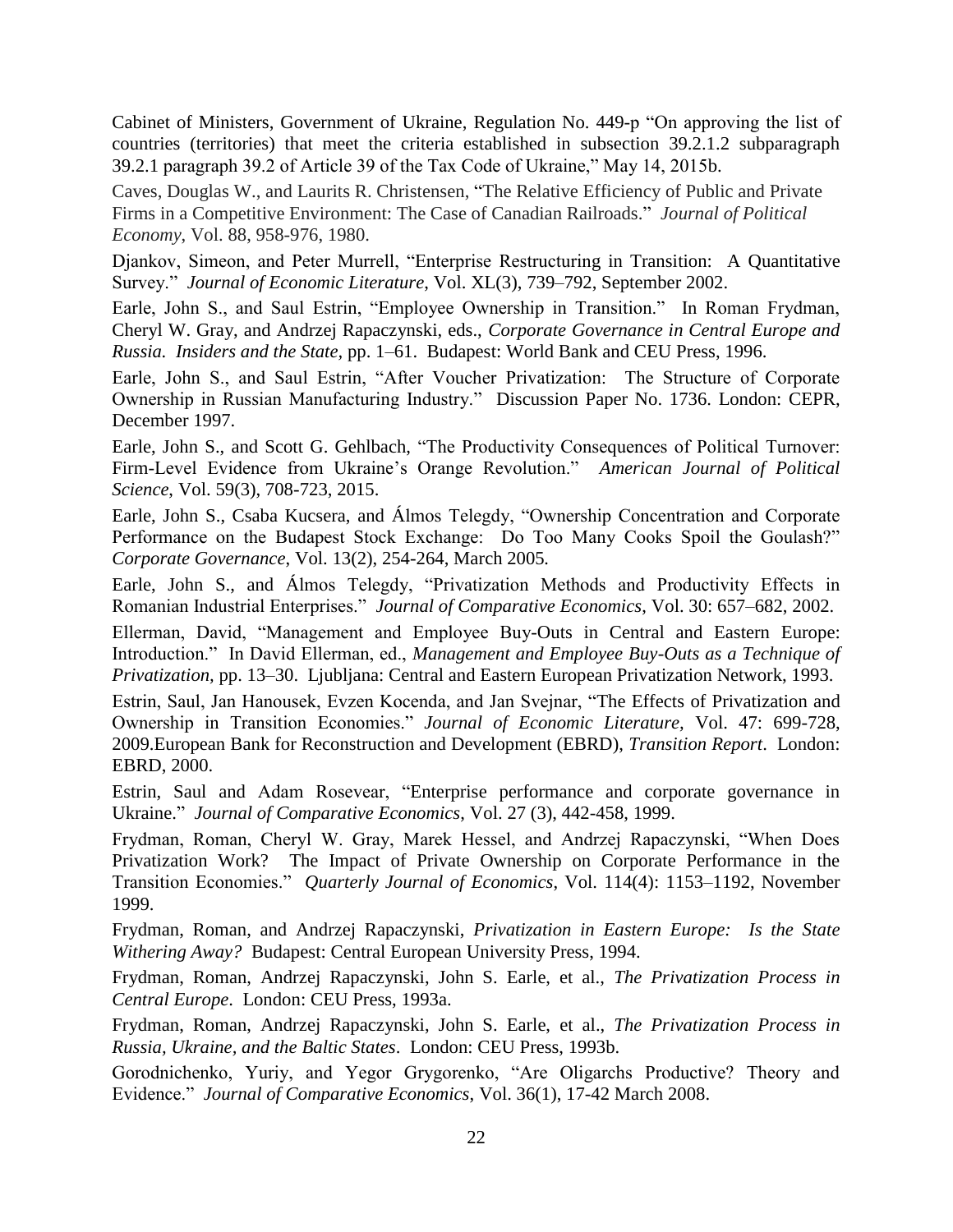Gupta, Nandini, John C. Ham, and Jan Svejnar, "Priorities and Sequencing in Privatization: Theory and Evidence from the Czech Republic." *European Economic Review*, Vol. 52: 183–208, 2008.

Heckman, James J., and V. Joseph Hotz, "Choosing Among Alternative Nonexperimental Methods for Estimating the Impact of Social Programs: The Case of Manpower Training." *Journal of the American Statistical Association*, Vol. 84(408), 862-874, December 1989.

Heckman, James J., Robert J. LaLonde, and Jeffrey Smith, "The Economics and Econometrics of Active Labor Market Programs." In Orley Ashenfelter and David Card, eds., *Handbook of Labor Economics, Volume 3A*. Elsevier: Amsterdam, 1999.

Jacobson, Louis S., Robert J. LaLonde, and Daniel G. Sullivan, "Earnings Losses of Displaced Workers." *American Economic Review*, Vol. 83(4), 685-709, September 1993.

Jacobson, Louis S., Robert J. LaLonde, and Daniel G. Sullivan, "Estimating the Returns to Community College Schooling for Displaced Workers." *Journal of Econometrics*, Vol. 125, 271-304, 2005.

Kézdi, Gabor, "Robust Standard Error Estimation in Fixed-Effects Panel Models." Mimeo, University of Michigan Department of Economics, October 13, 2003.

Kornai, Janos, "Ten Years after 'The Road to a Free Economy': The Author's Self-Evaluation." *Economic Systems*, Vol. 24(4): 353–359, December 2000.

Lipton, David, and Jeffrey D. Sachs, "Privatization in Eastern Europe: The Case of Poland." *Brookings Papers on Economic Activity* 0/2: 293–333, 1990.

Megginson, William L., and Jeffry M. Netter, "From State to Market: A Survey of Empirical Studies on Privatization." *Journal of Economic Literature*, Vol. 39(2): 321–389, June 2001.

Roland, Gerard, "Corporate Governance and Transition Economies: Lessons from Transition." In Boris Pleskovic and Nicholas Stern, eds., *Annual World Bank Conference on Development Economics 2000*, pp. 331–352. Washington, D.C.: World Bank, 2001.

Roland, Gerard, and Khalid Sekkat, "Managerial Career Concerns, Privatization and Restructuring in Transition Economies." *European Economic Review*, Vol. 44: 1857–1872, 2000.

Stiglitz, Joseph, "Whither Reform? Ten Years of the Transition." [http://www.worldbank.org/](http://www.worldbank.org/%20research/abcde/washington_11/stiglitz.html)  [research/abcde/washington\\_11/stiglitz.html.](http://www.worldbank.org/%20research/abcde/washington_11/stiglitz.html) Washington, D.C.: World Bank, 1999.

Voszka, Eva, "Spontaneous Privatization in Hungary." In John S. Earle, Roman Frydman, and Andrzej Rapaczynski, eds., *Privatization in the Transition to a Market Economy: Studies of Preconditions and Policies in Eastern Europe,* pp. 89–107. London: Pinter Publishers, and New York: St. Martin's Press, 1993.

Weitzman, Martin, "How Not to Privatize." In Mario Baldassarri, Luigi Paganetto, and Edmund Phelps, eds., *Privatization Processes in Eastern Europe,* pp. 249–269. New York: St. Martin's Press, 1993.

Wooldridge, Jeffrey, "Fixed-Effects and Related Estimators for Correlated Random-Coefficient and Treatment-Effect Panel Data Models." *Review of Economics and Statistics*, Vol. 87(2), 385- 390, May 2005.

World Bank, *From Plan to Market: World Development Report 1996.* Oxford: Oxford University Press, 1996.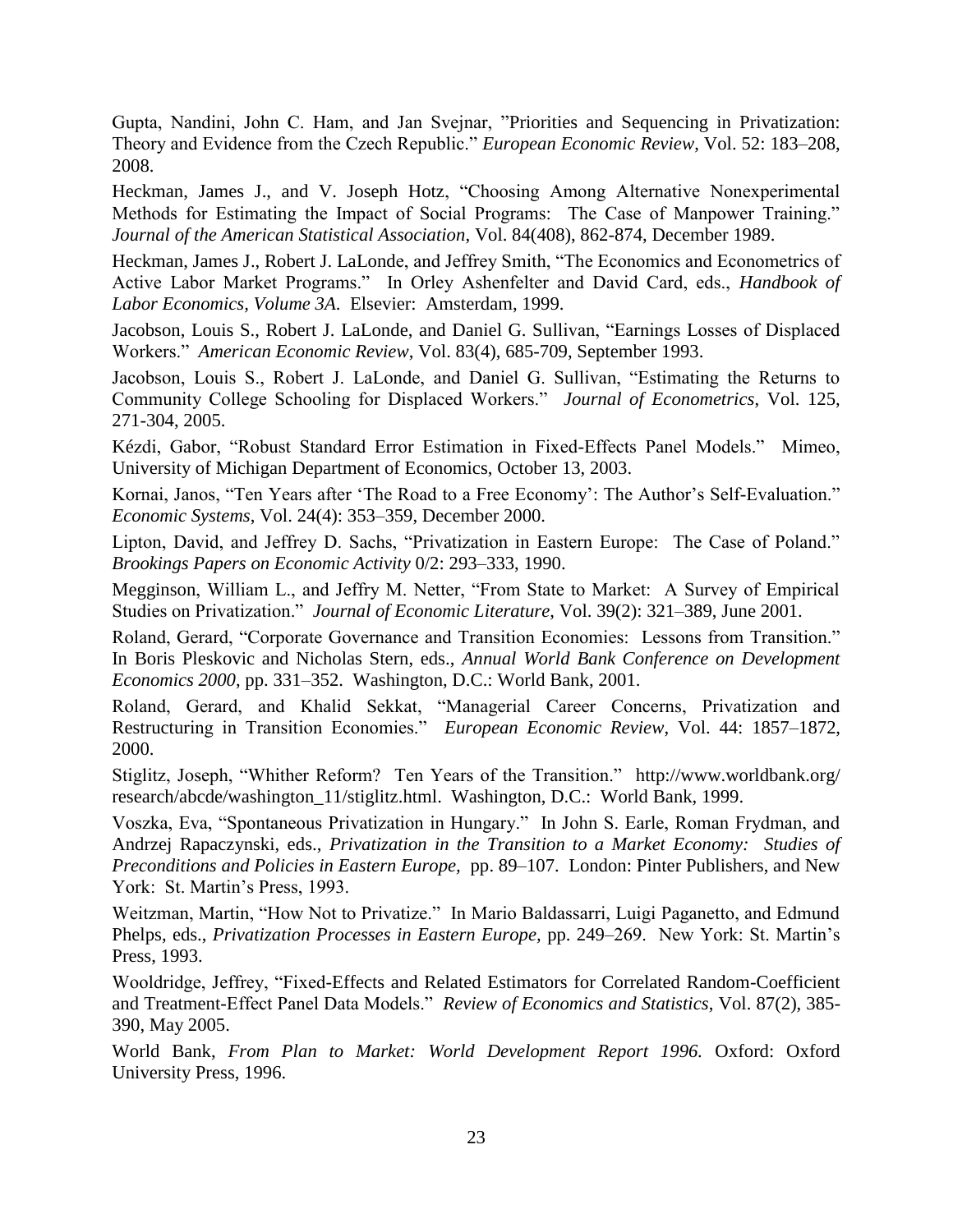| Year                 | Privatized | Domestic | Foreign | <b>State</b> | ${\bf N}$ |
|----------------------|------------|----------|---------|--------------|-----------|
| 1989                 | 0.00       | 0.00     | 0.00    | 1.00         | 3,947     |
| 1992                 | 0.00       | 0.00     | 0.00    | 1.00         | 6,591     |
| 1993                 | 0.00       | 0.00     | 0.00    | 0.99         | 6,669     |
| 1994                 | 0.08       | 0.08     | 0.00    | 0.92         | 5,508     |
| 1995                 | 0.18       | 0.18     | 0.00    | 0.82         | 5,564     |
| 1996                 | 0.31       | 0.31     | 0.00    | 0.69         | 4,999     |
| 1997                 | 0.50       | 0.50     | 0.00    | 0.50         | 4,972     |
| 1998                 | 0.68       | 0.67     | 0.01    | 0.32         | 5,797     |
| 1999                 | 0.67       | 0.66     | 0.01    | 0.33         | 6,724     |
| 2000                 | 0.69       | 0.68     | 0.01    | 0.31         | 6,302     |
| 2001                 | 0.68       | 0.67     | 0.01    | 0.32         | 6,299     |
| 2002                 | 0.68       | 0.67     | 0.01    | 0.32         | 6,077     |
| 2003                 | 0.69       | 0.67     | 0.02    | 0.31         | 5,802     |
| 2004                 | 0.68       | 0.65     | 0.02    | 0.32         | 5,476     |
| 2005                 | 0.67       | 0.64     | 0.03    | 0.33         | 5,226     |
| 2006                 | 0.68       | 0.66     | 0.03    | 0.32         | 4,803     |
| 2007                 | 0.68       | 0.65     | 0.03    | 0.32         | 4,606     |
| 2008                 | 0.68       | 0.64     | 0.04    | 0.32         | 4,286     |
| 2009                 | 0.68       | 0.64     | 0.04    | 0.32         | 4,078     |
| 2010                 | 0.67       | 0.63     | 0.04    | 0.33         | 3,751     |
| 2011                 | 0.67       | 0.63     | 0.04    | 0.33         | 3,597     |
| 2012                 | 0.68       | 0.64     | 0.05    | 0.32         | 3,391     |
| 2013                 | 0.68       | 0.64     | 0.05    | 0.32         | 3,237     |
| No. of<br>Firm-years | 59,534     | 57,651   | 1,883   | 58,168       | 117,702   |
| No. of<br>Firms      | 5,642      | 5,620    | 322     | 9,221        | 9,221     |

**Table 1: Share of Privatized (Domestic and Foreign) and State-Owned Firms by Year, 1989-2013**

Note: Ownership is measured as of beginning of the year; see text for definitions. No. of firm-years refer to all observations on a particular ownership-type; no. of firms refer to cases that ever have the particular ownership-type. Some firms are domestic private in some years and foreign in others. All firms are initially state-owned.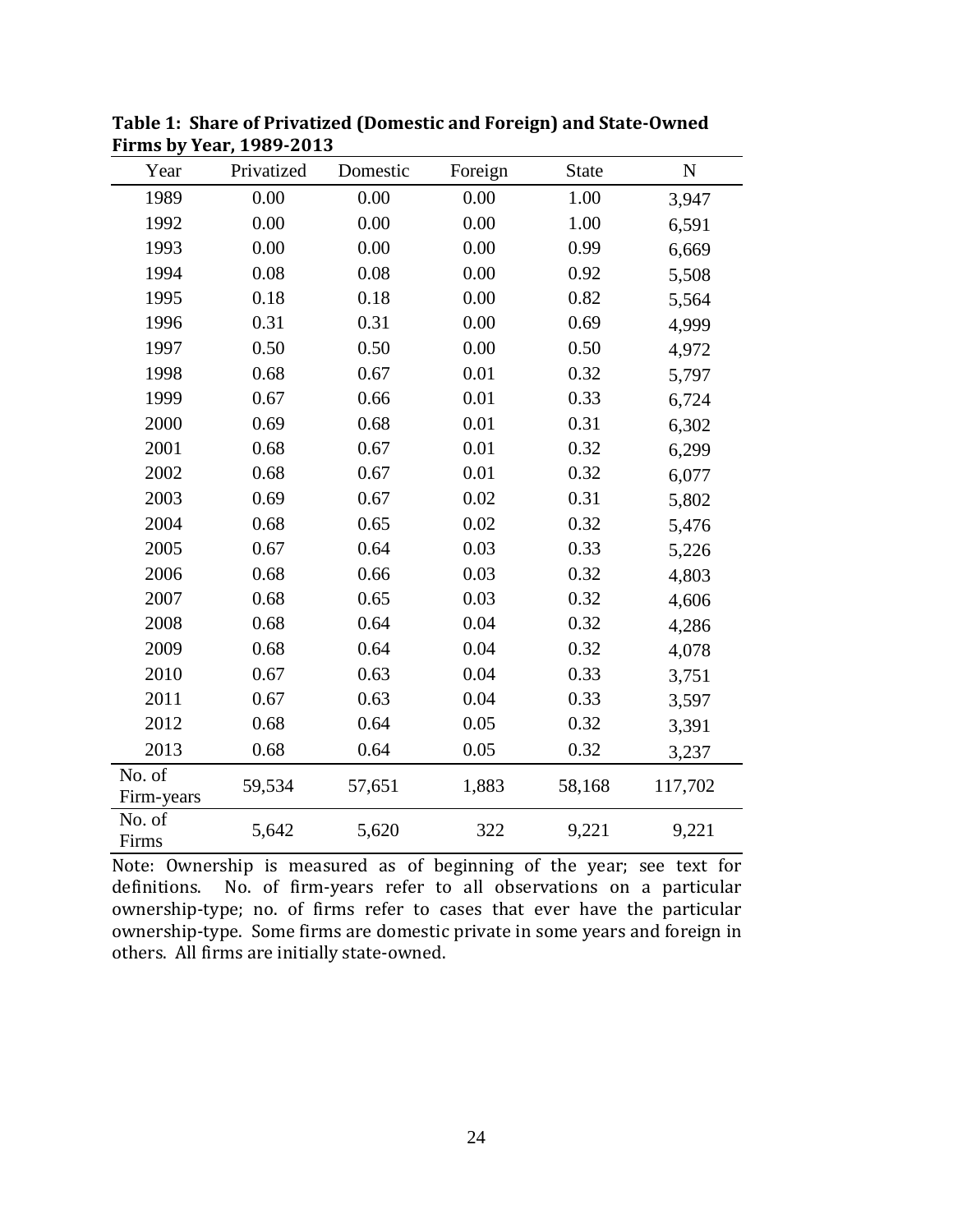**Figure 1: Share of Privatized (Domestic and Foreign) and State-Owned Firms by Year, 1989-2013**



Note: This is a time plot of the contents of Table 1.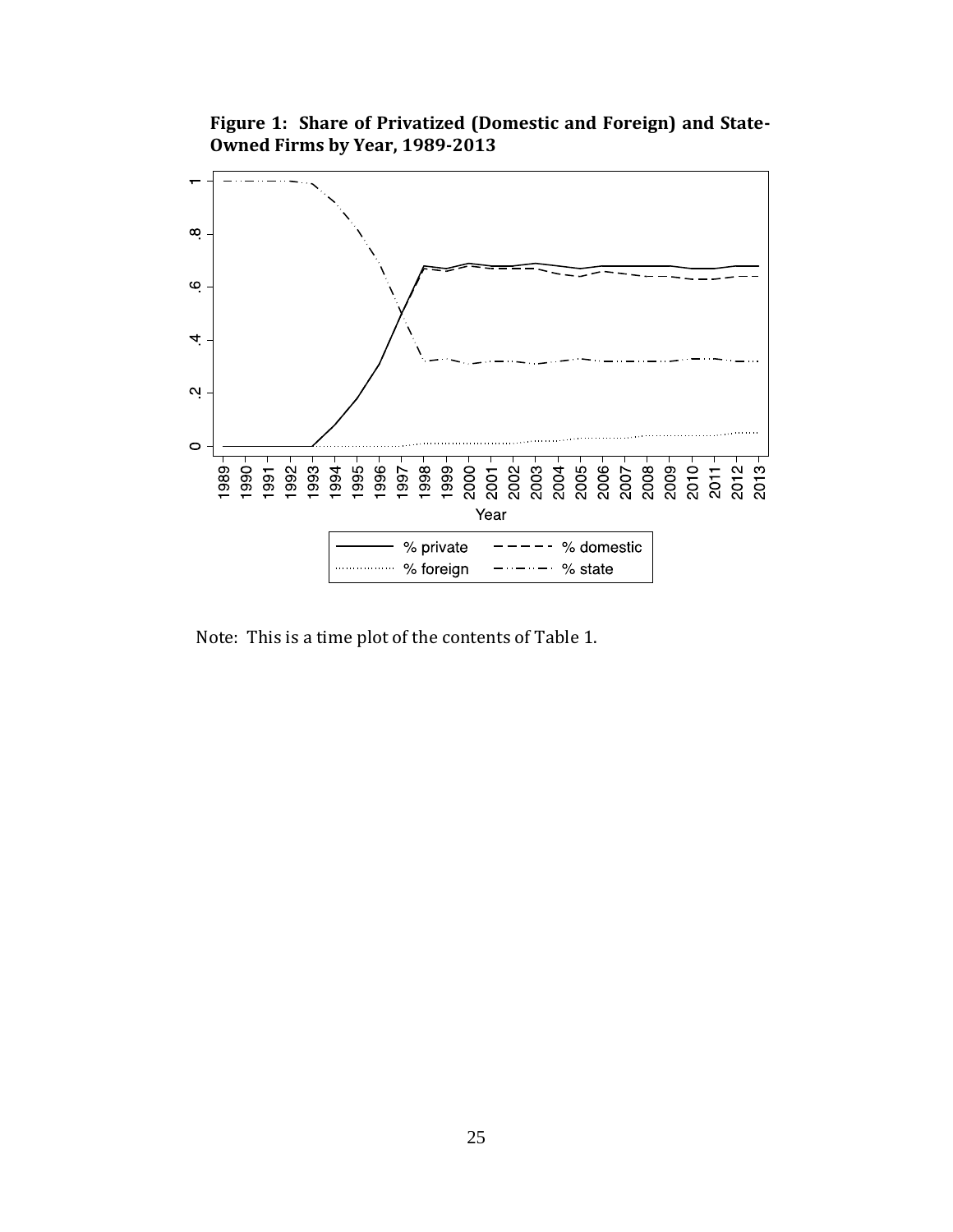| Year  | Privatized       | Domestic         | Foreign          |
|-------|------------------|------------------|------------------|
| 1989  | $\boldsymbol{0}$ | $\boldsymbol{0}$ | $\boldsymbol{0}$ |
| 1992  | $\overline{0}$   | $\overline{0}$   | $\boldsymbol{0}$ |
| 1993  | 450              | 450              | $\overline{0}$   |
| 1994  | 532              | 532              | $\overline{0}$   |
| 1995  | 576              | 576              | $\overline{0}$   |
| 1996  | 950              | 950              | $\overline{0}$   |
| 1997  | 533              | 528              | 39               |
| 1998  | 396              | 395              | 20               |
| 1999  | 152              | 165              | 6                |
| 2000  | 80               | 83               | 10               |
| 2001  | 44               | 55               | 16               |
| 2002  | 112              | 111              | 33               |
| 2003  | 39               | 42               | 26               |
| 2004  | 34               | 38               | 21               |
| 2005  | 20               | 38               | 15               |
| 2006  | 9                | 15               | 15               |
| 2007  | 9                | 20               | 38               |
| 2008  | $\overline{4}$   | 10               | 15               |
| 2009  | $\overline{0}$   | 5                | 22               |
| 2010  | $\mathbf{1}$     | 10               | 11               |
| 2011  | $\mathbf{1}$     | 12               | 9                |
| 2012  | $\mathbf{1}$     | 7                | 6                |
| 2013  | $\overline{0}$   | 3                | 28               |
| Total | 3,943            | 4,045            | 330              |

**Table 2: Number of Ownership Switches**

Note: Switches are categorized by the ownership type switched into. Firms may switch into (and between) domestic private and foreign multiple times. Firms for which the switch year is unknown are excluded.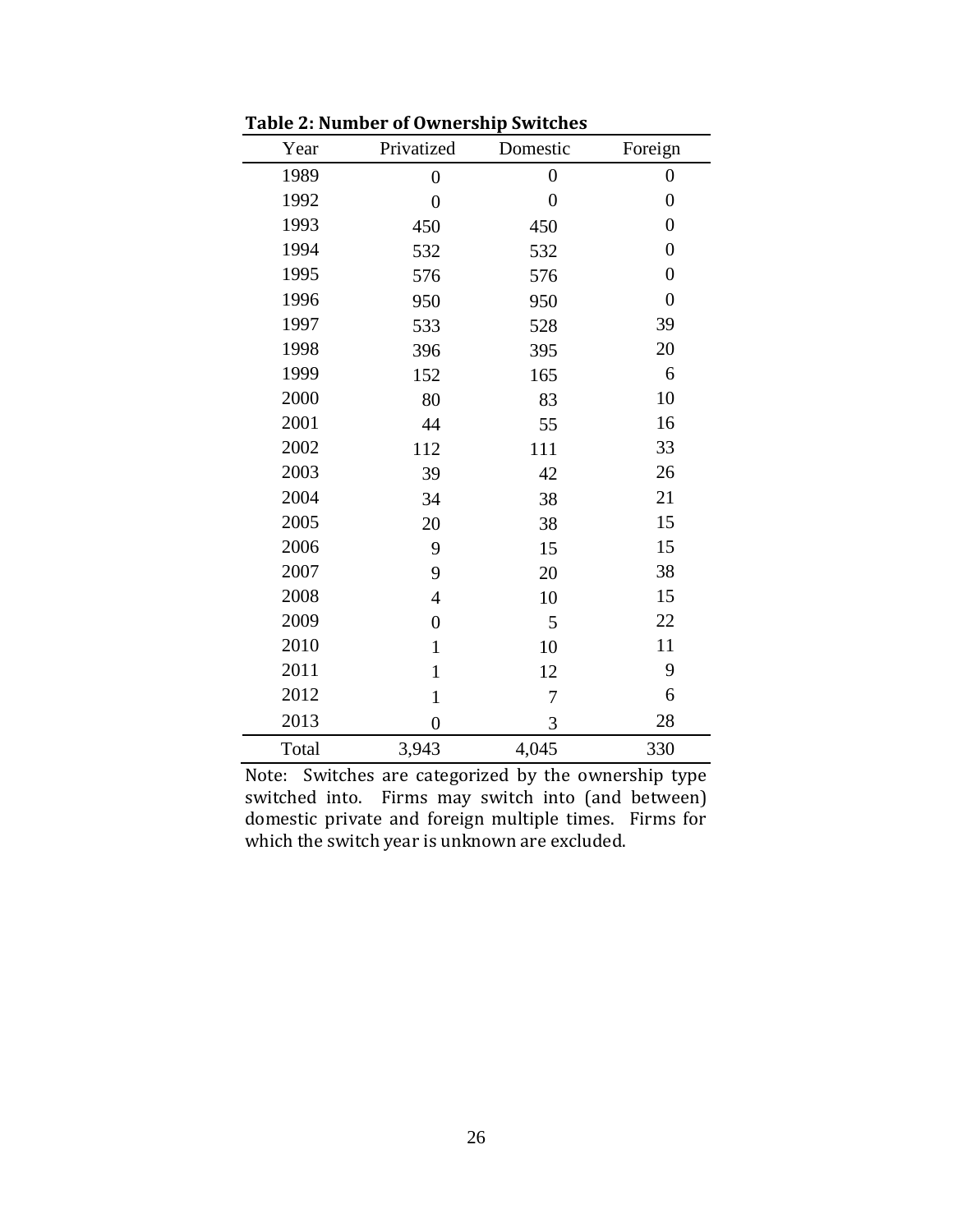| Year | 100%    | Majority | Minority | State and |
|------|---------|----------|----------|-----------|
|      | Private | Private  | Private  | Other     |
| 1992 | 0.00    | 0.00     | 0.00     | 1.00      |
| 1993 | 0.00    | 0.00     | 0.00     | 1.00      |
| 1994 | 0.08    | 0.01     | 0.01     | 0.90      |
| 1995 | 0.15    | 0.03     | 0.04     | 0.78      |
| 1996 | 0.23    | 0.09     | 0.11     | 0.57      |
| 1997 | 0.30    | 0.20     | 0.13     | 0.37      |
| 1998 | 0.49    | 0.19     | 0.09     | 0.23      |
| 1999 | 0.51    | 0.16     | 0.06     | 0.27      |
| 2000 | 0.56    | 0.13     | 0.04     | 0.27      |
| 2001 | 0.58    | 0.10     | 0.04     | 0.28      |
| 2002 | 0.60    | 0.08     | 0.03     | 0.29      |
| 2003 | 0.64    | 0.05     | 0.02     | 0.29      |
| 2004 | 0.64    | 0.04     | 0.02     | 0.30      |
| 2005 | 0.64    | 0.03     | 0.02     | 0.31      |
| 2006 | 0.66    | 0.02     | 0.02     | 0.30      |
| 2007 | 0.66    | 0.02     | 0.02     | 0.30      |
| 2008 | 0.66    | 0.01     | 0.02     | 0.31      |
| 2009 | 0.67    | 0.01     | 0.01     | 0.31      |
| 2010 | 0.66    | 0.01     | 0.01     | 0.32      |
| 2011 | 0.66    | 0.01     | 0.01     | 0.32      |
| 2012 | 0.67    | 0.01     | 0.01     | 0.31      |
| 2013 | 0.67    | 0.01     | 0.01     | 0.31      |

**Table 3: Evolution of Ownership Types by Percent Private**

Notes: The "majority private" category excludes 100 percent private. The "state and other category" includes 100 percent state-owned firms and firms classified as state by property form for which the exact state share is unknown (but likely to be 100 percent and almost certainly a majority).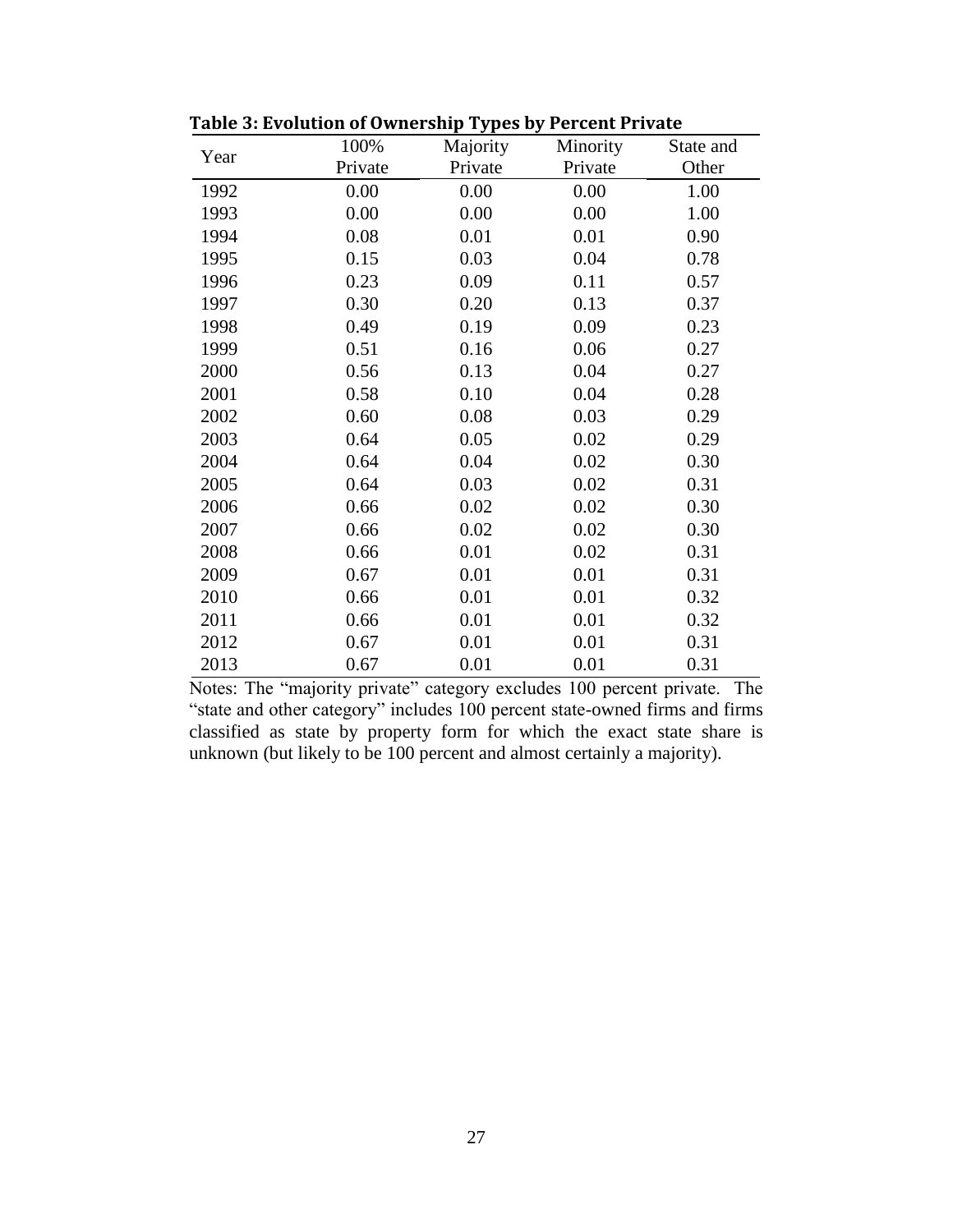

**Figure 2: Evolution of Ownership Types by Percent Private** 

Note: 100% is 100 percent private, Majority is over 50 percent private and less than 100 percent, Minority is more than 0 percent private and less than or equal to 50 percent private, and State is 0 percent private.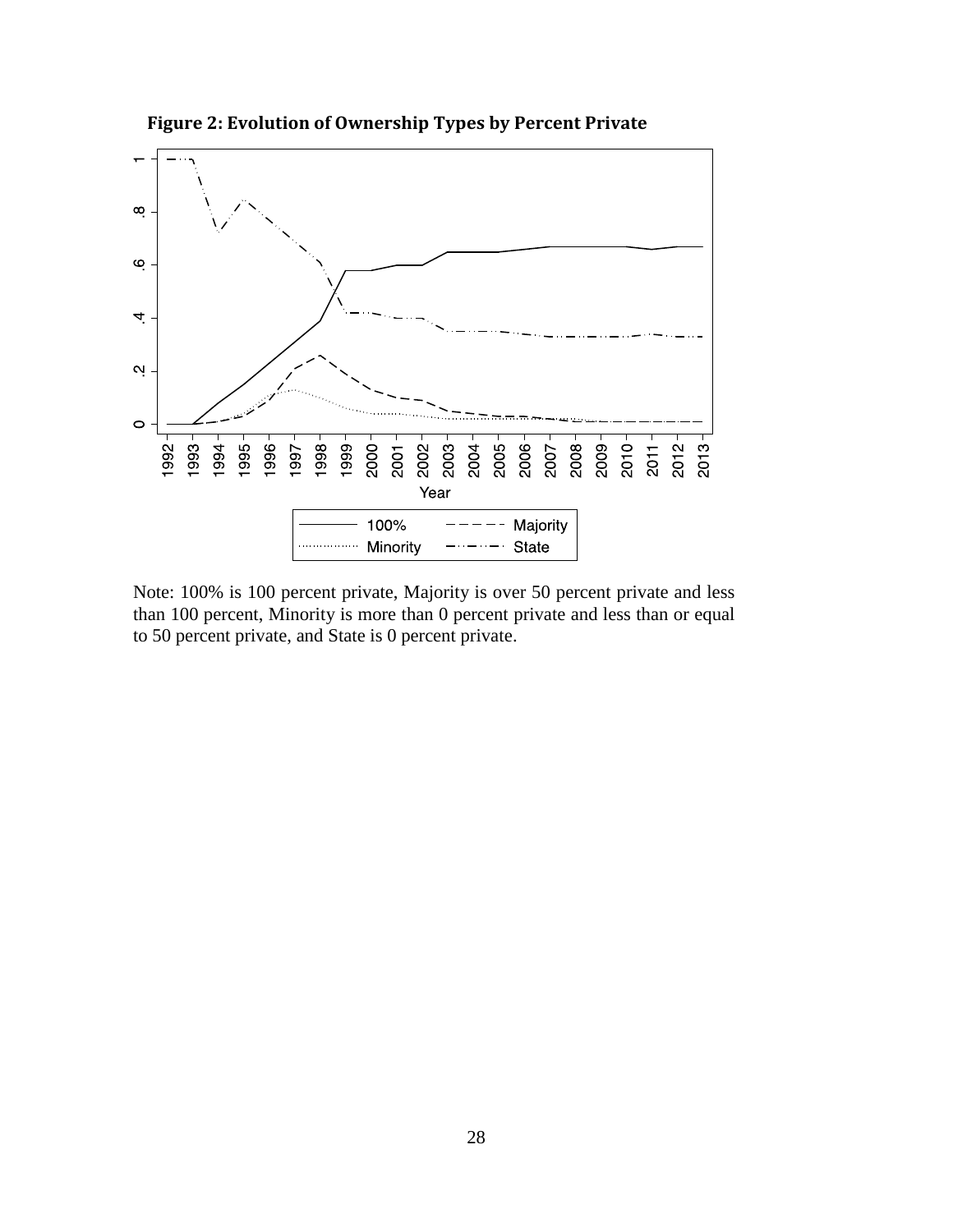|            | <i>OLS</i>           | FE                   | <b>FE&amp;FT</b>     |
|------------|----------------------|----------------------|----------------------|
| Privatized | $0.119**$<br>(0.022) | $0.102**$<br>(0.019) | $0.054**$<br>(0.017) |
| $R^2$      | 0.927                | 0.941                | 0.880                |

### **Table 4: Estimated Relative Productivity of Privatized Firms**

Note: Estimated coefficients (standard errors) for Equation (1) in the text. OLS = ordinary least squares;  $FE = firm$  fixed effects;  $FE&FT = firm$  fixed effects and firmspecific trends. \*\*=significant at 0.01 level. The number of firm-year observations is 117,702, and the number of firms is 9,221.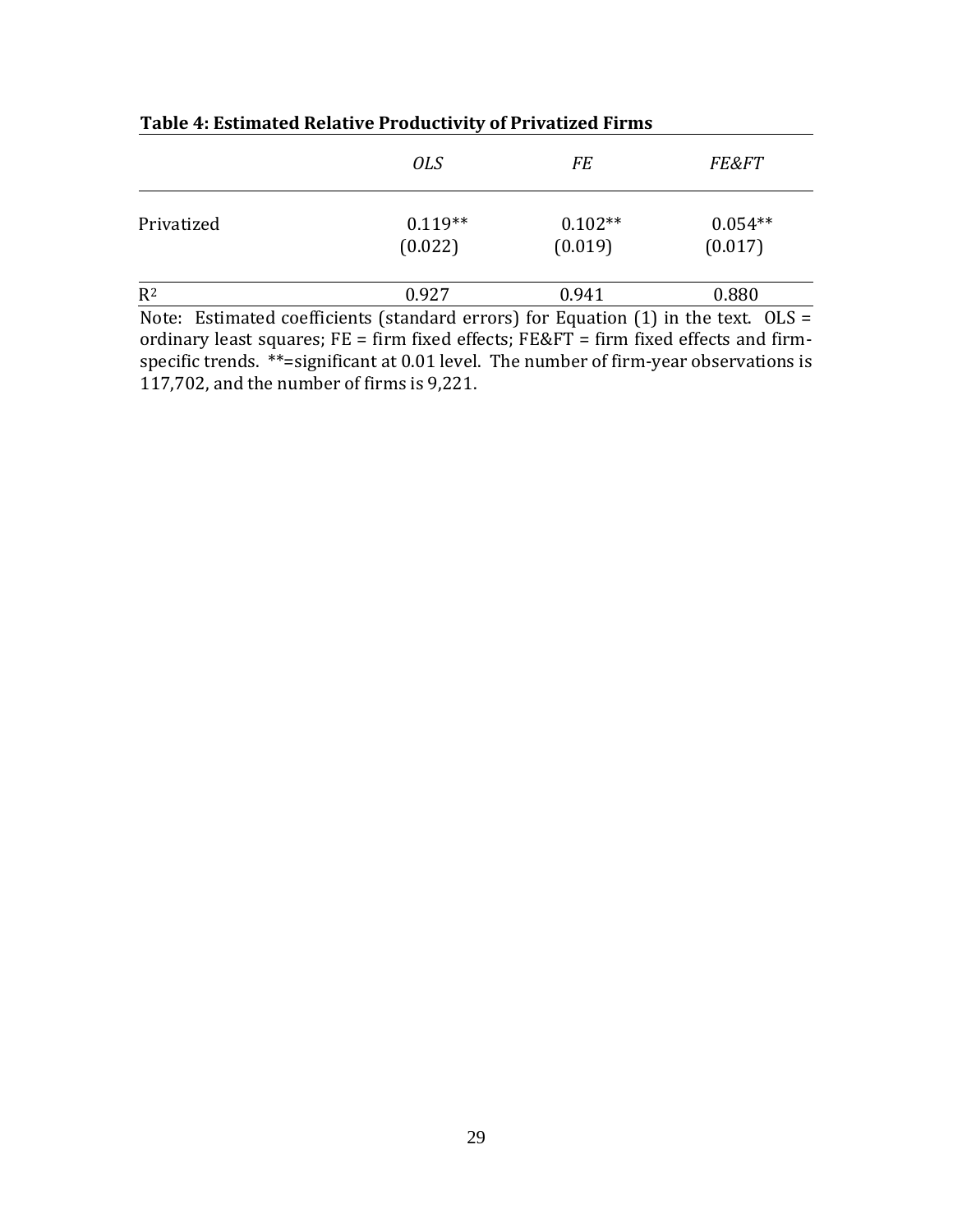| τ              | <b>OLS</b> | <b>FE</b> | <b>FE&amp;FT</b> |
|----------------|------------|-----------|------------------|
|                |            |           |                  |
| ≤-4            | 0.044      | 0.027     | 0.050            |
|                | (0.029)    | (0.028)   | (0.035)          |
| $-3$           | 0.033      | $-0.016$  | $-0.001$         |
|                | (0.025)    | (0.021)   | (0.026)          |
| $-2$           | 0.030      | $-0.015$  | $-0.008$         |
|                | (0.023)    | (0.017)   | (0.020)          |
| $-1$           | $0.044*$   | $-0.003$  | 0.004            |
|                | (0.021)    | (0.012)   | (0.013)          |
| $\mathbf{1}$   | 0.015      | 0.005     | 0.010            |
|                | (0.022)    | (0.013)   | (0.014)          |
| $\overline{2}$ | 0.041      | $0.039*$  | $0.046*$         |
|                | (0.024)    | (0.018)   | (0.020)          |
| 3              | $0.058*$   | $0.071**$ | $0.075**$        |
|                | (0.027)    | (0.023)   | (0.027)          |
| 4              | $0.116**$  | $0.143**$ | $0.135**$        |
|                | (0.029)    | (0.026)   | (0.033)          |
| 5              | $0.140**$  | $0.170**$ | $0.152**$        |
|                | (0.031)    | (0.029)   | (0.038)          |
| 6              | $0.173**$  | $0.203**$ | $0.170**$        |
|                | (0.032)    | (0.032)   | (0.043)          |
| 7              | $0.176**$  | $0.210**$ | $0.161**$        |
|                | (0.033)    | (0.034)   | (0.048)          |
| $\geq 8$       | $0.217**$  | $0.266**$ | $0.164**$        |
|                | (0.033)    | (0.036)   | (0.055)          |
| $R^2$          | 0.925      | 0.937     | 0.878            |

**Table 5: Estimated Relative Productivity of Privatized Firms by Years Before/Since Privatization** 

Note: Results from estimating an event-time version of Equation (1) where coefficients on privatized vary with time before or after privatization. Privatization year, defined as  $\tau = 0$ , is the reference category. Years  $\tau \leq 4$  are pooled, as are years  $\tau \geq 8$ . OLS = ordinary least squares; FE = firm fixed effects; FE&FT = firm fixed effects and firmspecific trends. \*\*=significant at 0.01 level; \*=significant at 0.05 level. The number of observations is 104,526, and the number of firms is 7,664.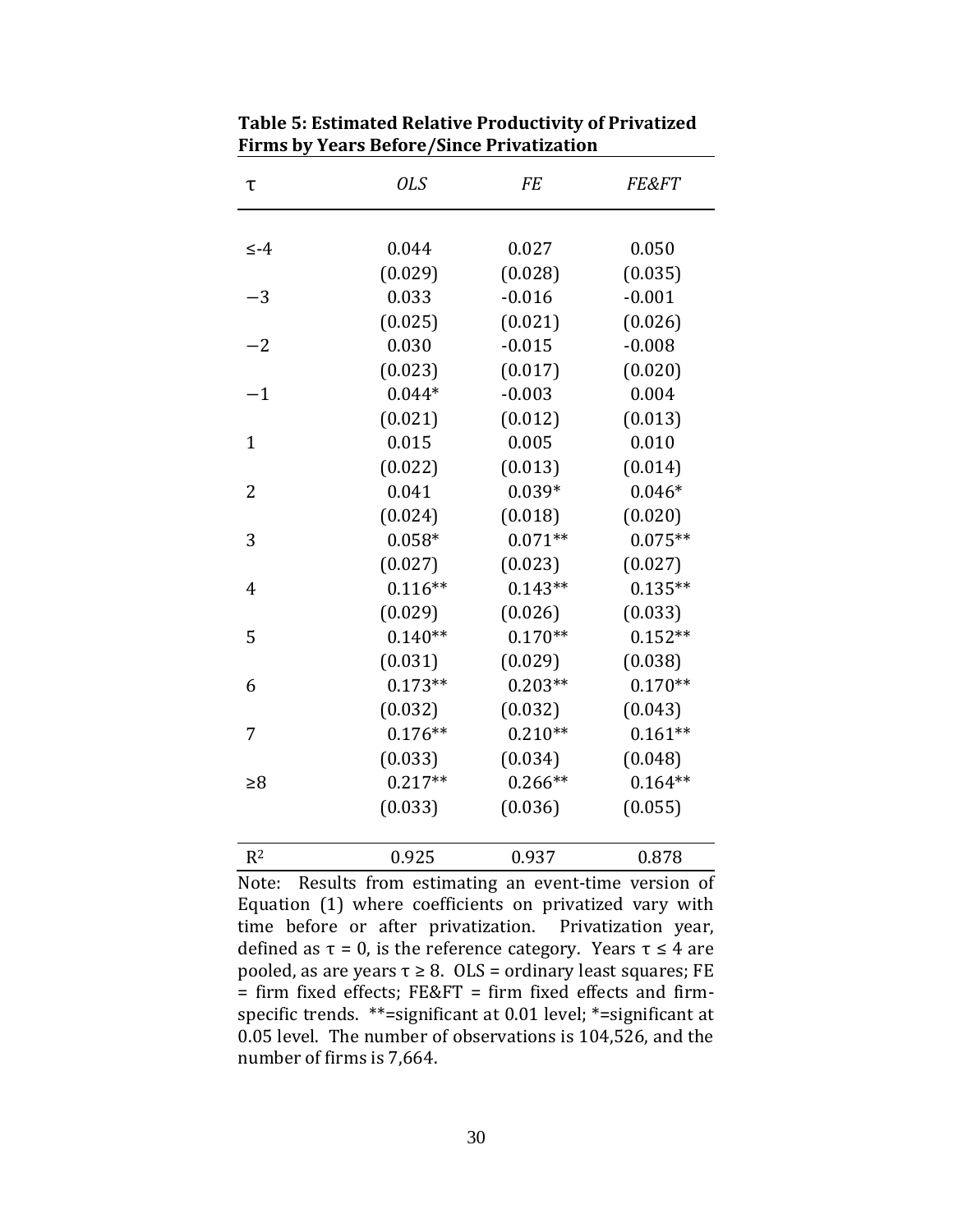### **Figure 3: Estimated Relative Productivity of Privatized Firms by Years Before/Since Privatization**



Note: This figure plots the estimated coefficients reported in Table 5.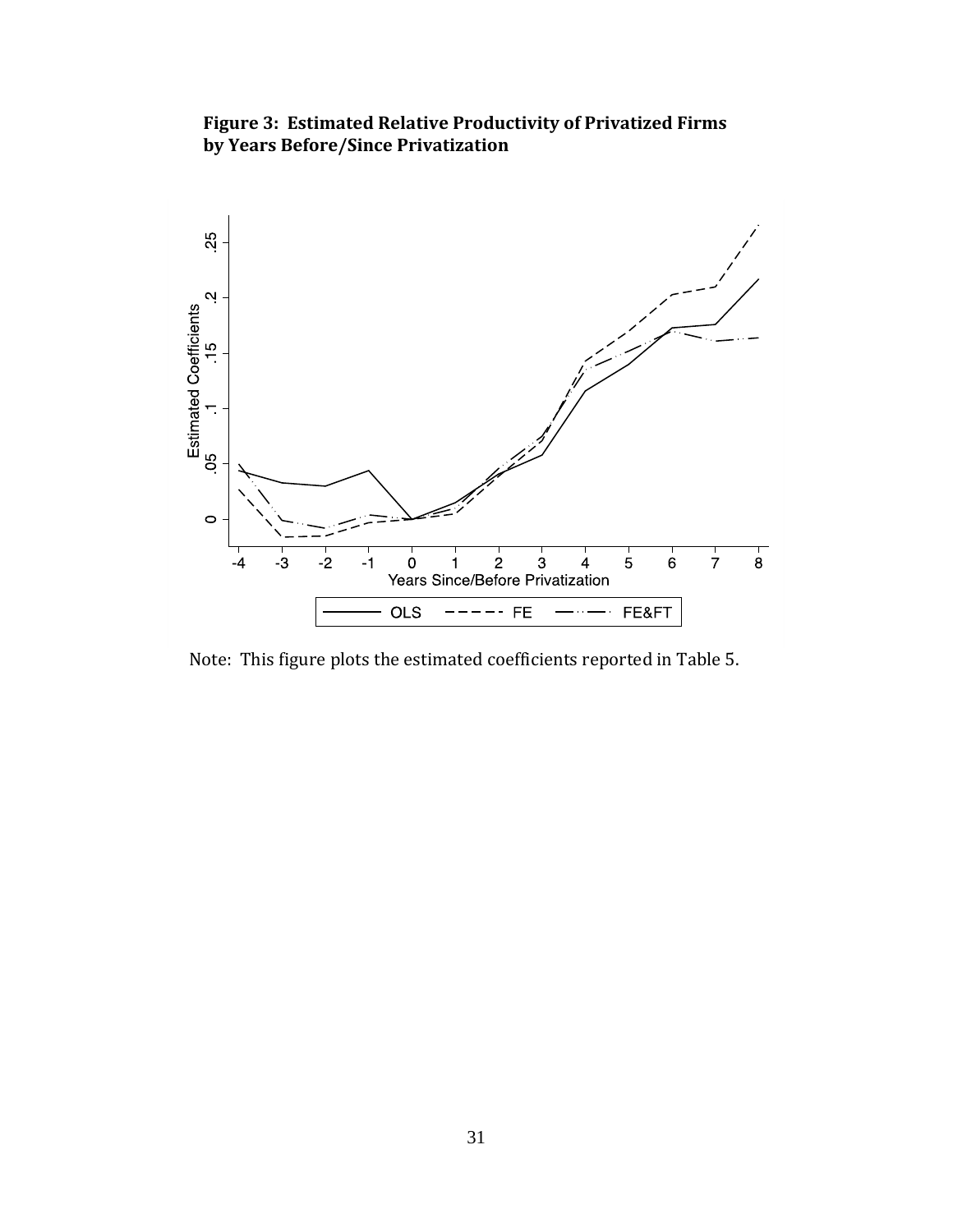|                         | <b>FE</b>            | <b>FE&amp;FT</b>     |
|-------------------------|----------------------|----------------------|
| Privatized*through 2002 | $0.049*$<br>(0.018)  | $0.053*$<br>(0.017)  |
| Privatized*after 2002   | $0.271**$<br>(0.033) | $0.159**$<br>(0.034) |
| $R^2$                   | 0.941                | 0.880                |

**Table 6: Estimated Relative Productivity of Privatized Firms by Time Period**

Notes: Estimates of Equation (1) where the privatized coefficient varies with calendar time: the early period is 1989-2002, and the late period is 2003-2013. FE = firm fixed effects; FE&FT = firm fixed effects and firmspecific trends. \*\*=significant at 0.01 level; \*=significant at 0.05 level. The number of firm-year observations is 117,702, and the number of firms is 9,221.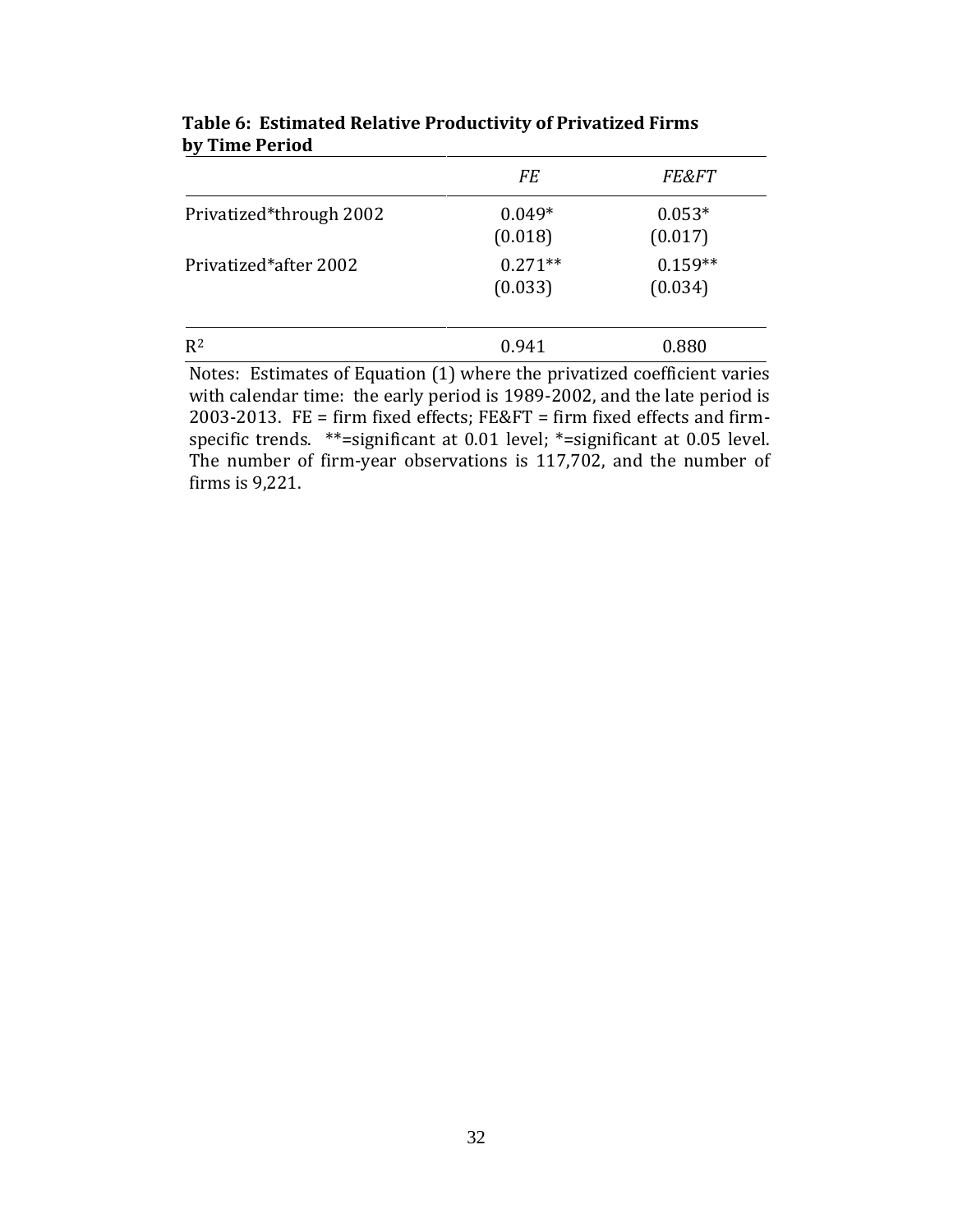**Figure 4: Ukraine in Comparative Perspective: New Estimates Compared with BET (2006)**



Note: The figure plots the results reported in Brown, Earle, and Telegdy (BET, 2006) for Hungary, Romania, Russia, and Ukraine using data through 2002 in the first four sets of bars, and the results from Table 6, above, in the last two sets of bars.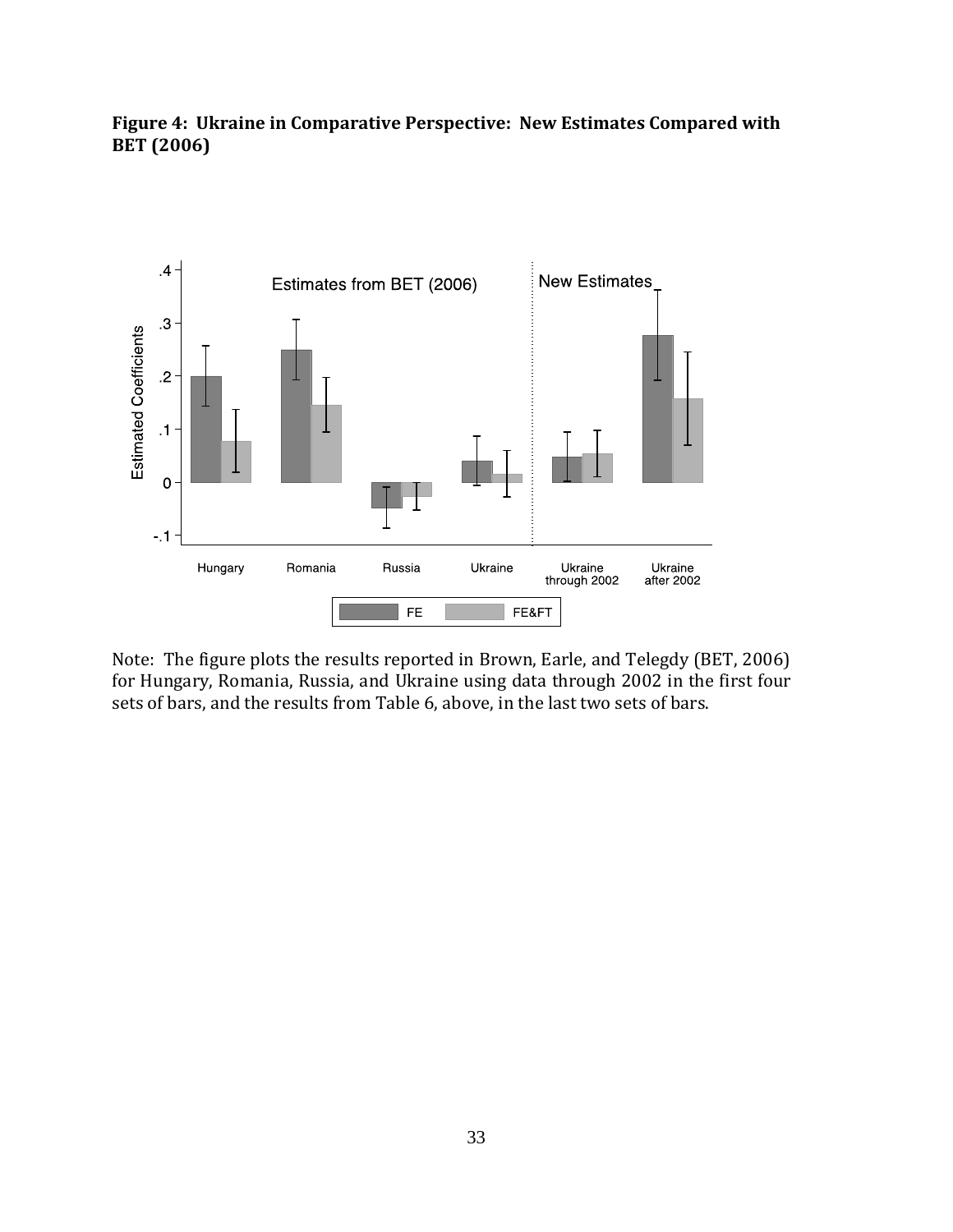|                                            | FE                   | <b>FE&amp;FT</b>     |
|--------------------------------------------|----------------------|----------------------|
| Privatized*privatization year through 1997 | $0.126**$<br>(0.021) | $0.060**$<br>(0.020) |
| Privatized*privatization year after 1997   | 0.029<br>(0.033)     | $-0.004$<br>(0.035)  |
| $R^2$                                      | 0.937                | 0.880                |

**Table 7: Estimated Relative Productivity of Privatized Firms by Privatization Year**

Note: Estimates of Equation (1) where the privatized coefficient varies with privatization period (corresponding to a change in predominant privatization method): the early period is through 1997, and the late period is 1998 onwards. FE = firm fixed effects; FE&FT = firm fixed effects and firm-specific trends. \*\*= significant at 0.01 level; \*=significant at 0.05 level. The number of firm-year observations is 102,249, and the number of firms is 7,749.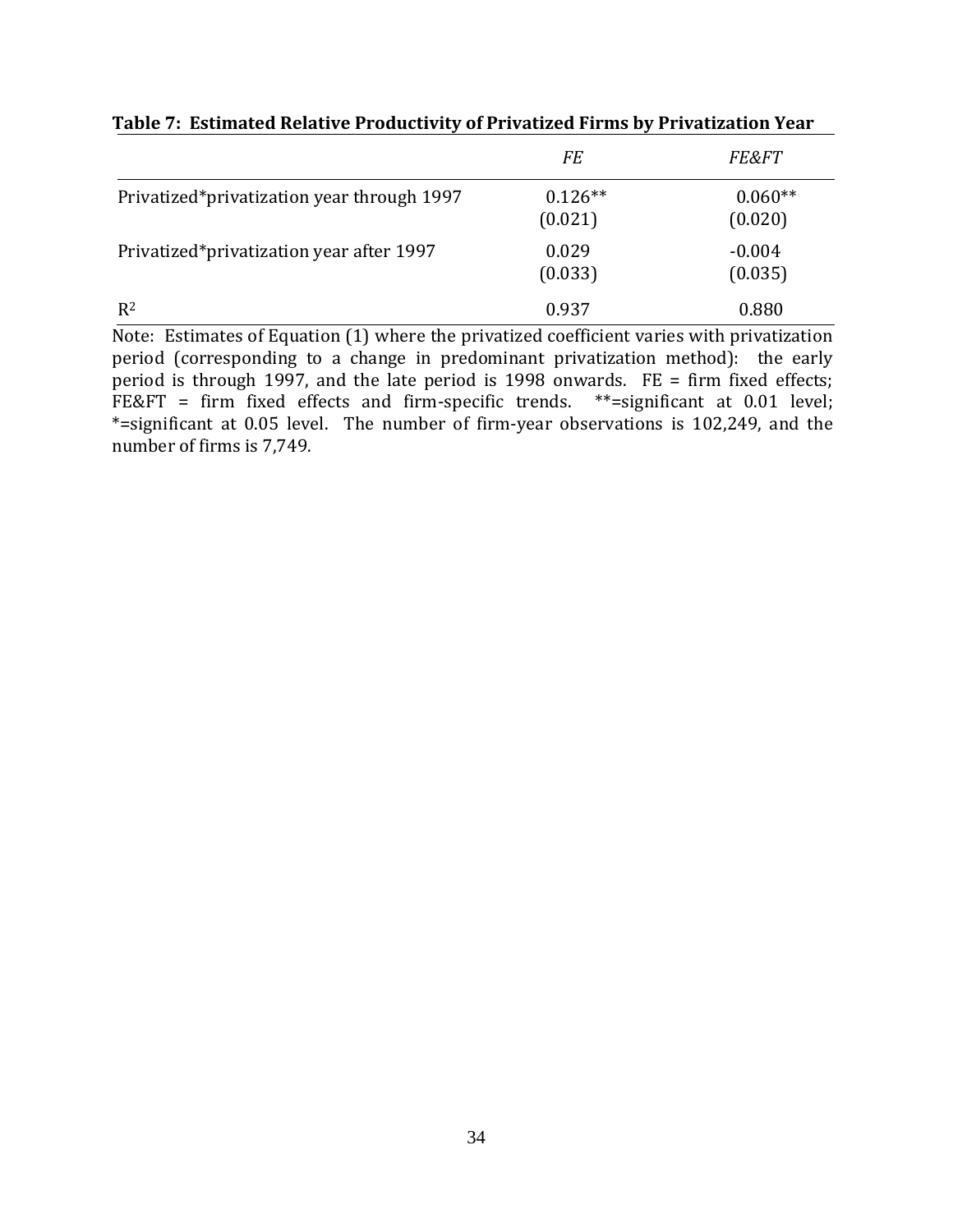|                              | Probit    |
|------------------------------|-----------|
| Privatized                   | $0.256**$ |
|                              | (0.015)   |
| Never Privatized*MFP in 1992 | 0.018     |
|                              | (0.018)   |
| Privatized*MFP in 1992       | $0.028**$ |
|                              | (0.001)   |

### **Table 8: Relative Survival Rate of Privatized Firms**

Note: Estimated marginal effects (evaluated at the mean of other variables) for probit regression with dependent variable = survival through 2013 (mean 0.40). Never Privatized=1 for never private firms, Privatized=1 for ever private firms and MFP in 1992 is Multi-Factor Productivity in 1992. Sample = firms in 1992 data. \*\*=significant at 0.01 level; \*=significant at 0.05 level. Number of observations = 6,591.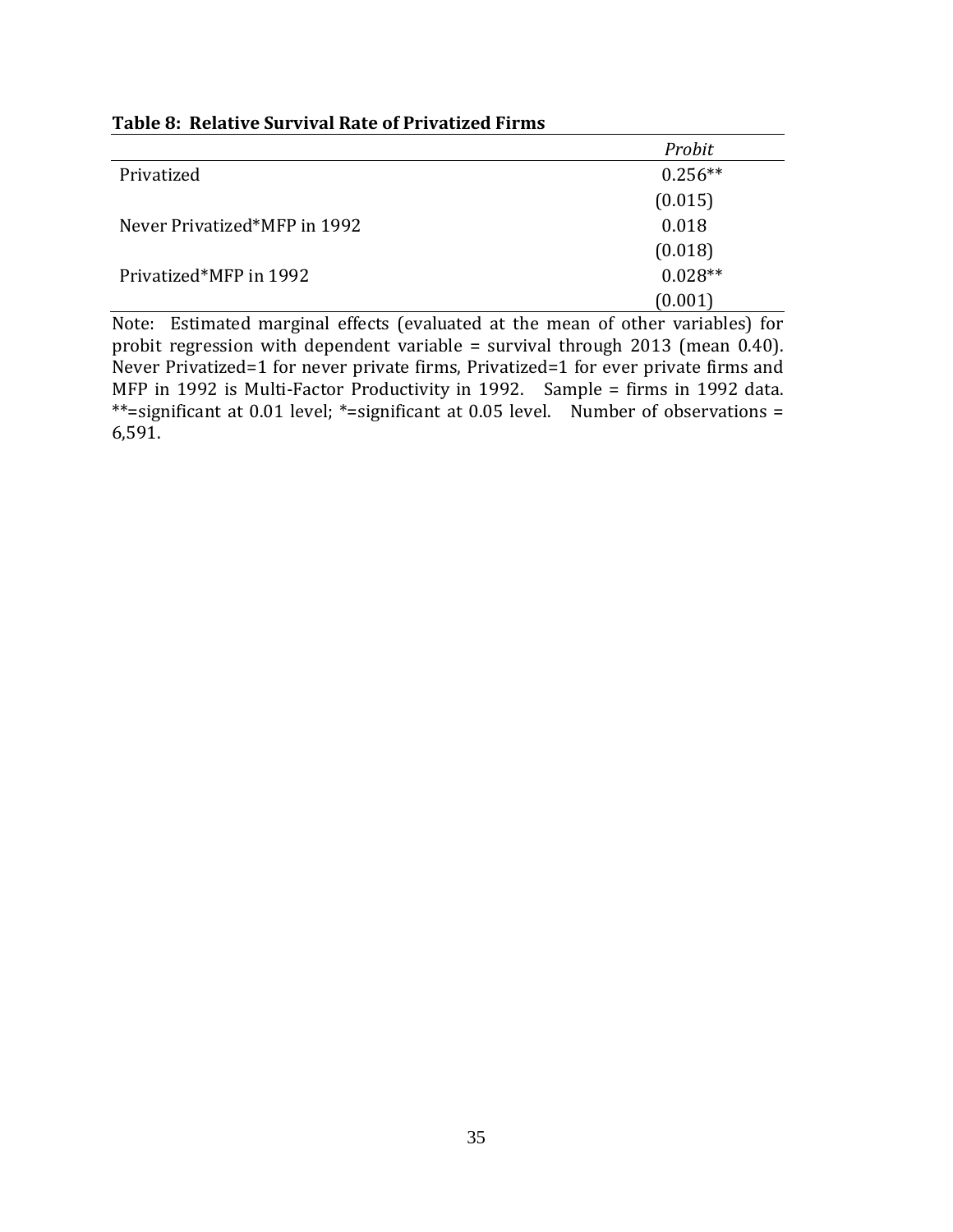|                                                                                  | <b>FE</b>  | <i>FE&amp;FT</i> |
|----------------------------------------------------------------------------------|------------|------------------|
|                                                                                  |            |                  |
| Privatized                                                                       | $0.103**$  | $0.040**$        |
|                                                                                  | (0.019)    | (0.011)          |
| Privatized*Relative MFP in $\tau = -1$                                           | $-0.170**$ | $-0.122**$       |
|                                                                                  | (0.020)    | (0.010)          |
| $R^2$                                                                            | 0.942      | 0.883            |
| Note:<br>Estimation of a version of Equation (1) with an interaction between the |            |                  |

### **Table 9: Variation of the Relative Productivity Privatization Effect by Pre-Privatization Productivity**

Note: Estimation of a version of Equation (1) with an interaction between the privatized dummy and MFP in the pre-privatization year. FE = firm fixed effects; FE&FT = firm fixed effects and firm-specific trends.  $**$ =significant at 0.01 level; \*=significant at 0.05 level. The number of observations is 103,078, and the number of firms is 9,160.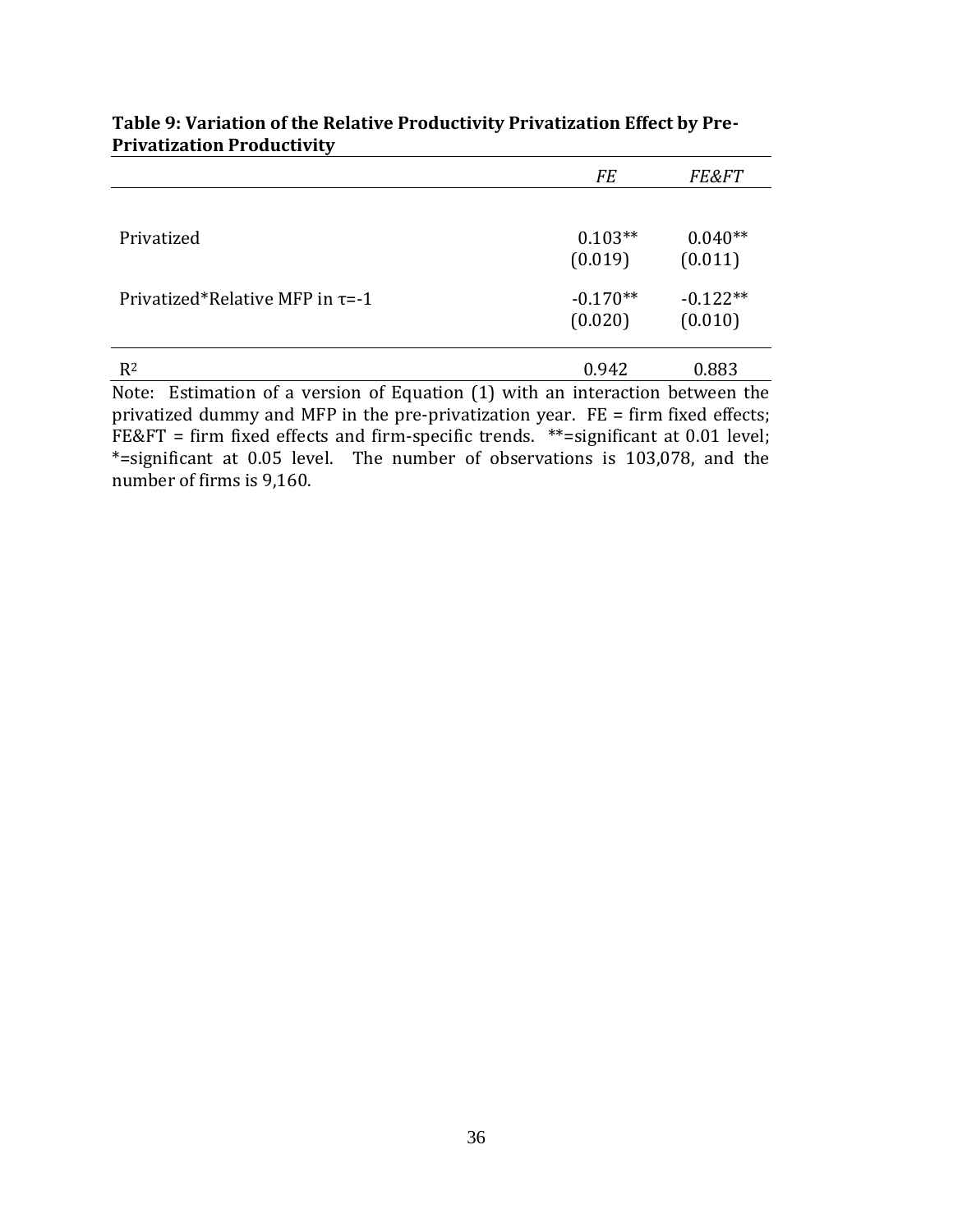|                               | <b>FE</b>  | <b>FE&amp;FT</b> |
|-------------------------------|------------|------------------|
|                               |            |                  |
| 100%*through 2002             | $0.065**$  | $0.071**$        |
|                               | (0.021)    | (0.020)          |
| Majority Private*through 2002 | $-0.143**$ | $-0.084**$       |
|                               | (0.023)    | (0.021)          |
| Minority Private*through 2002 | $-0.176**$ | $-0.123**$       |
|                               | (0.026)    | (0.023)          |
| Privatized*after 2002         | $0.252**$  | $0.149**$        |
|                               | (0.034)    | (0.035)          |
| $R^2$                         | 0.941      | 0.880            |

**Table 10: Estimated Relative Productivity of Privatized Firms: Total, Majority, and Minority Private Shares**

Note: Estimated version of Equation (1) in which the coefficient on privatized for the period through 2002 is allowed to vary between 100% and majority (but less than 100%) private, and the majority state firms are divided between those with a minority private and those that are 100% state-owned, as in Table 3. FE = firm fixed effects; FE&FT = firm fixed effects and firm-specific trends. \*\*=significant at 0.01 level; \*=significant at 0.05 level. The number of firm-year observations is 117,702, and the number of firms is 9,221.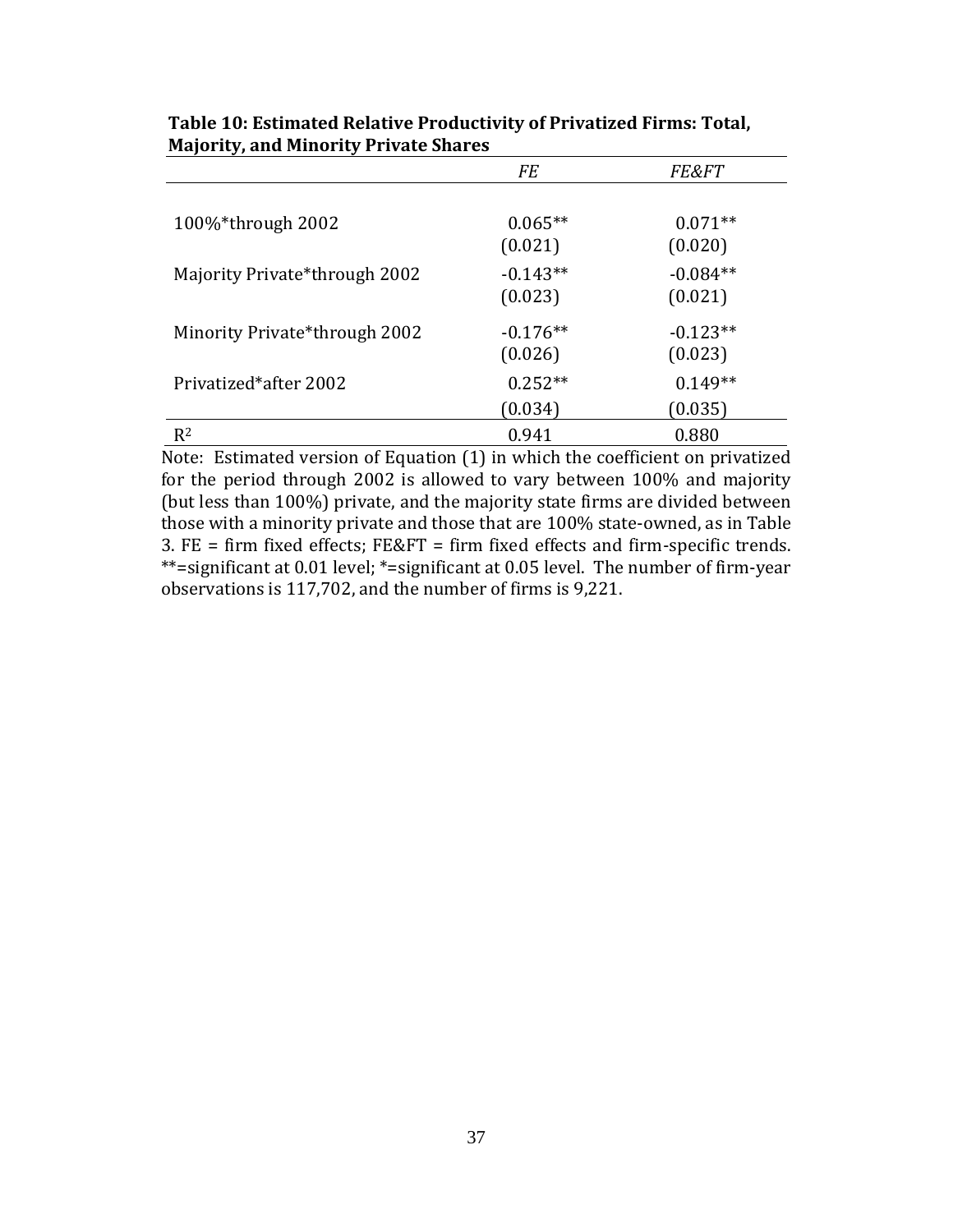|                  | <b>OLS</b> | <b>FE</b> | <b>FE&amp;FT</b> |
|------------------|------------|-----------|------------------|
| Domestic         | $0.108**$  | $0.096**$ | $0.052*$         |
|                  | (0.022)    | (0.019)   | (0.017)          |
| Foreign          | $0.555**$  | $0.399**$ | $0.216**$        |
|                  | (0.061)    | (0.053)   | (0.049)          |
| $R^2$            | 0.927      | 0.941     | 0.880            |
| <b>Panel B</b>   |            |           |                  |
| Domestic         | $0.107**$  | $0.094**$ | $0.051**$        |
|                  | (0.022)    | (0.019)   | (0.017)          |
| Offshore Foreign | $0.341**$  | $0.215**$ | 0.070            |
|                  | (0.076)    | (0.068)   | (0.063)          |
| Russia           | $0.447**$  | $0.257**$ | $0.194*$         |
|                  | (0.090)    | (0.079)   | (0.087)          |
| Other Foreign    | $0.702**$  | $0.605**$ | $0.352**$        |
|                  | (0.109)    | (0.095)   | (0.087)          |
| $R^2$            | 0.927      | 0.941     | 0.880            |

### **Table 11: Estimated Relative Productivity of Privatized Firms: Domestic and Foreign, and Source Country of Foreign Ownership**

Note: Estimated version of Equation (1) in which the coefficient on privatized is permitted to vary between domestic and foreign ownership (in Panel A) and with type of Foreign. As described in the text, "offshore" countries include Lichtenstein, Switzerland, Republic of Moldova, Panama, OAE, Ireland, Cyprus, British Virgin Islands, Virgin Islands, Belize, Bermuda, Bahamas, Seychelles, Saint Kitts and Nevis.  $OLS =$  ordinary least squares;  $FE = firm$  fixed effects;  $FE&FT = firm$  firm fixed effects and firm-specific trends. \*\*=significant at 0.01 level; \*=significant at 0.05 level. The number of firm-year observations is 117,702, and the number of firms is 9,221.

**Panel A**